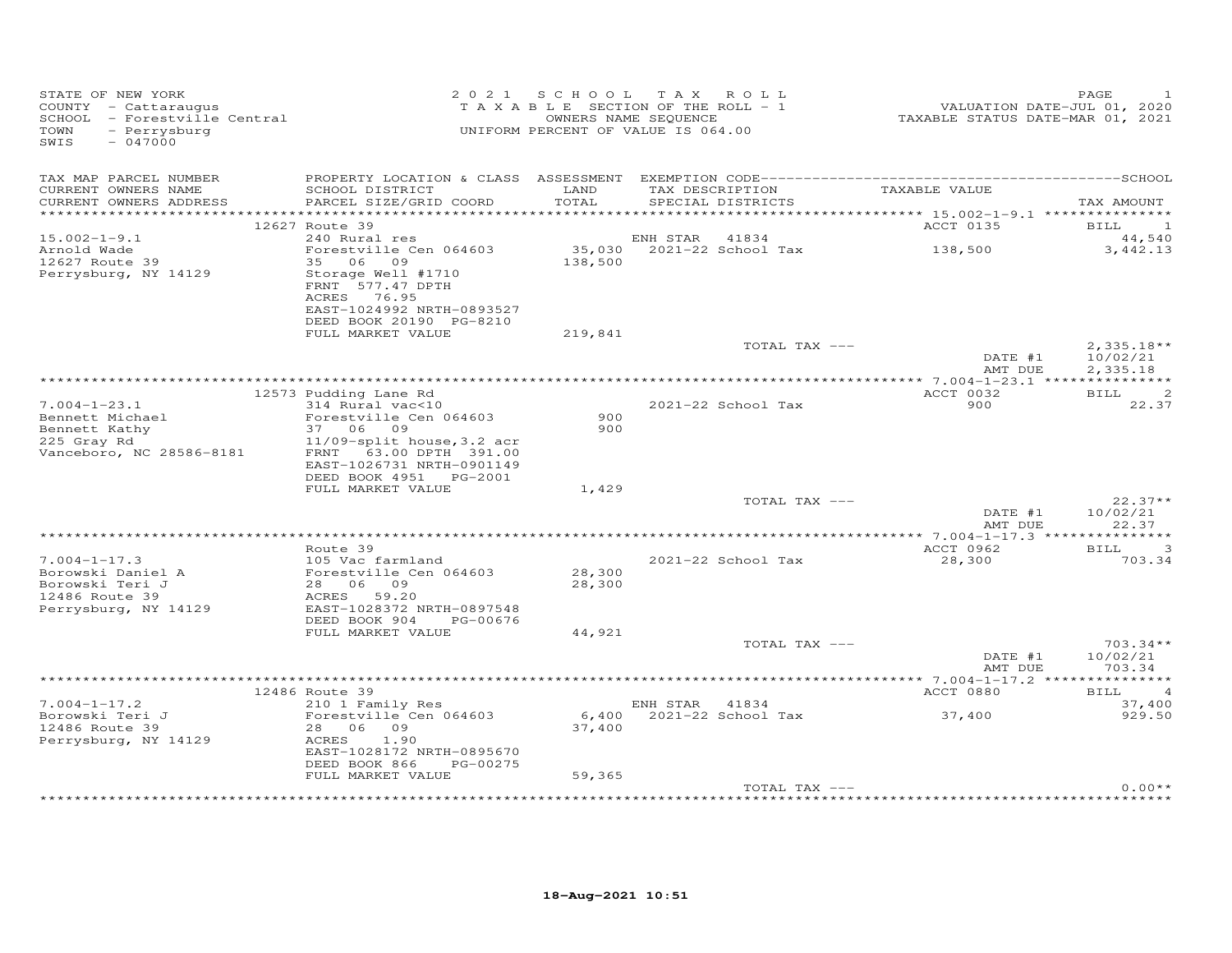| STATE OF NEW YORK<br>COUNTY - Cattaraugus<br>SCHOOL - Forestville Central<br>- Perrysburg<br>TOWN<br>SWIS<br>$-047000$ |                                                                                                              | 2021 SCHOOL TAX ROLL<br>TAXABLE SECTION OF THE ROLL - 1<br>UNIFORM PERCENT OF VALUE IS 064.00 | OWNERS NAME SEQUENCE      |                                      | VALUATION DATE-JUL 01, 2020<br>TAXABLE STATUS DATE-MAR 01, 2021 | PAGE                                 |
|------------------------------------------------------------------------------------------------------------------------|--------------------------------------------------------------------------------------------------------------|-----------------------------------------------------------------------------------------------|---------------------------|--------------------------------------|-----------------------------------------------------------------|--------------------------------------|
| TAX MAP PARCEL NUMBER<br>CURRENT OWNERS NAME<br>CURRENT OWNERS ADDRESS                                                 | SCHOOL DISTRICT<br>PARCEL SIZE/GRID COORD                                                                    | LAND<br>TOTAL                                                                                 |                           | TAX DESCRIPTION<br>SPECIAL DISTRICTS | TAXABLE VALUE                                                   | TAX AMOUNT                           |
|                                                                                                                        |                                                                                                              |                                                                                               |                           |                                      |                                                                 |                                      |
| $7.004 - 1 - 40.7$                                                                                                     | 10659 W Perrysburg Rd<br>240 Rural res                                                                       |                                                                                               |                           | 2021-22 School Tax                   | 90,000                                                          | BILL<br>2,236.77                     |
| Boutelle Ryan<br>Boutelle Lorinda<br>PO Box 5                                                                          | Forestville Cen 064603<br>44 06 09<br>split from 40.4                                                        | 17,000<br>90,000                                                                              |                           |                                      |                                                                 |                                      |
| Perrysburg, NY 14129                                                                                                   | Storage Well #1640<br>ACRES 21.51 BANK<br>017                                                                |                                                                                               |                           |                                      |                                                                 |                                      |
| MAY BE SUBJECT TO PAYMENT<br>UNDER AGDIST LAW TIL 2025                                                                 | EAST-1022890 NRTH-0898483<br>DEED BOOK 20200 PG-4779<br>FULL MARKET VALUE                                    | 142,857                                                                                       |                           |                                      |                                                                 |                                      |
|                                                                                                                        |                                                                                                              |                                                                                               |                           | TOTAL TAX ---                        | DATE #1<br>AMT DUE                                              | $2,236.77**$<br>10/02/21<br>2,236.77 |
|                                                                                                                        |                                                                                                              |                                                                                               |                           |                                      |                                                                 |                                      |
|                                                                                                                        | 10400 Edwards Corners Rd                                                                                     |                                                                                               |                           |                                      | ACCT 0128                                                       | 6<br>BILL                            |
| $15.002 - 1 - 11.1$<br>Bova Timothy                                                                                    | 270 Mfg housing<br>Forestville Cen 064603                                                                    |                                                                                               | BAS STAR 41854            | 8,400 2021-22 School Tax             | 37,800                                                          | 18,900<br>939.44                     |
| Bova Stacey<br>10400 Edwards Corners Rd<br>Perrysburg, NY 14129                                                        | 27 06 09<br>3.25<br>ACRES<br>EAST-1027577 NRTH-0894450<br>DEED BOOK 1515 PG-8001                             | 37,800                                                                                        |                           |                                      |                                                                 |                                      |
|                                                                                                                        | FULL MARKET VALUE                                                                                            | 60,000                                                                                        |                           |                                      |                                                                 |                                      |
|                                                                                                                        |                                                                                                              |                                                                                               |                           | TOTAL TAX ---                        | DATE #1<br>AMT DUE                                              | $469.72**$<br>10/02/21<br>469.72     |
|                                                                                                                        | 12457 Route 39                                                                                               |                                                                                               |                           |                                      |                                                                 | $\overline{7}$<br>BILL               |
| $15.002 - 1 - 14.2$                                                                                                    | 210 1 Family Res                                                                                             |                                                                                               | BAS STAR 41854            |                                      | ACCT 1012                                                       | 18,900                               |
| Butcher Ricky D<br>Butcher Martha M<br>12457 Route 39<br>Perrysburg, NY 14129                                          | Forestville Cen 064603<br>27 06 09<br>ACRES<br>1.85<br>EAST-1028477 NRTH-0895257<br>DEED BOOK 00934 PG-00578 | 72,100                                                                                        | 6,300 2021-22 School Tax  |                                      | 72,100                                                          | 1,791.90                             |
|                                                                                                                        | FULL MARKET VALUE                                                                                            | 114,444                                                                                       |                           |                                      |                                                                 |                                      |
|                                                                                                                        |                                                                                                              |                                                                                               |                           | TOTAL TAX ---                        | DATE #1<br>AMT DUE                                              | $1,322.18**$<br>10/02/21<br>1,322.18 |
|                                                                                                                        | 10338 Edwards Corners Rd                                                                                     |                                                                                               |                           |                                      | ACCT 0758                                                       | BILL 8                               |
| $15.002 - 1 - 13$                                                                                                      | 240 Rural res                                                                                                |                                                                                               | ENH STAR 41834            |                                      |                                                                 | 44,540                               |
| Czarnota Barbara<br>10338 Edwards Cr Rd<br>Perrysburg, NY 14129                                                        | Forestville Cen 064603<br>27 06 09<br>ACRES 65.12<br>EAST-1027804 NRTH-0892969                               | 139,320                                                                                       | 49,620 2021-22 School Tax |                                      | 139,320                                                         | 3,462.51                             |
|                                                                                                                        | FULL MARKET VALUE                                                                                            | 221,143                                                                                       |                           | TOTAL TAX ---                        | DATE #1<br>AMT DUE                                              | $2,355.56**$<br>10/02/21<br>2,355.56 |
|                                                                                                                        |                                                                                                              |                                                                                               |                           |                                      |                                                                 |                                      |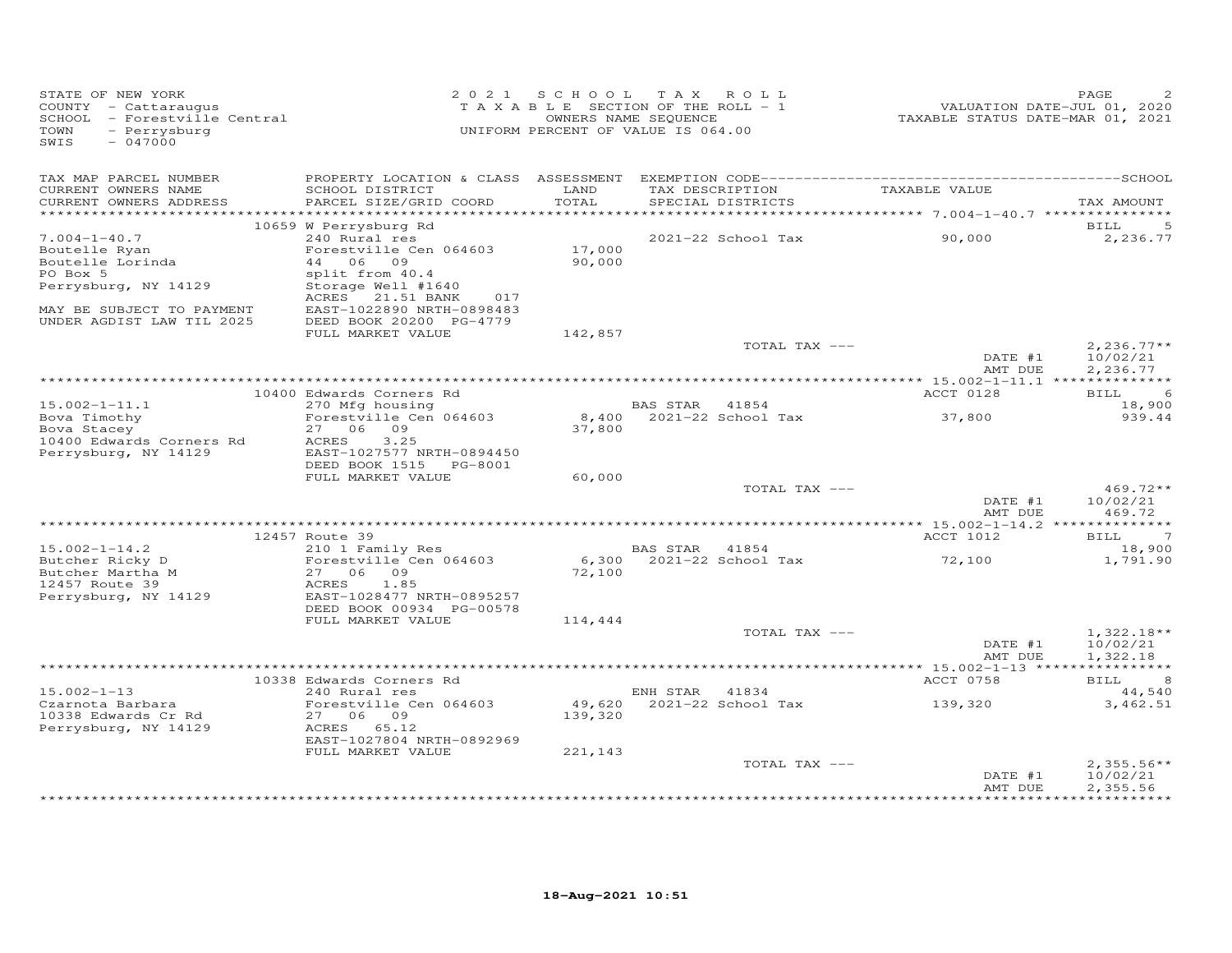| STATE OF NEW YORK<br>COUNTY - Cattaraugus<br>SCHOOL - Forestville Central<br>TOWN<br>- Perrysburg<br>SWIS<br>$-047000$ |                                                                                                                                       |                   | 2021 SCHOOL TAX ROLL<br>TAXABLE SECTION OF THE ROLL - 1<br>OWNERS NAME SEQUENCE<br>UNIFORM PERCENT OF VALUE IS 064.00 | VALUATION DATE-JUL 01, 2020<br>TAXABLE STATUS DATE-MAR 01, 2021 | PAGE                                 |
|------------------------------------------------------------------------------------------------------------------------|---------------------------------------------------------------------------------------------------------------------------------------|-------------------|-----------------------------------------------------------------------------------------------------------------------|-----------------------------------------------------------------|--------------------------------------|
| TAX MAP PARCEL NUMBER<br>CURRENT OWNERS NAME<br>CURRENT OWNERS ADDRESS                                                 | SCHOOL DISTRICT<br>PARCEL SIZE/GRID COORD                                                                                             | LAND<br>TOTAL     | TAX DESCRIPTION<br>SPECIAL DISTRICTS                                                                                  | TAXABLE VALUE                                                   | TAX AMOUNT                           |
| $7.004 - 1 - 48.5$<br>Dailey Sandra K                                                                                  | 10784 County Line Rd<br>210 1 Family Res<br>Forestville Cen 064603                                                                    | 6,500             | 2021-22 School Tax                                                                                                    | ACCT 1240<br>90,700                                             | 9<br>BILL<br>2,254.16                |
| 10784 County Line Rd<br>Forestville, NY 14062                                                                          | $3/10$ -split from $1-48.3$<br>ACRES<br>2.00 BANK<br>055<br>EAST-1019670 NRTH-0900575<br>DEED BOOK 25929 PG-4002<br>FULL MARKET VALUE | 90,700<br>143,968 |                                                                                                                       |                                                                 |                                      |
|                                                                                                                        |                                                                                                                                       |                   | TOTAL TAX ---                                                                                                         | DATE #1<br>AMT DUE                                              | $2,254.16**$<br>10/02/21<br>2,254.16 |
|                                                                                                                        |                                                                                                                                       |                   |                                                                                                                       |                                                                 |                                      |
| $7.004 - 1 - 31.3$                                                                                                     | 12694 Route 39<br>270 Mfg housing                                                                                                     |                   | ENH STAR 41834                                                                                                        | ACCT 0297                                                       | BILL 10<br>31,000                    |
| Davis Bonita L<br>Whitcomb James L                                                                                     | Forestville Cen 064603<br>36 06 09                                                                                                    | 31,000            | 7,200 2021-22 School Tax                                                                                              | 31,000                                                          | 770.44                               |
| 12694 Route 39                                                                                                         | Ff 200.00                                                                                                                             |                   |                                                                                                                       |                                                                 |                                      |
| Perrysburg, NY 14129                                                                                                   | ACRES<br>2.85<br>EAST-1024629 NRTH-0895964<br>DEED BOOK 28999 PG-9001                                                                 |                   |                                                                                                                       |                                                                 |                                      |
|                                                                                                                        | FULL MARKET VALUE                                                                                                                     | 49,206            | TOTAL TAX ---                                                                                                         |                                                                 | $0.00**$                             |
|                                                                                                                        |                                                                                                                                       |                   |                                                                                                                       |                                                                 |                                      |
|                                                                                                                        | 12816 Route 39                                                                                                                        |                   |                                                                                                                       | ACCT 0837                                                       | BILL 11                              |
| $7.004 - 1 - 40.2$<br>Davis Eber J                                                                                     | 210 1 Family Res<br>Forestville Cen 064603                                                                                            |                   | BAS STAR 41854<br>7,100 2021-22 School Tax                                                                            | 47,200                                                          | 18,900<br>1,173.06                   |
| Davis Bonita L<br>12806 Route 39<br>South Dayton, NY 14138                                                             | 44 06 09<br>ACRES 11.60<br>EAST-1022037 NRTH-0896416                                                                                  | 47,200            |                                                                                                                       |                                                                 |                                      |
|                                                                                                                        | DEED BOOK 869 PG-00714<br>FULL MARKET VALUE                                                                                           | 74,921            |                                                                                                                       |                                                                 |                                      |
|                                                                                                                        |                                                                                                                                       |                   | TOTAL TAX ---                                                                                                         | DATE #1<br>AMT DUE                                              | $703.34**$<br>10/02/21<br>703.34     |
|                                                                                                                        |                                                                                                                                       |                   |                                                                                                                       |                                                                 |                                      |
|                                                                                                                        | 12596 Route 39                                                                                                                        |                   |                                                                                                                       | ACCT 0513                                                       | BILL 12                              |
| $7.004 - 1 - 29.1$<br>Dubaj George<br>Dubaj Deborah<br>48 Seneca St<br>Gowanda, NY 14070                               | 312 Vac w/imprv<br>Forestville Cen 064603<br>36 06 09<br>1 Gas Well<br>$8/12$ -splt house, 1.90 ac o                                  | 7,600<br>8,600    | 2021-22 School Tax                                                                                                    | 8,600                                                           | 213.74                               |
|                                                                                                                        | 2.75<br>ACRES<br>EAST-1025896 NRTH-0895831<br>DEED BOOK 26394 PG-6001<br>FULL MARKET VALUE                                            | 13,651            |                                                                                                                       |                                                                 |                                      |
|                                                                                                                        |                                                                                                                                       |                   | TOTAL TAX ---                                                                                                         | DATE #1<br>AMT DUE                                              | $213.74**$<br>10/02/21<br>213.74     |
|                                                                                                                        |                                                                                                                                       |                   |                                                                                                                       |                                                                 |                                      |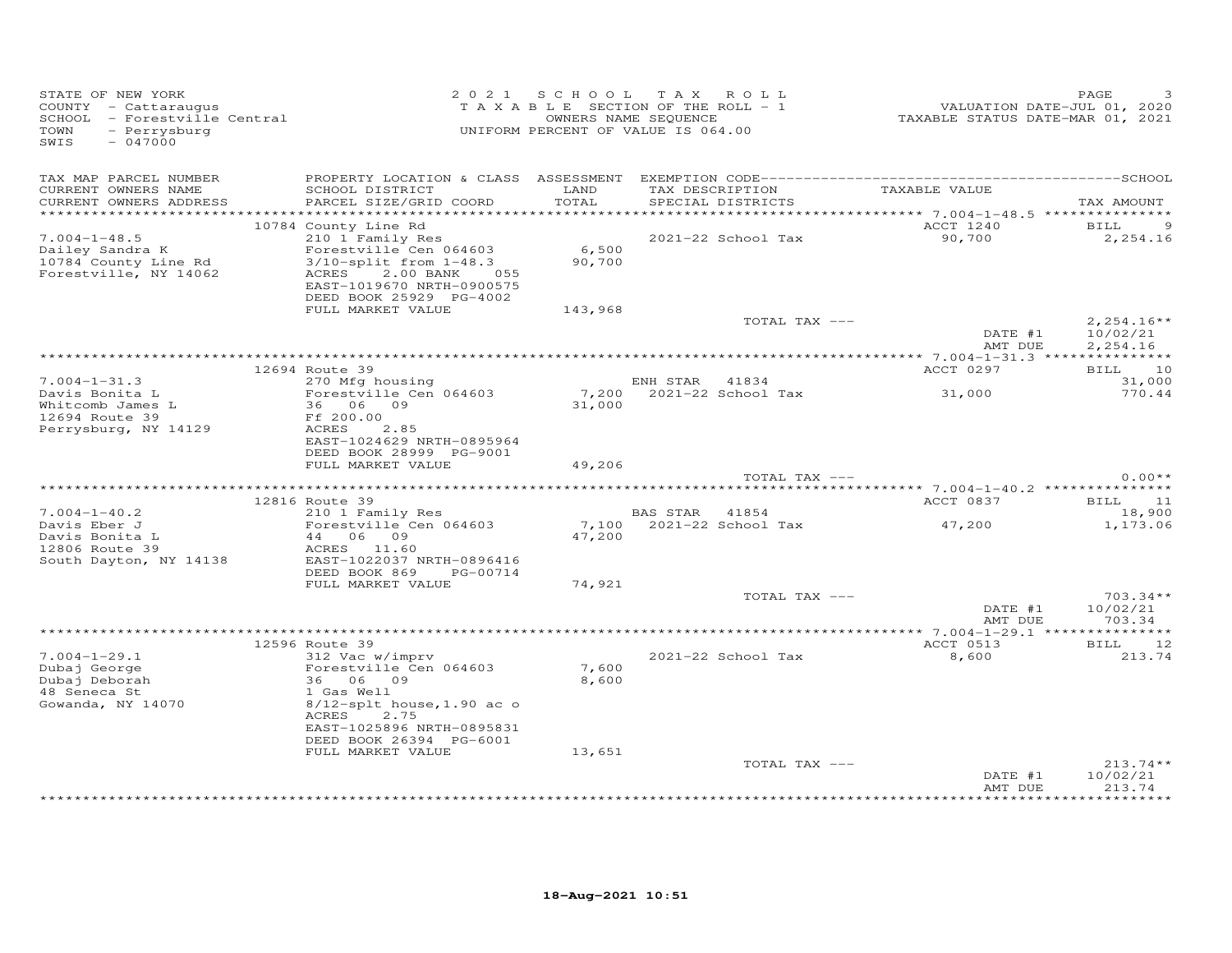| STATE OF NEW YORK<br>COUNTY - Cattaraugus<br>SCHOOL - Forestville Central<br>- Perrysburg<br>TOWN<br>$-047000$<br>SWIS |                                                                                                                                                 | 2021 SCHOOL     | TAX ROLL<br>TAXABLE SECTION OF THE ROLL - 1<br>OWNERS NAME SEQUENCE<br>UNIFORM PERCENT OF VALUE IS 064.00 |                 | VALUATION DATE-JUL 01, 2020<br>TAXABLE STATUS DATE-MAR 01, 2021 | PAGE                             |
|------------------------------------------------------------------------------------------------------------------------|-------------------------------------------------------------------------------------------------------------------------------------------------|-----------------|-----------------------------------------------------------------------------------------------------------|-----------------|-----------------------------------------------------------------|----------------------------------|
| TAX MAP PARCEL NUMBER<br>CURRENT OWNERS NAME                                                                           | SCHOOL DISTRICT                                                                                                                                 | LAND            |                                                                                                           | TAX DESCRIPTION | TAXABLE VALUE                                                   |                                  |
| CURRENT OWNERS ADDRESS                                                                                                 | PARCEL SIZE/GRID COORD                                                                                                                          | TOTAL           | SPECIAL DISTRICTS                                                                                         |                 |                                                                 | TAX AMOUNT                       |
|                                                                                                                        | 12586 Route 39                                                                                                                                  |                 |                                                                                                           |                 | ACCT 1263                                                       | BILL<br>13                       |
| $7.004 - 1 - 29.3$                                                                                                     | 210 1 Family Res                                                                                                                                |                 | 2021-22 School Tax                                                                                        |                 | 40,000                                                          | 994.12                           |
| Dubaj George H<br>Dubaj Deborah L<br>48 Seneca St<br>Gowanda, NY 14070                                                 | Forestville Cen 064603<br>ACRES<br>1.90<br>EAST-1026132 NRTH-0895829<br>DEED BOOK 2020 PG-17336                                                 | 2,900<br>40,000 |                                                                                                           |                 |                                                                 |                                  |
|                                                                                                                        | FULL MARKET VALUE                                                                                                                               | 63,492          |                                                                                                           |                 |                                                                 |                                  |
|                                                                                                                        |                                                                                                                                                 |                 |                                                                                                           | TOTAL TAX ---   | DATE #1<br>AMT DUE                                              | $994.12**$<br>10/02/21<br>994.12 |
|                                                                                                                        |                                                                                                                                                 |                 |                                                                                                           |                 |                                                                 |                                  |
|                                                                                                                        | 12905 Route 39                                                                                                                                  |                 |                                                                                                           |                 | ACCT 1231                                                       | BILL 14                          |
| $15.002 - 1 - 4.2$                                                                                                     | 210 1 Family Res                                                                                                                                |                 | BAS STAR 41854                                                                                            |                 |                                                                 | 18,900                           |
| Duliba Ronald<br>12905 Route 39<br>South Dayton, NY 14138                                                              | Forestville Cen 064603<br>8/09-split from 1-4<br>1.75<br>ACRES<br>EAST-1020525 NRTH-0895496                                                     | 66,500          | 5,500 2021-22 School Tax                                                                                  |                 | 66,500                                                          | 1,652.72                         |
|                                                                                                                        | DEED BOOK 12656 PG-4001                                                                                                                         |                 |                                                                                                           |                 |                                                                 |                                  |
|                                                                                                                        | FULL MARKET VALUE                                                                                                                               | 105,556         |                                                                                                           | TOTAL TAX ---   |                                                                 | $1,183.00**$                     |
|                                                                                                                        |                                                                                                                                                 |                 |                                                                                                           |                 | DATE #1<br>AMT DUE                                              | 10/02/21<br>1,183.00             |
|                                                                                                                        |                                                                                                                                                 |                 |                                                                                                           |                 |                                                                 |                                  |
| $7.004 - 1 - 45$                                                                                                       | 10749 W Perrysburg Rd<br>240 Rural res                                                                                                          |                 | AG DIST<br>41720                                                                                          |                 | ACCT 0199                                                       | BILL 15<br>24,363                |
| Ebersole Ray L                                                                                                         | Forestville Cen 064603                                                                                                                          |                 | 49,600 ENH STAR<br>41834                                                                                  |                 |                                                                 | 44,540                           |
| Ebersole Phyllis K                                                                                                     | 45 06 09                                                                                                                                        |                 | 85,600 2021-22 School Tax                                                                                 |                 | 61,237                                                          | 1,521.92                         |
| 10749 W Perrysburg Rd<br>Perrysburg, NY 14129                                                                          | Storage Well #1642<br>ACRES 63.97                                                                                                               |                 |                                                                                                           |                 |                                                                 |                                  |
| MAY BE SUBJECT TO PAYMENT                                                                                              | EAST-1021504 NRTH-0900049<br>DEED BOOK 10449 PG-5001                                                                                            |                 |                                                                                                           |                 |                                                                 |                                  |
| UNDER AGDIST LAW TIL 2025                                                                                              | FULL MARKET VALUE                                                                                                                               | 135,873         |                                                                                                           |                 |                                                                 |                                  |
|                                                                                                                        |                                                                                                                                                 |                 |                                                                                                           | TOTAL TAX ---   |                                                                 | $414.97**$                       |
|                                                                                                                        |                                                                                                                                                 |                 |                                                                                                           |                 | DATE #1<br>AMT DUE                                              | 10/02/21<br>414.97               |
|                                                                                                                        |                                                                                                                                                 |                 |                                                                                                           |                 |                                                                 |                                  |
|                                                                                                                        | 12609 Pudding Lane Rd                                                                                                                           |                 |                                                                                                           |                 | ACCT 0784                                                       | BILL<br>16                       |
| $7.004 - 1 - 23.2$<br>Edwards Thomas M<br>12609 Pudding Lane Road<br>Perrysburg, NY 14129                              | 210 1 Family Res<br>Forestville Cen 064603<br>28<br>06<br>09<br>FRNT 235.00 DPTH 160.60<br>EAST-1025913 NRTH-0901310<br>DEED BOOK 20190 PG-5307 | 5,500<br>8,700  | 2021-22 School Tax                                                                                        |                 | 8,700                                                           | 216.22                           |
|                                                                                                                        | FULL MARKET VALUE                                                                                                                               | 13,810          |                                                                                                           |                 |                                                                 |                                  |
|                                                                                                                        |                                                                                                                                                 |                 |                                                                                                           | TOTAL TAX ---   | DATE #1<br>AMT DUE                                              | $216.22**$<br>10/02/21<br>216.22 |
|                                                                                                                        |                                                                                                                                                 |                 |                                                                                                           |                 |                                                                 |                                  |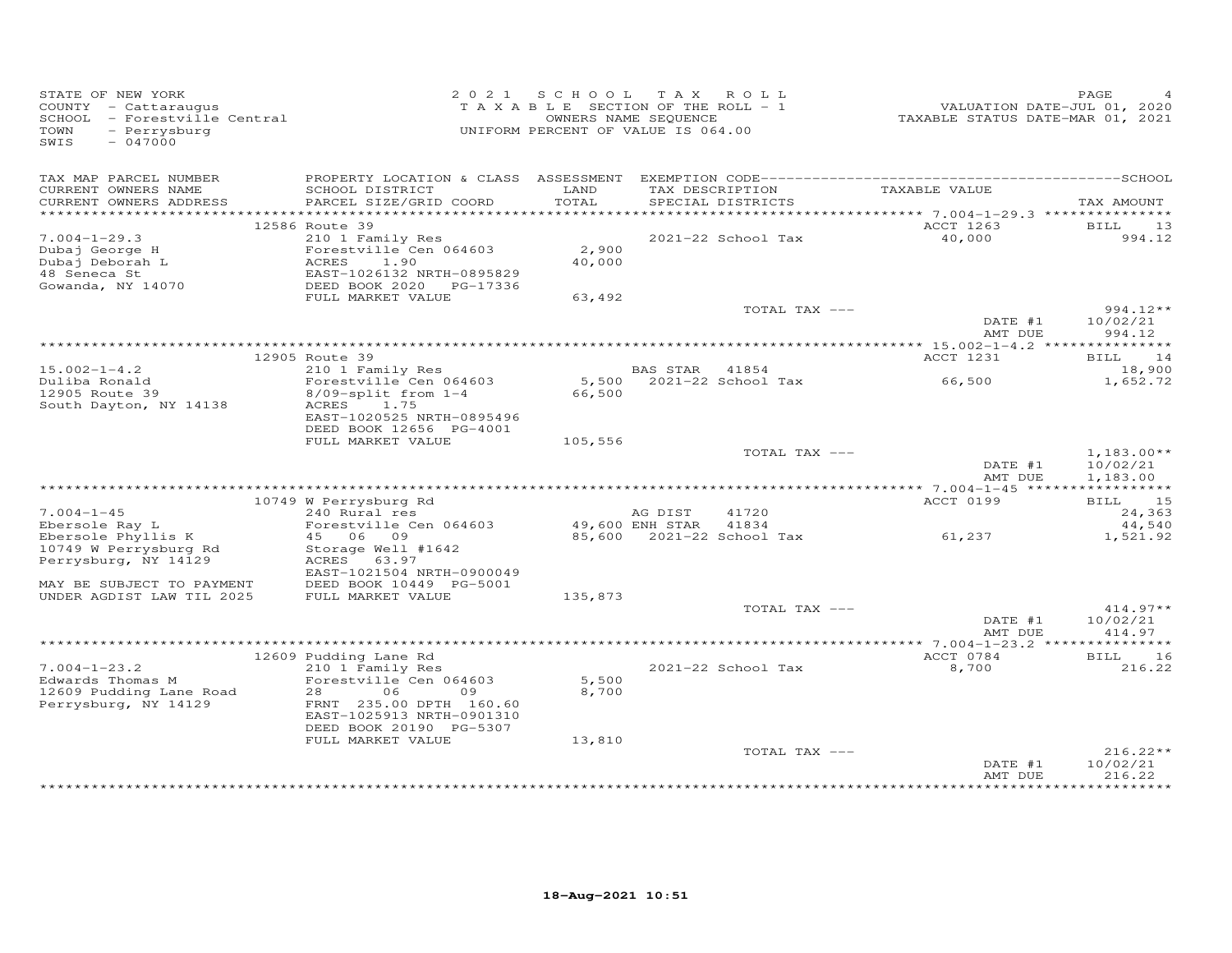| STATE OF NEW YORK<br>COUNTY - Cattaraugus<br>SCHOOL - Forestville Central<br>TOWN<br>- Perrysburg<br>SWIS<br>$-047000$ |                                                                                                            | 2021 SCHOOL TAX ROLL<br>TAXABLE SECTION OF THE ROLL - 1<br>UNIFORM PERCENT OF VALUE IS 064.00 | OWNERS NAME SEQUENCE |                            | VALUATION DATE-JUL V., -<br>TAXABLE STATUS DATE-MAR 01, 2021 | PAGE                                 |
|------------------------------------------------------------------------------------------------------------------------|------------------------------------------------------------------------------------------------------------|-----------------------------------------------------------------------------------------------|----------------------|----------------------------|--------------------------------------------------------------|--------------------------------------|
| TAX MAP PARCEL NUMBER<br>CURRENT OWNERS NAME                                                                           | SCHOOL DISTRICT                                                                                            | LAND                                                                                          |                      | TAX DESCRIPTION            | TAXABLE VALUE                                                |                                      |
| CURRENT OWNERS ADDRESS                                                                                                 | PARCEL SIZE/GRID COORD                                                                                     | TOTAL                                                                                         |                      | SPECIAL DISTRICTS          |                                                              | TAX AMOUNT                           |
|                                                                                                                        | 12831 Route 39                                                                                             |                                                                                               |                      |                            | ACCT 0370                                                    | BILL 17                              |
| $15.002 - 1 - 5$                                                                                                       | 240 Rural res                                                                                              |                                                                                               | BAS STAR 41854       |                            |                                                              | 18,900                               |
| Eggleston Richard C<br>Hoff Michelle<br>12833 Route 39<br>S Dayton, NY 14138                                           | Forestville Cen 064603<br>43 06 09<br>Storage Well #943<br>ACRES 41.31<br>EAST-1021842 NRTH-0893756        | 82,900                                                                                        |                      | 24,300 2021-22 School Tax  | 82,900                                                       | 2,060.31                             |
|                                                                                                                        | DEED BOOK 999<br>PG-381                                                                                    |                                                                                               |                      |                            |                                                              |                                      |
|                                                                                                                        | FULL MARKET VALUE                                                                                          | 131,587                                                                                       |                      |                            |                                                              |                                      |
|                                                                                                                        |                                                                                                            |                                                                                               |                      | TOTAL TAX ---              | DATE #1<br>AMT DUE                                           | $1,590.59**$<br>10/02/21<br>1,590.59 |
|                                                                                                                        |                                                                                                            |                                                                                               |                      |                            |                                                              |                                      |
|                                                                                                                        | 12951 Route 39                                                                                             |                                                                                               |                      |                            | ACCT 0187                                                    | BILL 18                              |
| $15.002 - 1 - 2$<br>rs.s<br>Flagler Jean A                                                                             | 117 Horse farm<br>Forestville Cen 064603                                                                   | 40,300 ENH STAR                                                                               | AG DISTOUT 41730     | 41834                      |                                                              | 8,541<br>44,540                      |
| PO Box 241                                                                                                             | 43 06<br>09                                                                                                |                                                                                               |                      | 189,900 2021-22 School Tax | 181, 359                                                     | 4,507.31                             |
| Perrysburg, NY 14129                                                                                                   | Storage Well #1020<br>ACRES 96.89                                                                          |                                                                                               |                      |                            |                                                              |                                      |
| MAY BE SUBJECT TO PAYMENT<br>UNDER AGDIST LAW TIL 2028                                                                 | EAST-1019895 NRTH-0893804<br>DEED BOOK 23122 PG-6001                                                       |                                                                                               |                      |                            |                                                              |                                      |
|                                                                                                                        | FULL MARKET VALUE                                                                                          | 301,429                                                                                       |                      | TOTAL TAX ---              |                                                              | $3,400.36**$                         |
|                                                                                                                        |                                                                                                            |                                                                                               |                      |                            | DATE #1<br>AMT DUE                                           | 10/02/21<br>3,400.36                 |
|                                                                                                                        |                                                                                                            |                                                                                               |                      |                            |                                                              |                                      |
|                                                                                                                        | 10579 W Perrysburg Rd<br>$210$ 1 Family Res                                                                |                                                                                               |                      |                            | ACCT 0394                                                    | BILL 19                              |
| $7.004 - 1 - 34$<br>Flisakowski John F<br>10579 W Perrysburg Rd                                                        | Forestville Cen 064603<br>44 06 09                                                                         | 95,000                                                                                        | ENH STAR 41834       | 5,800 $2021-22$ School Tax | 95,000                                                       | 44,540<br>2,361.03                   |
| Perrysburg, NY 14129                                                                                                   | ACRES<br>1.50<br>EAST-1023235 NRTH-0897118<br>DEED BOOK 00977 PG-00186<br>FULL MARKET VALUE                | 150,794                                                                                       |                      |                            |                                                              |                                      |
|                                                                                                                        |                                                                                                            |                                                                                               |                      | TOTAL TAX ---              |                                                              | $1,254.08**$                         |
|                                                                                                                        |                                                                                                            |                                                                                               |                      |                            | DATE #1<br>AMT DUE                                           | 10/02/21<br>1,254.08                 |
|                                                                                                                        |                                                                                                            |                                                                                               |                      |                            |                                                              |                                      |
| $15.002 - 1 - 1$                                                                                                       | 12975 Route 39<br>210 1 Family Res                                                                         |                                                                                               | ENH STAR 41834       |                            | ACCT 0160                                                    | <b>BILL</b><br>20<br>37,600          |
| Frost Theresa<br>Frost Jack E Jr<br>12975 Route 39<br>Perrysburg, NY 14129                                             | Forestville Cen 064603<br>43 06 09<br>ACRES<br>1.00<br>EAST-1019421 NRTH-0895706<br>DEED BOOK 9821 PG-6001 | 37,600                                                                                        |                      | 5,000 2021-22 School Tax   | 37,600                                                       | 934.47                               |
|                                                                                                                        | FULL MARKET VALUE                                                                                          | 59,683                                                                                        |                      |                            |                                                              |                                      |
|                                                                                                                        |                                                                                                            |                                                                                               |                      | TOTAL TAX ---              |                                                              | $0.00**$                             |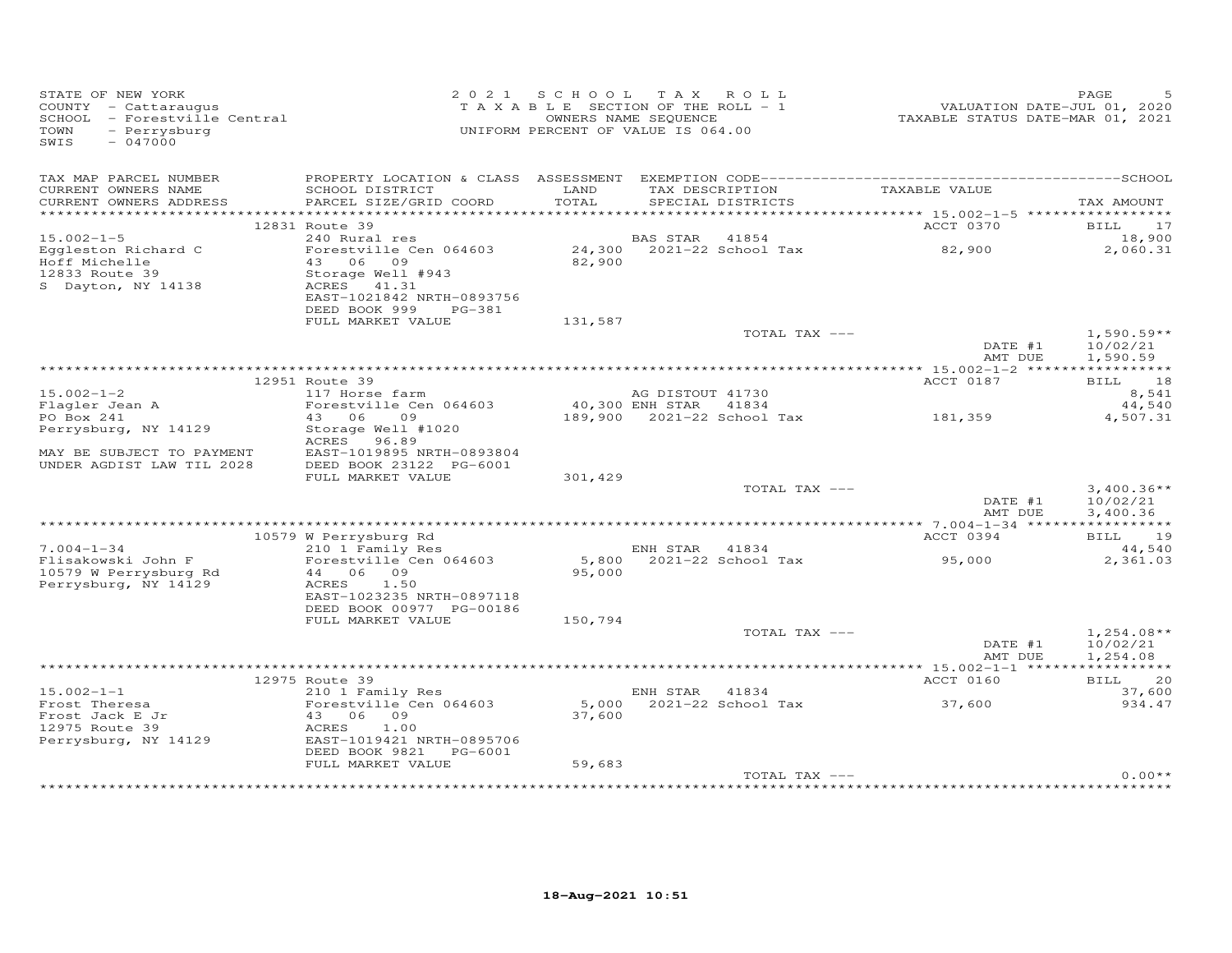| STATE OF NEW YORK<br>COUNTY - Cattaraugus<br>SCHOOL - Forestville Central<br>- Perrysburg<br>TOWN<br>$-047000$<br>SWIS |                                                                                                                                                                     | 2021 SCHOOL               | TAX ROLL<br>TAXABLE SECTION OF THE ROLL - 1<br>OWNERS NAME SEQUENCE<br>UNIFORM PERCENT OF VALUE IS 064.00 | VALUATION DATE-JUL 01, 2020<br>TAXABLE STATUS DATE-MAR 01, 2021 | PAGE                                 |
|------------------------------------------------------------------------------------------------------------------------|---------------------------------------------------------------------------------------------------------------------------------------------------------------------|---------------------------|-----------------------------------------------------------------------------------------------------------|-----------------------------------------------------------------|--------------------------------------|
| TAX MAP PARCEL NUMBER<br>CURRENT OWNERS NAME<br>CURRENT OWNERS ADDRESS                                                 | SCHOOL DISTRICT<br>PARCEL SIZE/GRID COORD                                                                                                                           | LAND<br>TOTAL             | TAX DESCRIPTION<br>SPECIAL DISTRICTS                                                                      | TAXABLE VALUE                                                   | TAX AMOUNT                           |
|                                                                                                                        |                                                                                                                                                                     |                           |                                                                                                           |                                                                 |                                      |
| $7.004 - 1 - 24.2$<br>Garzon Lauren<br>Gonzaga Daniel<br>10818 W Perrysburg Road<br>Perrysburg, NY 14129               | 10818 W Perrysburg Rd<br>210 1 Family Res<br>Forestville Cen 064603<br>ACRES<br>4.85<br>EAST-1023694 NRTH-0901241<br>DEED BOOK 20200 PG-7012<br>FULL MARKET VALUE   | 5,300<br>43,300<br>68,730 | 2021-22 School Tax                                                                                        | ACCT 1219<br>43,300                                             | BILL<br>21<br>1,076.13               |
|                                                                                                                        |                                                                                                                                                                     |                           | TOTAL TAX ---                                                                                             | DATE #1<br>AMT DUE                                              | $1,076.13**$<br>10/02/21<br>1,076.13 |
|                                                                                                                        |                                                                                                                                                                     |                           |                                                                                                           |                                                                 |                                      |
| $7.004 - 1 - 21$<br>Gibbons Nancey<br>399 Christy Rd<br>Irving, NY 14081                                               | 12539 Pudding Lane Rd<br>210 1 Family Res<br>Forestville Cen 064603<br>37 06 09<br>5.28<br>ACRES<br>EAST-1027329 NRTH-0900771<br>DEED BOOK 00979 PG-01171           | 6,300<br>23,800           | 2021-22 School Tax                                                                                        | ACCT 0356<br>23,800                                             | BILL<br>22<br>591.50                 |
|                                                                                                                        | FULL MARKET VALUE                                                                                                                                                   | 37,778                    | TOTAL TAX ---                                                                                             | DATE #1<br>AMT DUE                                              | $591.50**$<br>10/02/21<br>591.50     |
|                                                                                                                        | 10818 W Perrysburg Rd                                                                                                                                               |                           |                                                                                                           | ACCT 0353                                                       | 23<br>BILL                           |
| $7.004 - 1 - 24.1$<br>Glovack John J<br>Glovack Kathryn L<br>12281 MacKinaw Rd<br>Perrysburg, NY 14129                 | 322 Rural vac>10<br>Forestville Cen 064603<br>37 06 09<br>ACRES 41.47<br>EAST-1024745 NRTH-0900883<br>DEED BOOK 11137 PG-2003                                       | 22,700                    | AG DIST<br>41720<br>22,700 2021-22 School Tax                                                             | 17,998                                                          | 4,702<br>447.30                      |
| MAY BE SUBJECT TO PAYMENT                                                                                              | FULL MARKET VALUE                                                                                                                                                   | 36,032                    |                                                                                                           |                                                                 |                                      |
| UNDER AGDIST LAW TIL 2025                                                                                              |                                                                                                                                                                     |                           | TOTAL TAX ---                                                                                             | DATE #1<br>AMT DUE                                              | 447.30**<br>10/02/21<br>447.30       |
|                                                                                                                        |                                                                                                                                                                     |                           |                                                                                                           |                                                                 | *********                            |
| $7.004 - 1 - 37.1$<br>Griffin Bonnie<br>PO Box 155<br>Perryburg, NY 14129                                              | 12754 Route 39<br>210 1 Family Res<br>Forestville Cen 064603<br>44 06<br>09<br>ACRES<br>$0.72$ BANK<br>017<br>EAST-1023207 NRTH-0895789<br>DEED BOOK 00956 PG-00208 | 2,800<br>53,600           | 2021-22 School Tax                                                                                        | ACCT 0191<br>53,600                                             | 24<br><b>BILL</b><br>1,332.12        |
|                                                                                                                        | FULL MARKET VALUE                                                                                                                                                   | 85,079                    | TOTAL TAX ---                                                                                             | DATE #1<br>AMT DUE                                              | $1,332.12**$<br>10/02/21<br>1,332.12 |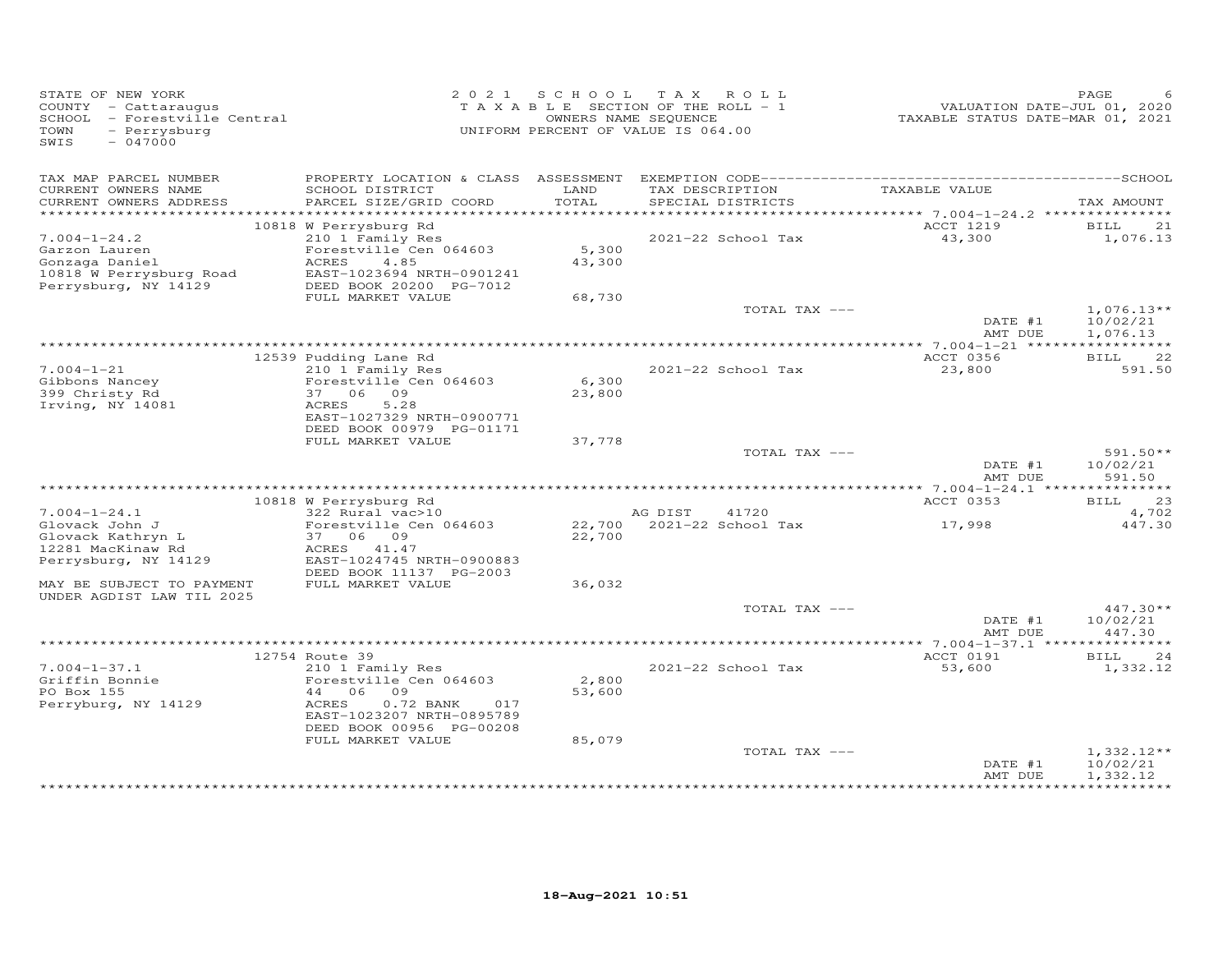| STATE OF NEW YORK<br>COUNTY - Cattaraugus<br>SCHOOL - Forestville Central<br>TOWN<br>- Perrysburg<br>SWIS<br>$-047000$ |                                                                                                                                                                                                      |                            | 2021 SCHOOL TAX ROLL<br>TAXABLE SECTION OF THE ROLL - 1<br>OWNERS NAME SEQUENCE<br>UNIFORM PERCENT OF VALUE IS 064.00 | VALUATION DATE-JUL 01, 2020<br>TAXABLE STATUS DATE-MAR 01, 2021 | PAGE                                 |
|------------------------------------------------------------------------------------------------------------------------|------------------------------------------------------------------------------------------------------------------------------------------------------------------------------------------------------|----------------------------|-----------------------------------------------------------------------------------------------------------------------|-----------------------------------------------------------------|--------------------------------------|
| TAX MAP PARCEL NUMBER<br>CURRENT OWNERS NAME<br>CURRENT OWNERS ADDRESS                                                 | SCHOOL DISTRICT<br>PARCEL SIZE/GRID COORD                                                                                                                                                            | LAND<br>TOTAL              | TAX DESCRIPTION<br>SPECIAL DISTRICTS                                                                                  | TAXABLE VALUE                                                   | TAX AMOUNT                           |
|                                                                                                                        | Route 39                                                                                                                                                                                             |                            |                                                                                                                       | ACCT 0838                                                       | BILL<br>25                           |
| $7.004 - 1 - 40.1$<br>Griffin James<br>Griffin Bonnie<br>PO Box 155<br>Perrysburg, NY 14129                            | 311 Res vac land<br>Forestville Cen 064603<br>44 06 09<br>FRNT 1.00 DPTH 180.00<br>BANK 017<br>EAST-1023261 NRTH-0895901<br>DEED BOOK 838 PG-01149                                                   | 500<br>500                 | 2021-22 School Tax                                                                                                    | 500                                                             | 12.43                                |
|                                                                                                                        | FULL MARKET VALUE                                                                                                                                                                                    | 794                        |                                                                                                                       |                                                                 |                                      |
|                                                                                                                        |                                                                                                                                                                                                      |                            | TOTAL TAX ---                                                                                                         | DATE #1<br>AMT DUE                                              | $12.43**$<br>10/02/21<br>12.43       |
|                                                                                                                        |                                                                                                                                                                                                      |                            |                                                                                                                       |                                                                 |                                      |
| $7.004 - 1 - 41$                                                                                                       | 12878 Route 39<br>240 Rural res                                                                                                                                                                      |                            | BAS STAR 41854                                                                                                        | ACCT 0375                                                       | 26<br>BILL<br>18,900                 |
| Gruber Mark N<br>12878 Route 39<br>S. Dayton, NY 14138                                                                 | Forestville Cen 064603<br>44 06 09<br>2 Gas Wells<br>ACRES 33.27<br>EAST-1021218 NRTH-0896736<br>DEED BOOK 7633 PG-2003                                                                              | 76,500                     | 35,500 2021-22 School Tax                                                                                             | 76,500                                                          | 1,901.25                             |
|                                                                                                                        | FULL MARKET VALUE                                                                                                                                                                                    | 121,429                    |                                                                                                                       |                                                                 |                                      |
|                                                                                                                        |                                                                                                                                                                                                      |                            | TOTAL TAX ---                                                                                                         | DATE #1<br>AMT DUE                                              | $1,431.53**$<br>10/02/21<br>1,431.53 |
|                                                                                                                        | 10297 Edwards Corners Rd                                                                                                                                                                             |                            |                                                                                                                       | ACCT 0514                                                       | BILL 27                              |
| $15.002 - 1 - 10$<br>Hart James R<br>Brinkworth Thomas W<br>3800 Columbia St<br>Hamburg, NY 14075                      | 322 Rural vac>10<br>Forestville Cen 064603<br>35 06 09<br>ACRES 34.03<br>EAST-1026959 NRTH-0893696<br>DEED BOOK 2020 PG-11924                                                                        | 13,960<br>13,960           | 2021-22 School Tax                                                                                                    | 13,960                                                          | 346.95                               |
|                                                                                                                        | FULL MARKET VALUE                                                                                                                                                                                    | 22,159                     | TOTAL TAX ---                                                                                                         |                                                                 | $346.95**$                           |
|                                                                                                                        |                                                                                                                                                                                                      |                            |                                                                                                                       | DATE #1<br>AMT DUE                                              | 10/02/21<br>346.95                   |
|                                                                                                                        |                                                                                                                                                                                                      |                            |                                                                                                                       | ACCT 0212                                                       |                                      |
| $7.004 - 1 - 44$<br>Hartloff Gary P<br>4825 BIG TREE ROAD<br>HAMBURG, NY 14075                                         | County Line Rd<br>323 Vacant rural<br>Forestville Cen 064603<br>44 06 09<br>3 Gas Wells #944, 956, 1015<br>ACRES 104.66<br>EAST-1020490 NRTH-0898735<br>DEED BOOK 20200 PG-7626<br>FULL MARKET VALUE | 31,500<br>31,500<br>50,000 | 2021-22 School Tax                                                                                                    | 31,500                                                          | <b>BILL</b><br>28<br>782.87          |
|                                                                                                                        |                                                                                                                                                                                                      |                            | TOTAL TAX ---                                                                                                         |                                                                 | $782.87**$                           |
|                                                                                                                        |                                                                                                                                                                                                      |                            |                                                                                                                       | DATE #1<br>AMT DUE                                              | 10/02/21<br>782.87<br>.              |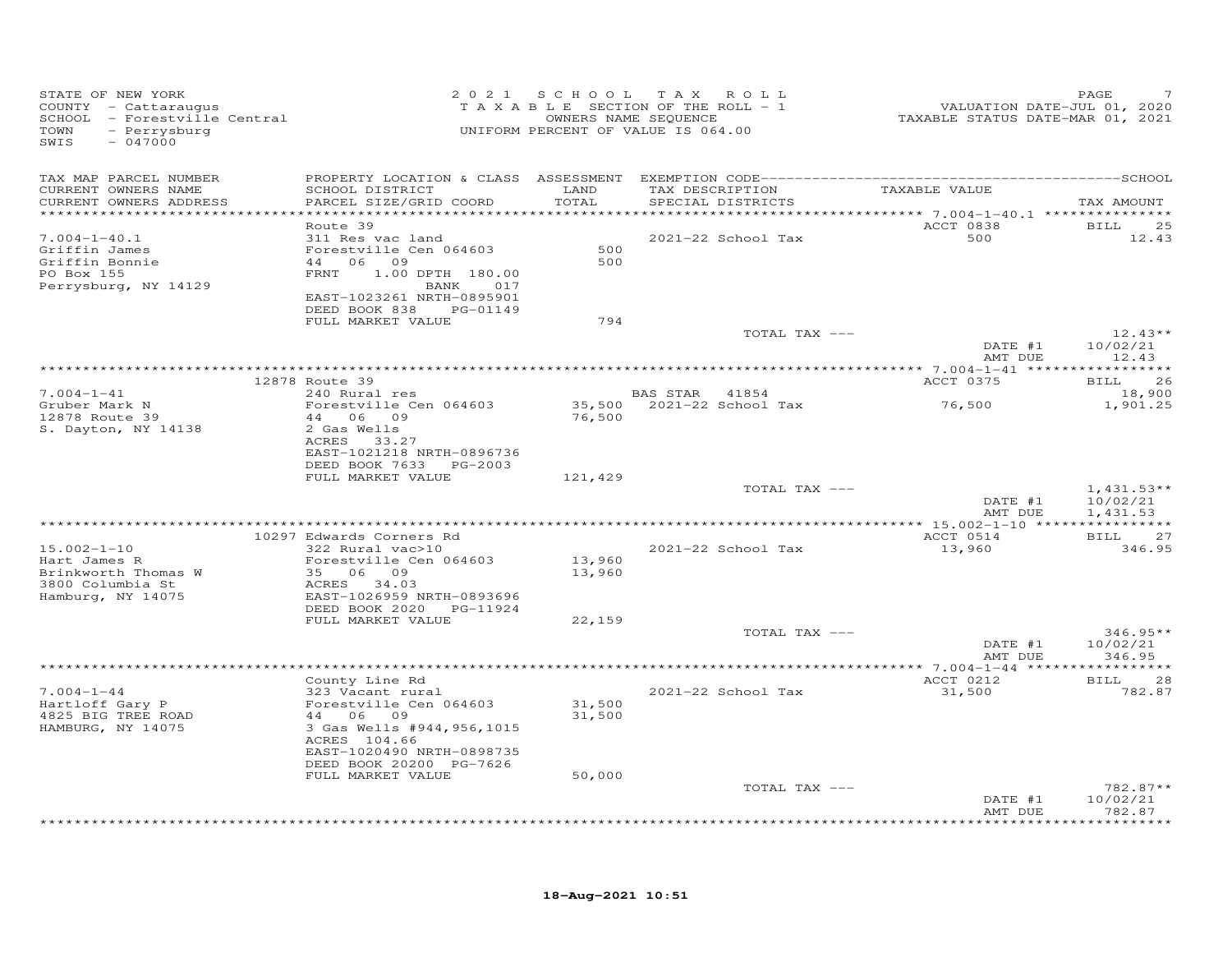| - Perrysburg<br>TOWN<br>SWIS<br>$-047000$                                            | SCHOOL - Forestville Central                                                                                   | OWNERS NAME SEQUENCE<br>UNIFORM PERCENT OF VALUE IS 064.00 |                | T A X A B L E SECTION OF THE ROLL - 1              | VALUATION DATE-JUL 01, 2020<br>TAXABLE STATUS DATE-MAR 01, 2021 |                                  |
|--------------------------------------------------------------------------------------|----------------------------------------------------------------------------------------------------------------|------------------------------------------------------------|----------------|----------------------------------------------------|-----------------------------------------------------------------|----------------------------------|
| TAX MAP PARCEL NUMBER<br>CURRENT OWNERS NAME<br>CURRENT OWNERS ADDRESS               | SCHOOL DISTRICT<br>PARCEL SIZE/GRID COORD                                                                      | LAND<br>TOTAL                                              |                | TAX DESCRIPTION TAXABLE VALUE<br>SPECIAL DISTRICTS |                                                                 | TAX AMOUNT                       |
|                                                                                      |                                                                                                                |                                                            |                |                                                    |                                                                 |                                  |
|                                                                                      | 12593 Pudding Lane Rd                                                                                          |                                                            |                |                                                    | ACCT 0796                                                       | BILL<br>29                       |
| $7.004 - 1 - 23.3$<br>Howard Arthur D Jr<br>12597 Pudding Ln<br>Perrysburg, NY 14129 | 323 Vacant rural<br>Forestville Cen 064603<br>37 06 09<br>FRNT 208.70 DPTH 183.70<br>EAST-1026348 NRTH-0901280 | 5,100<br>5,100                                             |                | 2021-22 School Tax                                 | 5,100                                                           | 126.75                           |
|                                                                                      | DEED BOOK 1003 PG-918                                                                                          |                                                            |                |                                                    |                                                                 |                                  |
|                                                                                      | FULL MARKET VALUE                                                                                              | 8,095                                                      |                | TOTAL TAX ---                                      | DATE #1                                                         | $126.75**$<br>10/02/21           |
|                                                                                      |                                                                                                                |                                                            |                |                                                    | AMT DUE                                                         | 126.75                           |
|                                                                                      |                                                                                                                |                                                            |                |                                                    |                                                                 |                                  |
| $7.004 - 1 - 23.7$                                                                   | 12597 Pudding Lane Rd<br>270 Mfg housing                                                                       |                                                            |                |                                                    | ACCT 0980                                                       | 30<br>BILL<br>18,900             |
| Howard Arthur D Jr<br>Howard Laurie<br>12597 Pudding Ln<br>Perrysburg, NY 14129      | Forestville Cen 064603<br>37 06 09<br>ACRES 1.90<br>EAST-1026136 NRTH-0901182                                  | 53,400                                                     |                | BAS STAR 41854<br>6,400 2021-22 School Tax 53,400  |                                                                 | 1,327.15                         |
|                                                                                      | DEED BOOK 00987 PG-00998<br>FULL MARKET VALUE                                                                  | 84,762                                                     |                |                                                    |                                                                 |                                  |
|                                                                                      |                                                                                                                |                                                            |                | TOTAL TAX ---                                      | DATE #1<br>AMT DUE                                              | $857.43**$<br>10/02/21<br>857.43 |
|                                                                                      |                                                                                                                |                                                            |                |                                                    |                                                                 |                                  |
| $7.004 - 1 - 23.6$                                                                   | 12569 Pudding Lane Rd<br>Nowway Lane Rd<br>270 Mfg housing<br>Forested L                                       |                                                            |                |                                                    | ACCT 0978                                                       | BILL 31                          |
| Irwin Harriet J<br>12569 Pudding Lane Rd<br>Perrysburg, NY 14129                     | Forestville Cen 064603<br>37 06 09<br>ACRES 37.20 BANK 017                                                     | 87,500                                                     | BAS STAR 41854 | 37,500 2021-22 School Tax                          | 87,500                                                          | 18,900<br>2,174.63               |
|                                                                                      | EAST-1026149 NRTH-0900525<br>DEED BOOK 6901 PG-4001                                                            |                                                            |                |                                                    |                                                                 |                                  |
|                                                                                      | FULL MARKET VALUE                                                                                              | 138,889                                                    |                | TOTAL TAX ---                                      |                                                                 | $1,704.91**$                     |
|                                                                                      |                                                                                                                |                                                            |                |                                                    | DATE #1<br>AMT DUE                                              | 10/02/21<br>1,704.91             |
|                                                                                      |                                                                                                                |                                                            |                |                                                    | ACCT 0829                                                       | BILL 32                          |
| $15.002 - 1 - 35.2$                                                                  | 10530 Mosher Rd<br>281 Multiple res                                                                            |                                                            | BAS STAR 41854 |                                                    |                                                                 | 18,900                           |
| Ivett Roger<br>10133 Moser Rd<br>South Dayton, NY 14138                              | Forestville Cen 064603<br>42 06 09<br>ACRES<br>1.82<br>EAST-1023189 NRTH-0890880                               | 35,600                                                     |                | 6,200 2021-22 School Tax 35,600                    |                                                                 | 884.76                           |
|                                                                                      | DEED BOOK 19074 PG-2001                                                                                        |                                                            |                |                                                    |                                                                 |                                  |
|                                                                                      | FULL MARKET VALUE                                                                                              | 56,508                                                     |                | TOTAL TAX ---                                      | DATE #1<br>AMT DUE                                              | $415.04**$<br>10/02/21<br>415.04 |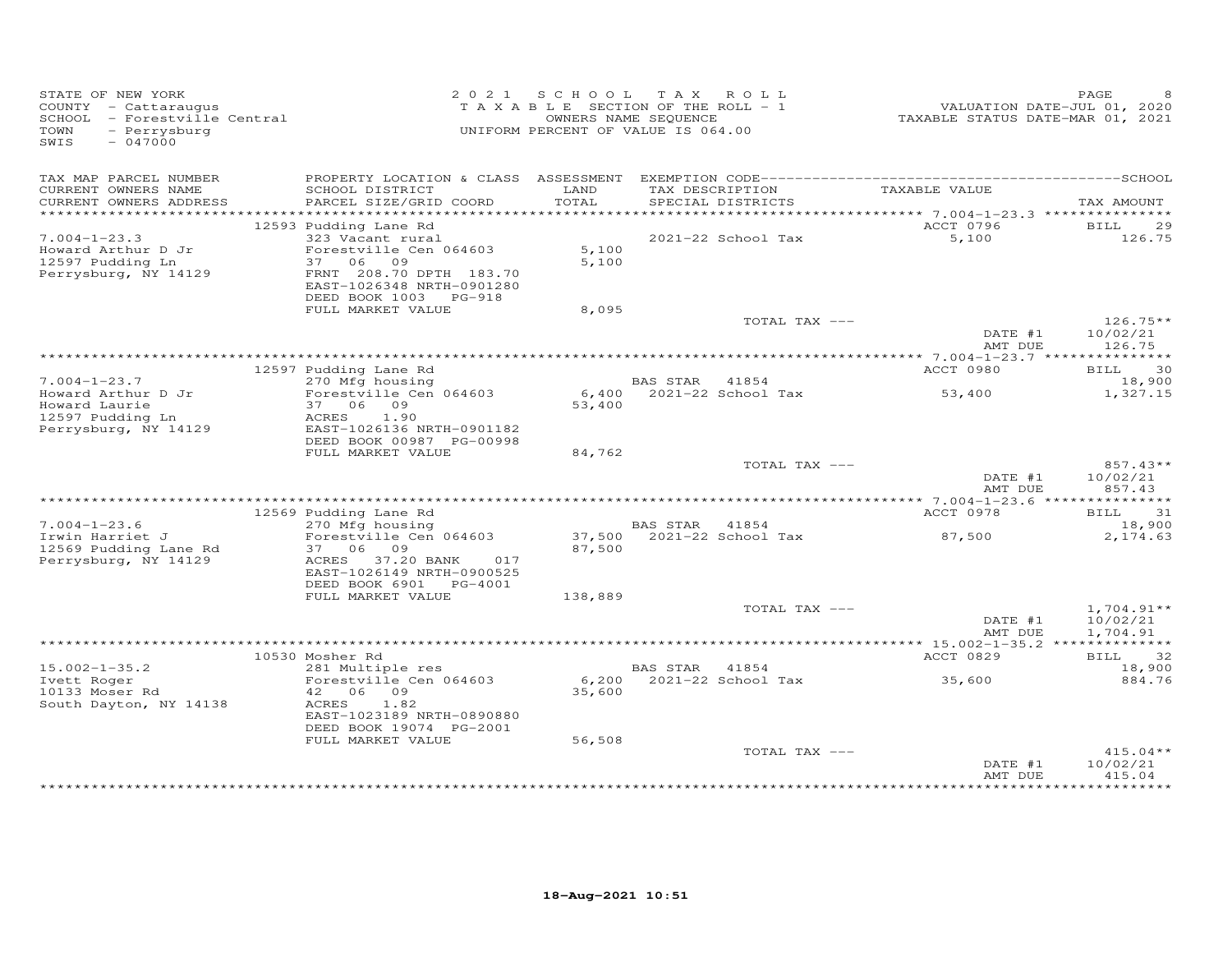| STATE OF NEW YORK<br>COUNTY - Cattaraugus<br>SCHOOL - Forestville Central<br>- Perrysburg<br>TOWN<br>SWIS<br>$-047000$ |                                              | 2021 SCHOOL TAX ROLL<br>TAXABLE SECTION OF THE ROLL - 1<br>UNIFORM PERCENT OF VALUE IS 064.00 | OWNERS NAME SEQUENCE |                                      | VALUATION DATE-JUL 01, 2020<br>TAXABLE STATUS DATE-MAR 01, 2021 | PAGE                    |
|------------------------------------------------------------------------------------------------------------------------|----------------------------------------------|-----------------------------------------------------------------------------------------------|----------------------|--------------------------------------|-----------------------------------------------------------------|-------------------------|
| TAX MAP PARCEL NUMBER                                                                                                  |                                              |                                                                                               |                      |                                      |                                                                 |                         |
| CURRENT OWNERS NAME<br>CURRENT OWNERS ADDRESS                                                                          | SCHOOL DISTRICT<br>PARCEL SIZE/GRID COORD    | LAND<br>TOTAL                                                                                 |                      | TAX DESCRIPTION<br>SPECIAL DISTRICTS | TAXABLE VALUE                                                   | TAX AMOUNT              |
|                                                                                                                        |                                              |                                                                                               |                      |                                      |                                                                 |                         |
| $15.002 - 1 - 11.2$                                                                                                    | 10402 Edwards Corners Rd                     |                                                                                               |                      |                                      | ACCT 0927                                                       | BILL 33<br>44,540       |
| Ivett Roy                                                                                                              | 210 1 Family Res<br>Forestville Cen 064603   |                                                                                               |                      |                                      |                                                                 | 1,483.72                |
| Ivett Roy<br>Ivett Arlene                                                                                              | 27 06 09                                     | 59,700                                                                                        |                      |                                      |                                                                 |                         |
| 10402 Edwards Corners Rd<br>Perrysburg, NY 14129                                                                       | 4.80<br>ACRES                                |                                                                                               |                      |                                      |                                                                 |                         |
| Perrysburg, NY 14129                                                                                                   | EAST-1027579 NRTH-0894749                    |                                                                                               |                      |                                      |                                                                 |                         |
|                                                                                                                        | DEED BOOK 20837 PG-2002<br>FULL MARKET VALUE | 94,762                                                                                        |                      |                                      |                                                                 |                         |
|                                                                                                                        |                                              |                                                                                               |                      | TOTAL TAX ---                        |                                                                 | $376.77**$              |
|                                                                                                                        |                                              |                                                                                               |                      |                                      | DATE #1<br>AMT DUE                                              | 10/02/21<br>376.77      |
|                                                                                                                        |                                              |                                                                                               |                      |                                      |                                                                 |                         |
|                                                                                                                        | 12826 Route 39                               |                                                                                               |                      |                                      | ACCT 0289                                                       | BILL<br>34              |
| $7.004 - 1 - 39$                                                                                                       | 240 Rural res<br>Forestville Cen 064603      | 13,000                                                                                        |                      | 2021-22 School Tax                   | 86,600                                                          | 2,152.27                |
| Jacob Carl Stephen<br>PO Box 372                                                                                       | 44 06 09                                     | 86,600                                                                                        |                      |                                      |                                                                 |                         |
| Perrysburg, NY 14129                                                                                                   | ACRES<br>7.20                                |                                                                                               |                      |                                      |                                                                 |                         |
|                                                                                                                        | EAST-1021805 NRTH-0896120                    |                                                                                               |                      |                                      |                                                                 |                         |
|                                                                                                                        | DEED BOOK 30661 PG-3001                      |                                                                                               |                      |                                      |                                                                 |                         |
|                                                                                                                        | FULL MARKET VALUE                            | 137,460                                                                                       |                      | TOTAL TAX ---                        |                                                                 | $2,152.27**$            |
|                                                                                                                        |                                              |                                                                                               |                      |                                      | DATE #1                                                         | 10/02/21                |
|                                                                                                                        |                                              |                                                                                               |                      |                                      | AMT DUE                                                         | 2,152.27                |
|                                                                                                                        |                                              |                                                                                               |                      |                                      |                                                                 |                         |
| $7.004 - 1 - 28$                                                                                                       | 12566 Route 39<br>210 1 Family Res           |                                                                                               | BAS STAR 41854       |                                      | ACCT 0098                                                       | BILL 35<br>18,900       |
|                                                                                                                        | Forestville Cen 064603                       |                                                                                               |                      | 5,100 2021-22 School Tax             | 65,900                                                          | 1,637.81                |
| Johnson Charles H<br>Johnson Kammie<br>12566 Route 39                                                                  | 36 06 09                                     | 65,900                                                                                        |                      |                                      |                                                                 |                         |
|                                                                                                                        | 1.04<br>ACRES                                |                                                                                               |                      |                                      |                                                                 |                         |
| Perrysburg, NY 14129                                                                                                   | EAST-1026644 NRTH-0895718                    |                                                                                               |                      |                                      |                                                                 |                         |
|                                                                                                                        | DEED BOOK 907 PG-00658<br>FULL MARKET VALUE  | 104,603                                                                                       |                      |                                      |                                                                 |                         |
|                                                                                                                        |                                              |                                                                                               |                      | TOTAL TAX ---                        |                                                                 | $1,168.09**$            |
|                                                                                                                        |                                              |                                                                                               |                      |                                      | DATE #1                                                         | 10/02/21                |
|                                                                                                                        |                                              |                                                                                               |                      |                                      | AMT DUE                                                         | 1,168.09                |
|                                                                                                                        |                                              |                                                                                               |                      |                                      |                                                                 |                         |
| $7.004 - 1 - 38$                                                                                                       | 12806 Route 39<br>210 1 Family Res           |                                                                                               | BAS STAR 41854       |                                      | ACCT 0048                                                       | BILL 36<br>18,900       |
| Lawless James J                                                                                                        | Forestville Cen 064603                       |                                                                                               |                      |                                      | 7,600 2021-22 School Tax 70,700                                 | 1,757.10                |
| Lawless Mary K                                                                                                         | 44 06 09                                     | 70,700                                                                                        |                      |                                      |                                                                 |                         |
| 12806 Rte 39                                                                                                           | 2.00<br>ACRES                                |                                                                                               |                      |                                      |                                                                 |                         |
| South Dayton, NY 14138                                                                                                 | EAST-1022387 NRTH-0895857                    |                                                                                               |                      |                                      |                                                                 |                         |
|                                                                                                                        | DEED BOOK 18739 PG-2001<br>FULL MARKET VALUE | 112,222                                                                                       |                      |                                      |                                                                 |                         |
|                                                                                                                        |                                              |                                                                                               |                      | TOTAL TAX ---                        |                                                                 | $1,287.38**$            |
|                                                                                                                        |                                              |                                                                                               |                      |                                      | DATE #1                                                         | 10/02/21                |
|                                                                                                                        |                                              |                                                                                               |                      |                                      | AMT DUE                                                         | 1,287.38<br>*********** |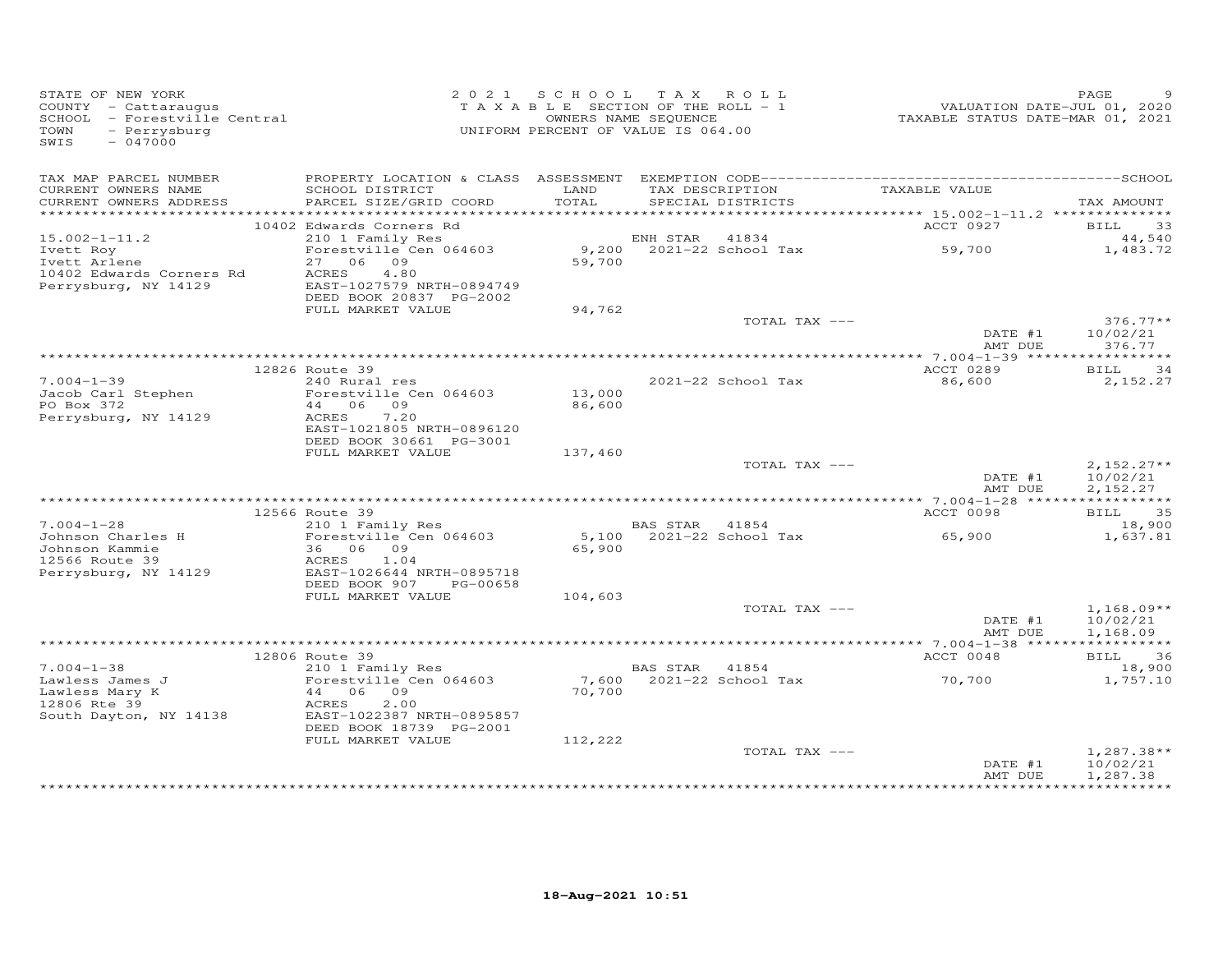| STATE OF NEW YORK<br>COUNTY - Cattaraugus<br>SCHOOL - Forestville Central<br>TOWN<br>- Perrysburg<br>SWIS<br>$-047000$ |                                                                                                                                                                      |                  | 2021 SCHOOL TAX ROLL<br>TAXABLE SECTION OF THE ROLL - 1<br>OWNERS NAME SEQUENCE<br>UNIFORM PERCENT OF VALUE IS 064.00 | valuation DATE-JUL 01, 2020<br>TAXABLE STATUS DATE-MAR 01, 2021 | PAGE<br>10                           |
|------------------------------------------------------------------------------------------------------------------------|----------------------------------------------------------------------------------------------------------------------------------------------------------------------|------------------|-----------------------------------------------------------------------------------------------------------------------|-----------------------------------------------------------------|--------------------------------------|
| TAX MAP PARCEL NUMBER<br>CURRENT OWNERS NAME<br>CURRENT OWNERS ADDRESS                                                 | SCHOOL DISTRICT<br>PARCEL SIZE/GRID COORD                                                                                                                            | LAND<br>TOTAL    | TAX DESCRIPTION<br>SPECIAL DISTRICTS                                                                                  | TAXABLE VALUE                                                   | TAX AMOUNT                           |
|                                                                                                                        | 12687 Route 39                                                                                                                                                       |                  |                                                                                                                       | ACCT 0204                                                       | 37                                   |
| $15.002 - 1 - 8$                                                                                                       | 240 Rural res                                                                                                                                                        |                  | 41854<br>BAS STAR                                                                                                     |                                                                 | <b>BILL</b><br>18,900                |
| Locke Paul E Jr<br>Locke Rachel E<br>12687 Route 39<br>Perrysburg, NY 14129                                            | Forestville Cen 064603<br>35 06 09<br>Storage Well #1750<br>ACRES 100.00<br>EAST-1023951 NRTH-0893695<br>DEED BOOK 10725 PG-5002                                     | 74,760           | 32,460 2021-22 School Tax                                                                                             | 74,760                                                          | 1,858.01                             |
|                                                                                                                        | FULL MARKET VALUE                                                                                                                                                    | 118,667          |                                                                                                                       |                                                                 |                                      |
|                                                                                                                        |                                                                                                                                                                      |                  | TOTAL TAX ---                                                                                                         | DATE #1<br>AMT DUE                                              | $1,388.29**$<br>10/02/21<br>1,388.29 |
|                                                                                                                        |                                                                                                                                                                      |                  |                                                                                                                       |                                                                 |                                      |
| $15.002 - 1 - 34$<br>Locke Sallie A<br>Smyntek Barbara<br>10127 Mosher Rd<br>South Dayton, NY 14138                    | 10096 Mosher Rd<br>240 Rural res<br>Forestville Cen 064603<br>34 06 09<br>Storage Well #1745<br>ACRES 156.00<br>EAST-1024194 NRTH-0889767<br>DEED BOOK 17610 PG-5001 | 66,200<br>89,200 | 2021-22 School Tax                                                                                                    | ACCT 0470<br>89,200                                             | <b>BILL</b><br>38<br>2,216.88        |
|                                                                                                                        | FULL MARKET VALUE                                                                                                                                                    | 141,587          |                                                                                                                       |                                                                 |                                      |
|                                                                                                                        |                                                                                                                                                                      |                  | TOTAL TAX ---                                                                                                         | DATE #1<br>AMT DUE                                              | $2,216.88**$<br>10/02/21<br>2,216.88 |
|                                                                                                                        |                                                                                                                                                                      |                  |                                                                                                                       |                                                                 |                                      |
| $15.002 - 1 - 6.1$<br>Luce Jeremy R<br>10539 Maltbie Rd<br>Gowanda, NY 14070-9600                                      | 12799 Route 39<br>270 Mfg housing<br>Forestville Cen 064603<br>43 06 09<br>Storage Well #1526<br>ACRES<br>4.80<br>EAST-1022384 NRTH-0895393                          | 8,000<br>27,900  | 2021-22 School Tax                                                                                                    | ACCT 0358<br>27,900                                             | BILL 39<br>693.40                    |
|                                                                                                                        | DEED BOOK 00972 PG-00511<br>FULL MARKET VALUE                                                                                                                        | 44,286           |                                                                                                                       |                                                                 |                                      |
|                                                                                                                        |                                                                                                                                                                      |                  | TOTAL TAX ---                                                                                                         | DATE #1<br>AMT DUE                                              | $693.40**$<br>10/02/21<br>693.40     |
|                                                                                                                        |                                                                                                                                                                      |                  |                                                                                                                       |                                                                 |                                      |
| $15.002 - 1 - 6.2$<br>Luce Jeremy R<br>10539 Maltbie Rd<br>10539 Maltbie Rd                                            | 12799 Route 39<br>322 Rural vac>10<br>Forestville Cen 064603<br>43 06 09<br>ACRES 37.90                                                                              | 20,600<br>20,600 | 2021-22 School Tax                                                                                                    | ACCT 1038<br>20,600                                             | <b>BILL</b><br>40<br>511.97          |
| Gowanda, NY 14070-9600                                                                                                 | EAST-1022309 NRTH-0893547<br>DEED BOOK 00972 PG-00511<br>FULL MARKET VALUE                                                                                           | 32,698           |                                                                                                                       |                                                                 |                                      |
|                                                                                                                        |                                                                                                                                                                      |                  | TOTAL TAX ---                                                                                                         |                                                                 | $511.97**$                           |
|                                                                                                                        |                                                                                                                                                                      |                  |                                                                                                                       | DATE #1<br>AMT DUE                                              | 10/02/21<br>511.97<br>********       |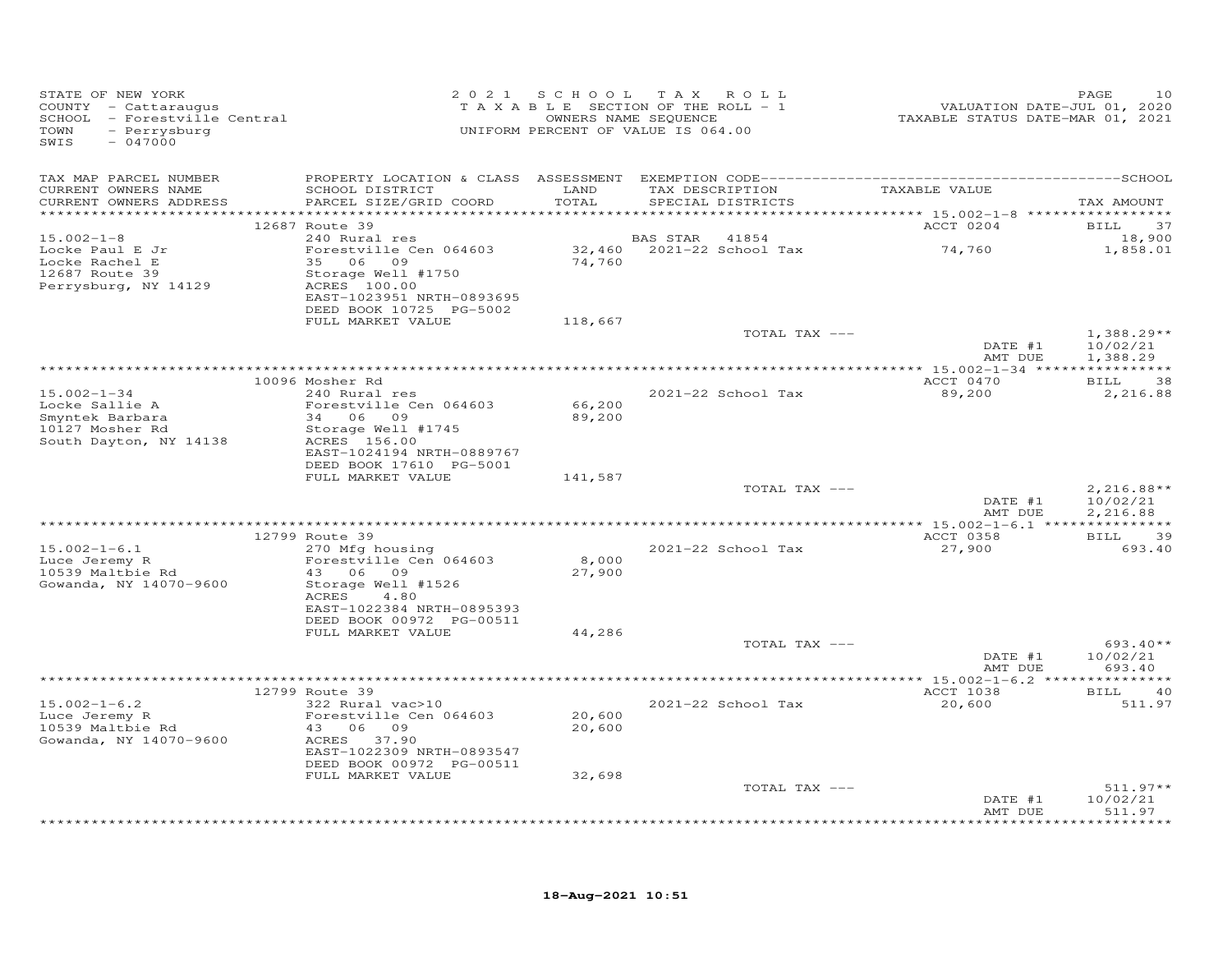| STATE OF NEW YORK<br>COUNTY - Cattaraugus<br>SCHOOL - Forestville Central<br>TOWN<br>- Perrysburg<br>SWIS<br>$-047000$ | 2 0 2 1                                                 | SCHOOL  | T A X<br>ROLL<br>TAXABLE SECTION OF THE ROLL - 1<br>OWNERS NAME SEQUENCE<br>UNIFORM PERCENT OF VALUE IS 064.00 | VALUATION DATE-JUL 01, 2020<br>TAXABLE STATUS DATE-MAR 01, 2021 | PAGE<br>11                    |
|------------------------------------------------------------------------------------------------------------------------|---------------------------------------------------------|---------|----------------------------------------------------------------------------------------------------------------|-----------------------------------------------------------------|-------------------------------|
| TAX MAP PARCEL NUMBER<br>CURRENT OWNERS NAME                                                                           | SCHOOL DISTRICT                                         | LAND    | TAX DESCRIPTION                                                                                                | TAXABLE VALUE                                                   |                               |
| CURRENT OWNERS ADDRESS                                                                                                 | PARCEL SIZE/GRID COORD                                  | TOTAL   | SPECIAL DISTRICTS                                                                                              |                                                                 | TAX AMOUNT                    |
| ************************                                                                                               |                                                         |         |                                                                                                                |                                                                 |                               |
| $7.004 - 1 - 5$                                                                                                        | 10922 W Perrysburg Rd<br>240 Rural res                  |         | 2021-22 School Tax                                                                                             | ACCT 0213<br>120,300                                            | BILL<br>41<br>2,989.81        |
| Lukasik Joseph E                                                                                                       | Forestville Cen 064603                                  | 43,900  |                                                                                                                |                                                                 |                               |
| Lukasik Antoinette A                                                                                                   | 37 06 09                                                | 120,300 |                                                                                                                |                                                                 |                               |
| 10922 W. Perrysburg Rd.                                                                                                | 52.60<br>ACRES                                          |         |                                                                                                                |                                                                 |                               |
| Perrysburg, NY 14129                                                                                                   | EAST-1024475 NRTH-0902020<br>DEED BOOK 20190 PG-5515    |         |                                                                                                                |                                                                 |                               |
|                                                                                                                        | FULL MARKET VALUE                                       | 190,952 |                                                                                                                |                                                                 |                               |
|                                                                                                                        |                                                         |         | TOTAL TAX ---                                                                                                  |                                                                 | $2,989.81**$                  |
|                                                                                                                        |                                                         |         |                                                                                                                | DATE #1                                                         | 10/02/21                      |
|                                                                                                                        |                                                         |         |                                                                                                                | AMT DUE                                                         | 2,989.81                      |
|                                                                                                                        | 10803 W Perrysburg Rd                                   |         |                                                                                                                | ACCT 0888                                                       | 42<br>BILL                    |
| $7.004 - 1 - 48.4$                                                                                                     | 210 1 Family Res                                        |         | 41834<br>ENH STAR                                                                                              |                                                                 | 44,540                        |
| MacKinnon Ann M                                                                                                        | Forestville Cen 064603                                  | 5,700   | 2021-22 School Tax                                                                                             | 61,500                                                          | 1,528.46                      |
| Mac Kinnon Scott H                                                                                                     | 45<br>06 09                                             | 61,500  |                                                                                                                |                                                                 |                               |
| 10803 W Perrysburg Rd                                                                                                  | ACRES<br>1.45<br>EAST-1023247 NRTH-0900911              |         |                                                                                                                |                                                                 |                               |
| Perrysburg, NY 14129                                                                                                   | DEED BOOK 20210 PG-3315                                 |         |                                                                                                                |                                                                 |                               |
| PRIOR OWNER ON 3/01/2021                                                                                               | FULL MARKET VALUE                                       | 97,619  |                                                                                                                |                                                                 |                               |
| MacKinnon Allan R                                                                                                      |                                                         |         |                                                                                                                |                                                                 |                               |
|                                                                                                                        |                                                         |         | TOTAL TAX ---                                                                                                  |                                                                 | 421.51**                      |
|                                                                                                                        |                                                         |         |                                                                                                                | DATE #1<br>AMT DUE                                              | 10/02/21<br>421.51            |
|                                                                                                                        |                                                         |         |                                                                                                                |                                                                 |                               |
|                                                                                                                        | 10929 W Perrysburg Rd                                   |         |                                                                                                                | ACCT 0207                                                       | <b>BILL</b><br>43             |
| $7.004 - 1 - 49.1$                                                                                                     | 210 1 Family Res                                        |         | 2021-22 School Tax                                                                                             | 122,000                                                         | 3,032.06                      |
| Maltby James A                                                                                                         | Forestville Cen 064603<br>45<br>06<br>09                | 15,000  |                                                                                                                |                                                                 |                               |
| Maltby Sharon A<br>10920 W Perrysburg Rd                                                                               | ACRES<br>4.15 BANK<br>017                               | 122,000 |                                                                                                                |                                                                 |                               |
| Perrysburg, NY 14129                                                                                                   | EAST-1023287 NRTH-0902202                               |         |                                                                                                                |                                                                 |                               |
|                                                                                                                        | DEED BOOK 30393 PG-2001                                 |         |                                                                                                                |                                                                 |                               |
| MAY BE SUBJECT TO PAYMENT                                                                                              | FULL MARKET VALUE                                       | 193,651 |                                                                                                                |                                                                 |                               |
| UNDER AGDIST LAW TIL 2022                                                                                              |                                                         |         | TOTAL TAX ---                                                                                                  |                                                                 | $3,032.06**$                  |
|                                                                                                                        |                                                         |         |                                                                                                                | DATE #1                                                         | 10/02/21                      |
|                                                                                                                        |                                                         |         |                                                                                                                | AMT DUE                                                         | 3,032.06                      |
|                                                                                                                        |                                                         |         |                                                                                                                |                                                                 |                               |
| $7.004 - 1 - 25$                                                                                                       | 10802 W Perrysburg Rd<br>240 Rural res                  |         | 2021-22 School Tax                                                                                             | ACCT 0328<br>52,700                                             | 44<br><b>BILL</b><br>1,309.75 |
| Martin Joseph                                                                                                          | Forestville Cen 064603                                  | 21,700  |                                                                                                                |                                                                 |                               |
| Martin Paul                                                                                                            | 37 06 09                                                | 52,700  |                                                                                                                |                                                                 |                               |
| 10802 W Perrysburg Rd                                                                                                  | Storage Well #1725                                      |         |                                                                                                                |                                                                 |                               |
| Perrysburg, NY 14129                                                                                                   | ACRES<br>47.88                                          |         |                                                                                                                |                                                                 |                               |
|                                                                                                                        | EAST-1024507 NRTH-0900047<br>DEED BOOK 2020<br>PG-11324 |         |                                                                                                                |                                                                 |                               |
|                                                                                                                        | FULL MARKET VALUE                                       | 83,651  |                                                                                                                |                                                                 |                               |
|                                                                                                                        |                                                         |         | TOTAL TAX ---                                                                                                  |                                                                 | $1,309.75**$                  |
|                                                                                                                        |                                                         |         |                                                                                                                | DATE #1                                                         | 10/02/21                      |
|                                                                                                                        |                                                         |         |                                                                                                                | AMT DUE                                                         | 1,309.75<br>*********         |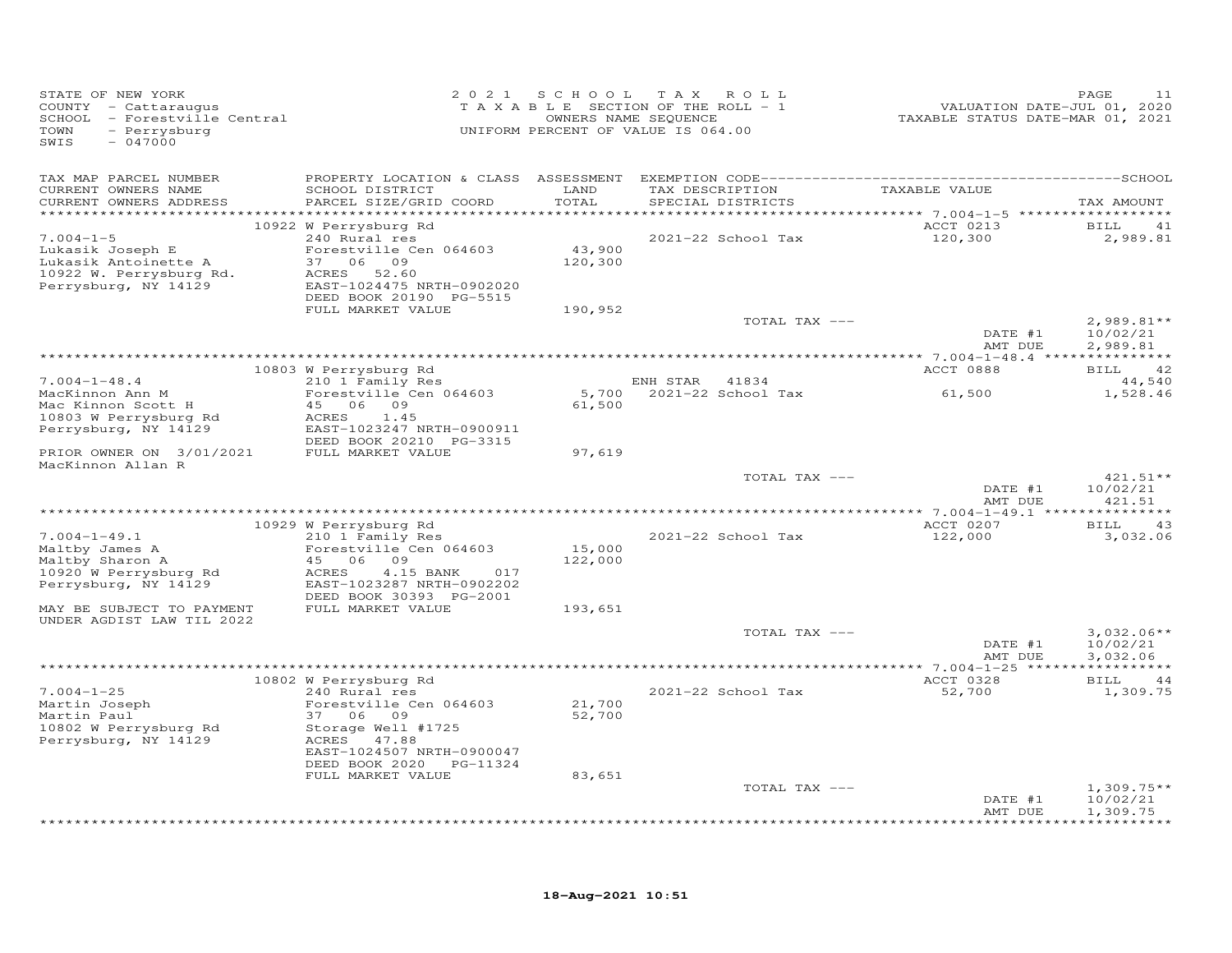| TAX MAP PARCEL NUMBER<br>TAXABLE VALUE<br>CURRENT OWNERS NAME<br>SCHOOL DISTRICT<br>LAND<br>TAX DESCRIPTION<br>TOTAL<br>CURRENT OWNERS ADDRESS<br>PARCEL SIZE/GRID COORD<br>SPECIAL DISTRICTS                                                                                                                                                                        |                                      |
|----------------------------------------------------------------------------------------------------------------------------------------------------------------------------------------------------------------------------------------------------------------------------------------------------------------------------------------------------------------------|--------------------------------------|
|                                                                                                                                                                                                                                                                                                                                                                      | TAX AMOUNT                           |
| ACCT 0839<br>12657 Route 39<br>210 1 Family Res<br>2021-22 School Tax<br>86,200<br>$15.002 - 1 - 9.2$<br>Forestville Cen 064603<br>8,500<br>MAYS TERRENCE J<br>12657 Route 39<br>35 06 09<br>86,200<br>Perrysburg, NY 14129<br>3.31<br>ACRES<br>EAST-1024607 NRTH-0895230<br>DEED BOOK 26151 PG-4001<br>FULL MARKET VALUE<br>136,825                                 | 45<br>BILL<br>2,142.32               |
| TOTAL TAX ---<br>DATE #1<br>AMT DUE                                                                                                                                                                                                                                                                                                                                  | $2,142.32**$<br>10/02/21<br>2,142.32 |
|                                                                                                                                                                                                                                                                                                                                                                      |                                      |
| ACCT 0346<br>Edwards Corners Rd<br>30,000<br>$15.002 - 1 - 33$<br>323 Vacant rural<br>2021-22 School Tax<br>Forestville Cen 064603<br>30,000<br>Mikula Joseph<br>34 06 09<br>PO Box 390<br>30,000<br>Cassadaga, NY 14718<br>No Frontage<br>ACRES 75.00<br>EAST-1025858 NRTH-0890723                                                                                  | <b>BILL</b><br>46<br>745.59          |
| DEED BOOK 23996 PG-7001<br>FULL MARKET VALUE<br>47,619<br>TOTAL TAX ---<br>DATE #1<br>AMT DUE                                                                                                                                                                                                                                                                        | $745.59**$<br>10/02/21<br>745.59     |
|                                                                                                                                                                                                                                                                                                                                                                      |                                      |
| ACCT 1233<br>12577 Pudding Ln<br>$7.004 - 1 - 23.8$<br>2021-22 School Tax<br>40,300<br>210 1 Family Res<br>Forestville Cen 064603<br>8,300<br>Mitchell Brian<br>$11/09$ -split from $7.004 - 1 -$<br>40,300<br>Mitchell Jessica<br>12577 Pudding Lane Road<br>ACRES 3.20 BANK<br>017<br>Perrysburg, NY 14129<br>EAST-1026520 NRTH-0901153<br>DEED BOOK 20200 PG-5853 | BILL 47<br>1,001.57                  |
| FULL MARKET VALUE<br>63,968                                                                                                                                                                                                                                                                                                                                          |                                      |
| TOTAL TAX ---<br>DATE #1<br>AMT DUE                                                                                                                                                                                                                                                                                                                                  | $1,001.57**$<br>10/02/21<br>1,001.57 |
|                                                                                                                                                                                                                                                                                                                                                                      |                                      |
| 10581 W Perrysburg Rd<br>ACCT 0861<br>$7.004 - 1 - 40.5$<br>270 Mfg housing<br>ENH STAR 41834                                                                                                                                                                                                                                                                        | BILL 48<br>44,540                    |
| 2021-22 School Tax<br>68,800<br>Nash Gary W<br>Forestville Cen 064603<br>6,300<br>Nash Linda L<br>44 06 09<br>68,800<br>PO Box 227<br>ACRES<br>1.67<br>Perrysburg, NY 14129<br>EAST-1023241 NRTH-0897357<br>DEED BOOK 00949 PG-00607                                                                                                                                 | 1,709.88                             |
| FULL MARKET VALUE<br>109,206<br>TOTAL TAX ---<br>DATE #1<br>AMT DUE                                                                                                                                                                                                                                                                                                  | $602.93**$<br>10/02/21<br>602.93     |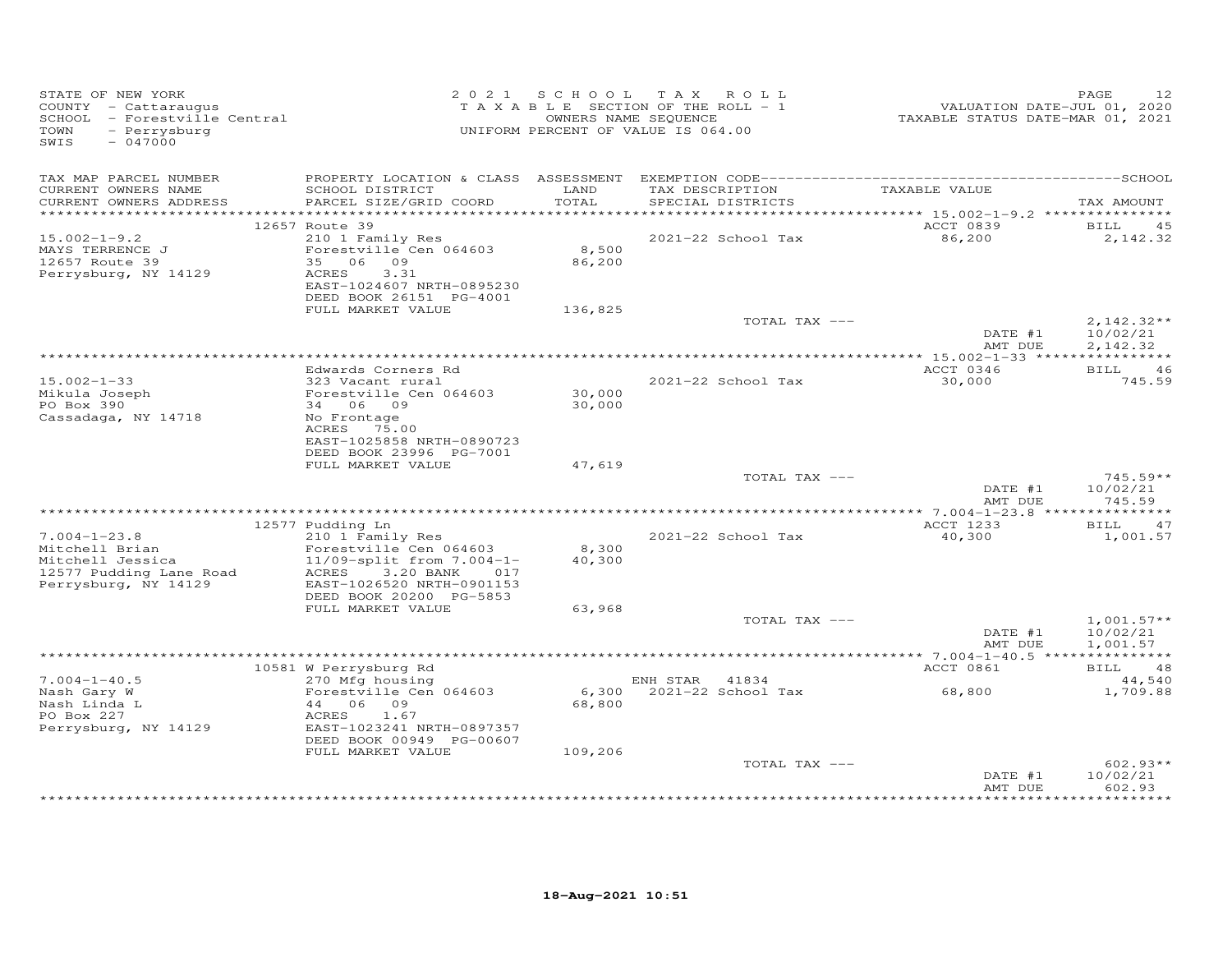| STATE OF NEW YORK<br>COUNTY - Cattaraugus<br>SCHOOL - Forestville Central<br>TOWN<br>- Perrysburg<br>SWIS<br>$-047000$                   | 2 0 2 1                                                                                                                                                                                           | S C H O O L                | T A X<br>ROLL<br>TAXABLE SECTION OF THE ROLL - 1<br>OWNERS NAME SEQUENCE<br>UNIFORM PERCENT OF VALUE IS 064.00 | VALUATION DATE-JUL 01, 2020<br>TAXABLE STATUS DATE-MAR 01, 2021 | PAGE<br>13                                   |
|------------------------------------------------------------------------------------------------------------------------------------------|---------------------------------------------------------------------------------------------------------------------------------------------------------------------------------------------------|----------------------------|----------------------------------------------------------------------------------------------------------------|-----------------------------------------------------------------|----------------------------------------------|
| TAX MAP PARCEL NUMBER<br>CURRENT OWNERS NAME<br>CURRENT OWNERS ADDRESS<br>***********************                                        | SCHOOL DISTRICT<br>PARCEL SIZE/GRID COORD<br>*************************                                                                                                                            | LAND<br>TOTAL              | TAX DESCRIPTION<br>SPECIAL DISTRICTS                                                                           | TAXABLE VALUE                                                   | TAX AMOUNT                                   |
| $7.004 - 1 - 1$<br>Pagett James<br>Pagett Penny<br>8793 Route 62<br>South Dayton, NY 14138                                               | County Line Rd<br>323 Vacant rural<br>Forestville Cen 064603<br>45 06 09<br>ACRES 13.65<br>EAST-1019896 NRTH-0902912<br>DEED BOOK 17889 PG-3015<br>FULL MARKET VALUE                              | 8,600<br>8,600<br>13,651   | 2021-22 School Tax                                                                                             | ACCT 0340<br>8,600                                              | <b>BILL</b><br>49<br>213.74                  |
|                                                                                                                                          |                                                                                                                                                                                                   |                            | TOTAL TAX ---                                                                                                  | DATE #1<br>AMT DUE                                              | $213.74**$<br>10/02/21<br>213.74             |
|                                                                                                                                          |                                                                                                                                                                                                   |                            |                                                                                                                |                                                                 |                                              |
| $7.004 - 1 - 48.1$<br>Perison Jessie C<br>10773 West Perrysburg Road<br>Perrysburg, NY 14129                                             | 10773 W Perrysburg Rd<br>240 Rural res<br>Forestville Cen 064603<br>45 06 09<br>ACRES 48.25<br>EAST-1022362 NRTH-0900952<br>DEED BOOK 20200 PG-2994                                               | 43,000<br>81,000           | 2021-22 School Tax                                                                                             | ACCT 0251<br>81,000                                             | 50<br>BILL<br>2,013.09                       |
|                                                                                                                                          | FULL MARKET VALUE                                                                                                                                                                                 | 128,571                    | TOTAL TAX ---                                                                                                  | DATE #1<br>AMT DUE                                              | $2,013.09**$<br>10/02/21<br>2,013.09         |
|                                                                                                                                          | 10577 W Perrysburg Rd                                                                                                                                                                             |                            |                                                                                                                | ACCT 0883                                                       | BILL<br>51                                   |
| $7.004 - 1 - 40.3$<br>Piehler Corey M<br>10577 W Perrysburg Rd<br>Perrysburg, NY 14129                                                   | 210 1 Family Res<br>Forestville Cen 064603<br>44 06 09<br>StorageWell #1693 on prop<br>ACRES<br>1.75 BANK<br>017<br>EAST-1023176 NRTH-0896846                                                     | 6,200<br>72,000            | 41854<br>BAS STAR<br>2021-22 School Tax                                                                        | 72,000                                                          | 18,900<br>1,789.41                           |
|                                                                                                                                          | DEED BOOK 2241 PG-6003<br>FULL MARKET VALUE                                                                                                                                                       | 114,286                    | TOTAL TAX ---                                                                                                  | DATE #1<br>AMT DUE                                              | $1,319.69**$<br>10/02/21<br>1,319.69         |
|                                                                                                                                          |                                                                                                                                                                                                   |                            |                                                                                                                |                                                                 |                                              |
| $7.004 - 1 - 40.4$<br>Pinkowski Keith<br>419 McKinley Ave<br>Dunkirk, NY 14048<br>MAY BE SUBJECT TO PAYMENT<br>UNDER AGDIST LAW TIL 2025 | W Perrysburg Rd<br>322 Rural vac>10<br>Forestville Cen 064603<br>44 06<br>09<br>Storage Well #1525<br>ACRES<br>46.79<br>EAST-1022042 NRTH-0898833<br>DEED BOOK 20200 PG-5475<br>FULL MARKET VALUE | 16,700<br>16,700<br>26,508 | 2021-22 School Tax                                                                                             | ACCT 0365<br>16,700                                             | 52<br>BILL<br>415.04                         |
|                                                                                                                                          |                                                                                                                                                                                                   |                            | TOTAL TAX ---                                                                                                  | DATE #1<br>AMT DUE                                              | $415.04**$<br>10/02/21<br>415.04<br>******** |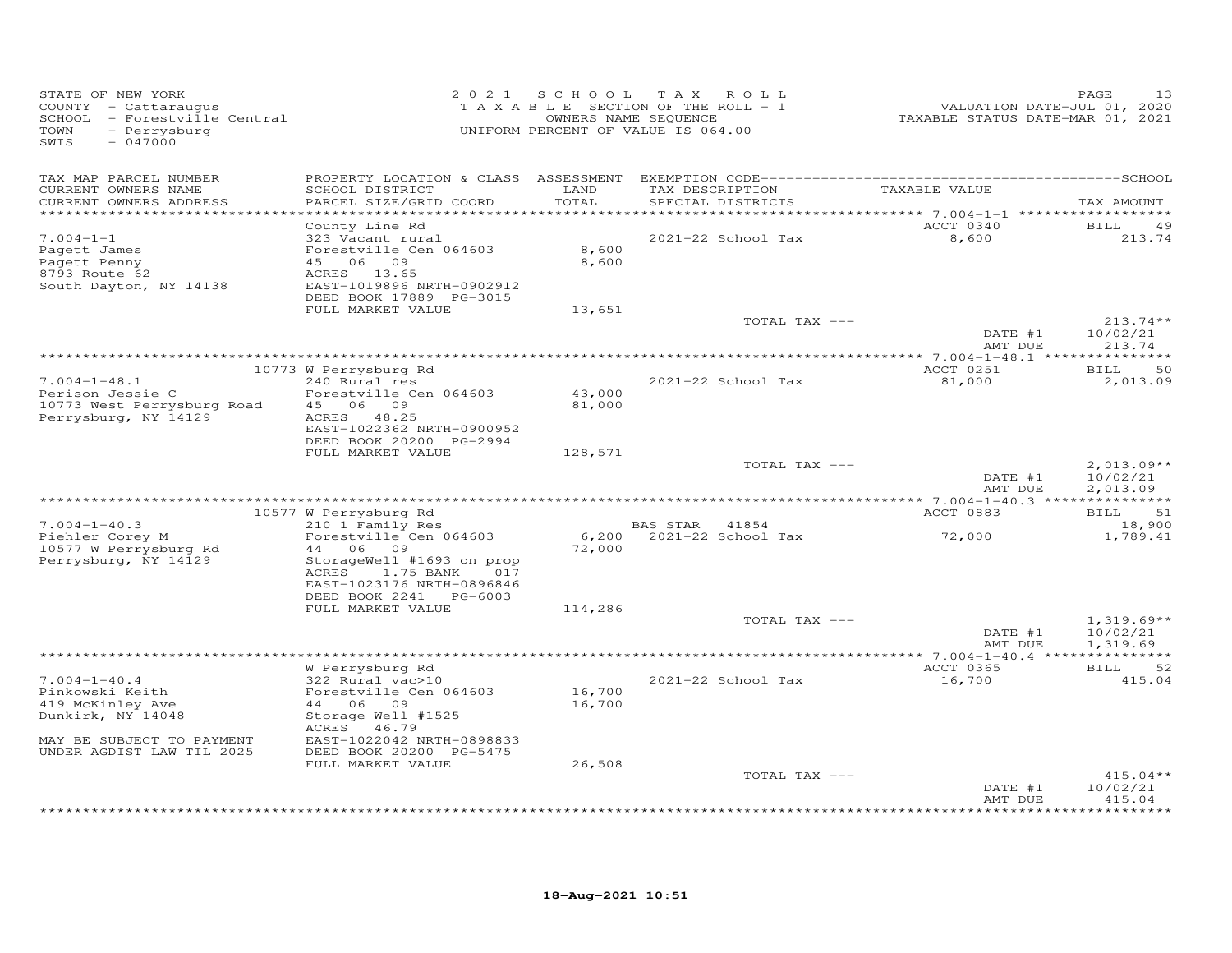| STATE OF NEW YORK<br>COUNTY - Cattaraugus<br>SCHOOL - Forestville Central<br>- Perrysburg<br>TOWN<br>SWIS<br>$-047000$                                                 | 2 0 2 1                                                                                                                                                                    |                             | SCHOOL TAX ROLL<br>TAXABLE SECTION OF THE ROLL - 1<br>OWNERS NAME SEQUENCE<br>UNIFORM PERCENT OF VALUE IS 064.00 | VALUATION DATE-JUL 01, 2020<br>TAXABLE STATUS DATE-MAR 01, 2021 | PAGE<br>14                           |
|------------------------------------------------------------------------------------------------------------------------------------------------------------------------|----------------------------------------------------------------------------------------------------------------------------------------------------------------------------|-----------------------------|------------------------------------------------------------------------------------------------------------------|-----------------------------------------------------------------|--------------------------------------|
| TAX MAP PARCEL NUMBER<br>CURRENT OWNERS NAME<br>CURRENT OWNERS ADDRESS                                                                                                 | SCHOOL DISTRICT<br>PARCEL SIZE/GRID COORD                                                                                                                                  | LAND<br>TOTAL<br>********** | TAX DESCRIPTION<br>SPECIAL DISTRICTS                                                                             | TAXABLE VALUE<br>*********** 15.002-1-12 *************          | TAX AMOUNT                           |
| $15.002 - 1 - 12$<br>Rood Dorothy S<br>6769 Boston St Rd<br>Hamburg, NY 14075                                                                                          | Edwards Corners Rd<br>322 Rural vac>10<br>Forestville Cen 064603<br>27 06 09<br>ACRES 23.64<br>EAST-1027914 NRTH-0894957<br>DEED BOOK 882<br>PG-00112<br>FULL MARKET VALUE | 27,800<br>27,800<br>44,127  | 2021-22 School Tax                                                                                               | ACCT 0426<br>27,800                                             | BILL<br>53<br>690.91                 |
|                                                                                                                                                                        |                                                                                                                                                                            |                             | TOTAL TAX ---                                                                                                    | DATE #1<br>AMT DUE                                              | 690.91**<br>10/02/21<br>690.91       |
|                                                                                                                                                                        |                                                                                                                                                                            |                             |                                                                                                                  |                                                                 |                                      |
| $7.004 - 1 - 17.1$<br>Sabella Dennis J<br>7621 Youngsville Rd                                                                                                          | Route 39<br>323 Vacant rural<br>Forestville Cen 064603<br>28 06 09                                                                                                         | 31,900<br>31,900            | 2021-22 School Tax                                                                                               | ACCT 0016<br>31,900                                             | <b>BILL</b><br>-54<br>792.81         |
| Tidioute, PA 16351                                                                                                                                                     | ACRES 38.00<br>EAST-1028864 NRTH-0897487<br>DEED BOOK 20200 PG-7291<br>FULL MARKET VALUE                                                                                   | 50,635                      |                                                                                                                  |                                                                 |                                      |
|                                                                                                                                                                        |                                                                                                                                                                            |                             | TOTAL TAX ---                                                                                                    | DATE #1<br>AMT DUE                                              | $792.81**$<br>10/02/21<br>792.81     |
|                                                                                                                                                                        |                                                                                                                                                                            |                             |                                                                                                                  |                                                                 |                                      |
|                                                                                                                                                                        | 10127 Mosher Rd                                                                                                                                                            |                             |                                                                                                                  | ACCT 0306                                                       | 55<br><b>BILL</b>                    |
| $15.002 - 1 - 35.1$<br>Sallie A. Locke, trustee of th Forestville Cen 064603<br>Revocable Trust I, u/a dated A 42 06 09<br>10127 Mosher Road<br>South Dayton, NY 14138 | 240 Rural res<br>Storage Wells #934 & 939<br>Storage Well #1735<br>ACRES 252.90                                                                                            | 75,200<br>198,700           | ENH STAR 41834<br>2021-22 School Tax                                                                             | 198,700                                                         | 44,540<br>4,938.28                   |
|                                                                                                                                                                        | EAST-1021724 NRTH-0890085<br>DEED BOOK 20190 PG-6809<br>FULL MARKET VALUE                                                                                                  | 315,397                     |                                                                                                                  |                                                                 |                                      |
|                                                                                                                                                                        |                                                                                                                                                                            |                             | TOTAL TAX ---                                                                                                    | DATE #1<br>AMT DUE                                              | $3,831.33**$<br>10/02/21<br>3,831.33 |
|                                                                                                                                                                        |                                                                                                                                                                            |                             |                                                                                                                  |                                                                 |                                      |
| $7.004 - 1 - 43.2$                                                                                                                                                     | 10620 County Line Rd<br>210 1 Family Res                                                                                                                                   |                             | BAS STAR 41854                                                                                                   | ACCT 0963                                                       | BILL<br>- 56<br>18,900               |
| Sanders Lee R<br>10620 County Line Rd<br>Forestville, NY 14062                                                                                                         | Forestville Cen 064603<br>44 06 09<br>ACRES<br>2,20<br>EAST-1019572 NRTH-0896884<br>PG-00297                                                                               | 6,800<br>76,100             | 2021-22 School Tax                                                                                               | 76,100                                                          | 1,891.31                             |
|                                                                                                                                                                        | DEED BOOK 904<br>FULL MARKET VALUE                                                                                                                                         | 120,794                     | TOTAL TAX ---                                                                                                    | DATE #1                                                         | $1,421.59**$<br>10/02/21             |
|                                                                                                                                                                        |                                                                                                                                                                            |                             |                                                                                                                  | AMT DUE                                                         | 1,421.59                             |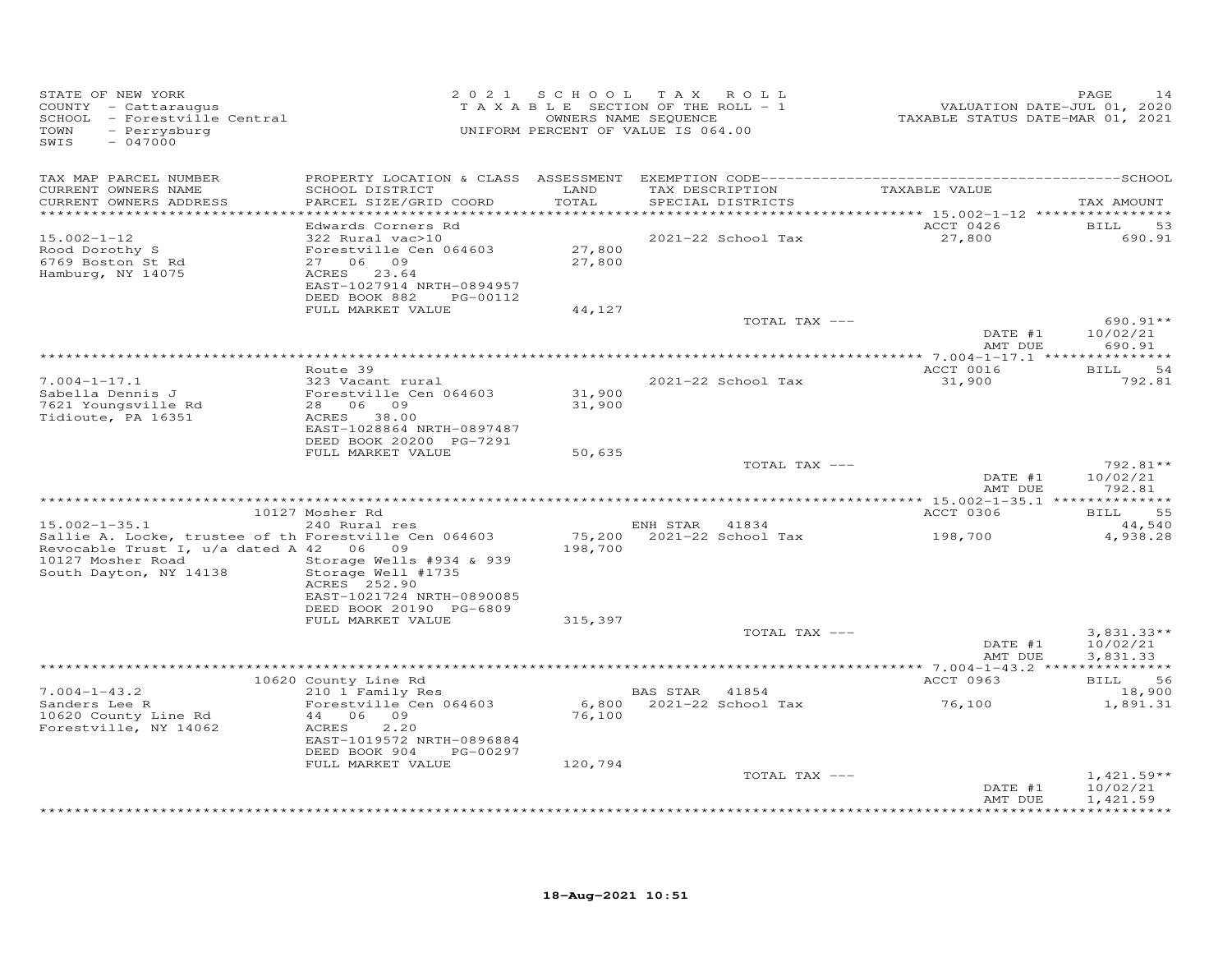| STATE OF NEW YORK<br>COUNTY - Cattaraugus<br>SCHOOL<br>- Forestville Central<br>TOWN<br>- Perrysburg<br>SWIS<br>$-047000$ | 2 0 2 1                                              | S C H O O L   | T A X<br>ROLL<br>T A X A B L E SECTION OF THE ROLL - 1<br>OWNERS NAME SEQUENCE<br>UNIFORM PERCENT OF VALUE IS 064.00 | VALUATION DATE-JUL 01, 2020<br>TAXABLE STATUS DATE-MAR 01, 2021 | 15<br>PAGE                           |
|---------------------------------------------------------------------------------------------------------------------------|------------------------------------------------------|---------------|----------------------------------------------------------------------------------------------------------------------|-----------------------------------------------------------------|--------------------------------------|
| TAX MAP PARCEL NUMBER                                                                                                     | PROPERTY LOCATION & CLASS ASSESSMENT                 |               |                                                                                                                      |                                                                 |                                      |
| CURRENT OWNERS NAME<br>CURRENT OWNERS ADDRESS<br>***********************                                                  | SCHOOL DISTRICT<br>PARCEL SIZE/GRID COORD            | LAND<br>TOTAL | TAX DESCRIPTION<br>SPECIAL DISTRICTS                                                                                 | TAXABLE VALUE                                                   | TAX AMOUNT                           |
|                                                                                                                           | 12871 Route 39                                       |               |                                                                                                                      | ACCT 0438                                                       | BILL<br>57                           |
| $15.002 - 1 - 4.1$                                                                                                        | 312 Vac w/imprv                                      |               | 2021-22 School Tax                                                                                                   | 49,100                                                          | 1,220.28                             |
| Sanders Lee R                                                                                                             | Forestville Cen 064603                               | 37,000        |                                                                                                                      |                                                                 |                                      |
| 10620 County Line Rd                                                                                                      | 43 06<br>09                                          | 49,100        |                                                                                                                      |                                                                 |                                      |
| Forestville, NY 14062                                                                                                     | Storage Well #989, 1736<br>splitOff house/1.75 acres |               |                                                                                                                      |                                                                 |                                      |
| MAY BE SUBJECT TO PAYMENT                                                                                                 | ACRES<br>93.80                                       |               |                                                                                                                      |                                                                 |                                      |
| UNDER AGDIST LAW TIL 2025                                                                                                 | EAST-1021064 NRTH-0893900                            |               |                                                                                                                      |                                                                 |                                      |
|                                                                                                                           | DEED BOOK 7045<br>PG-7001                            |               |                                                                                                                      |                                                                 |                                      |
|                                                                                                                           | FULL MARKET VALUE                                    | 77,937        |                                                                                                                      |                                                                 |                                      |
|                                                                                                                           |                                                      |               | TOTAL TAX ---                                                                                                        |                                                                 | $1,220.28**$                         |
|                                                                                                                           |                                                      |               |                                                                                                                      | DATE #1                                                         | 10/02/21                             |
|                                                                                                                           |                                                      |               |                                                                                                                      | AMT DUE                                                         | 1,220.28<br>***********              |
|                                                                                                                           | 10582 County Line Rd                                 |               |                                                                                                                      | ********* 7.004-1-43.1 ****<br>ACCT 0439                        | 58                                   |
| $7.004 - 1 - 43.1$                                                                                                        | 240 Rural res                                        |               | ENH STAR<br>41834                                                                                                    |                                                                 | BILL<br>44,540                       |
| Sanders Ray L                                                                                                             | Forestville Cen 064603                               | 29,800        | 2021-22 School Tax                                                                                                   | 87,600                                                          | 2,177.12                             |
| Sanders Lee R                                                                                                             | 06<br>09<br>44                                       | 87,600        |                                                                                                                      |                                                                 |                                      |
| PO Box 143                                                                                                                | 47.70<br>ACRES                                       |               |                                                                                                                      |                                                                 |                                      |
| Forestville, NY 14062                                                                                                     | EAST-1020055 NRTH-0897066                            |               |                                                                                                                      |                                                                 |                                      |
|                                                                                                                           | DEED BOOK 8171<br>PG-3001                            |               |                                                                                                                      |                                                                 |                                      |
| MAY BE SUBJECT TO PAYMENT<br>UNDER AGDIST LAW TIL 2028                                                                    | FULL MARKET VALUE                                    | 139,048       |                                                                                                                      |                                                                 |                                      |
|                                                                                                                           |                                                      |               | TOTAL TAX ---                                                                                                        | DATE #1<br>AMT DUE                                              | $1,070.17**$<br>10/02/21<br>1,070.17 |
|                                                                                                                           |                                                      |               |                                                                                                                      |                                                                 |                                      |
|                                                                                                                           | Route 39                                             |               |                                                                                                                      | <b>ACCT 1057</b>                                                | 59<br>BILL                           |
| $15.002 - 1 - 9.5$                                                                                                        | 322 Rural vac>10                                     |               | 2021-22 School Tax                                                                                                   | 31,520                                                          | 783.36                               |
| Spagnoli John J                                                                                                           | Forestville Cen 064603                               | 31,520        |                                                                                                                      |                                                                 |                                      |
| Spagnoli Sharon R                                                                                                         | 35<br>06<br>09                                       | 31,520        |                                                                                                                      |                                                                 |                                      |
| 115 Elmhurst                                                                                                              | FRNT 836.00 DPTH                                     |               |                                                                                                                      |                                                                 |                                      |
| Orchard Park, NY 14127                                                                                                    | <b>ACRES</b><br>59.40                                |               |                                                                                                                      |                                                                 |                                      |
|                                                                                                                           | EAST-1025761 NRTH-0893766                            |               |                                                                                                                      |                                                                 |                                      |
|                                                                                                                           | DEED BOOK 867<br>$PG-867$                            |               |                                                                                                                      |                                                                 |                                      |
|                                                                                                                           | FULL MARKET VALUE                                    | 50,032        |                                                                                                                      |                                                                 | $783.36**$                           |
|                                                                                                                           |                                                      |               | TOTAL TAX ---                                                                                                        | DATE #1<br>AMT DUE                                              | 10/02/21<br>783.36                   |
|                                                                                                                           |                                                      |               |                                                                                                                      |                                                                 |                                      |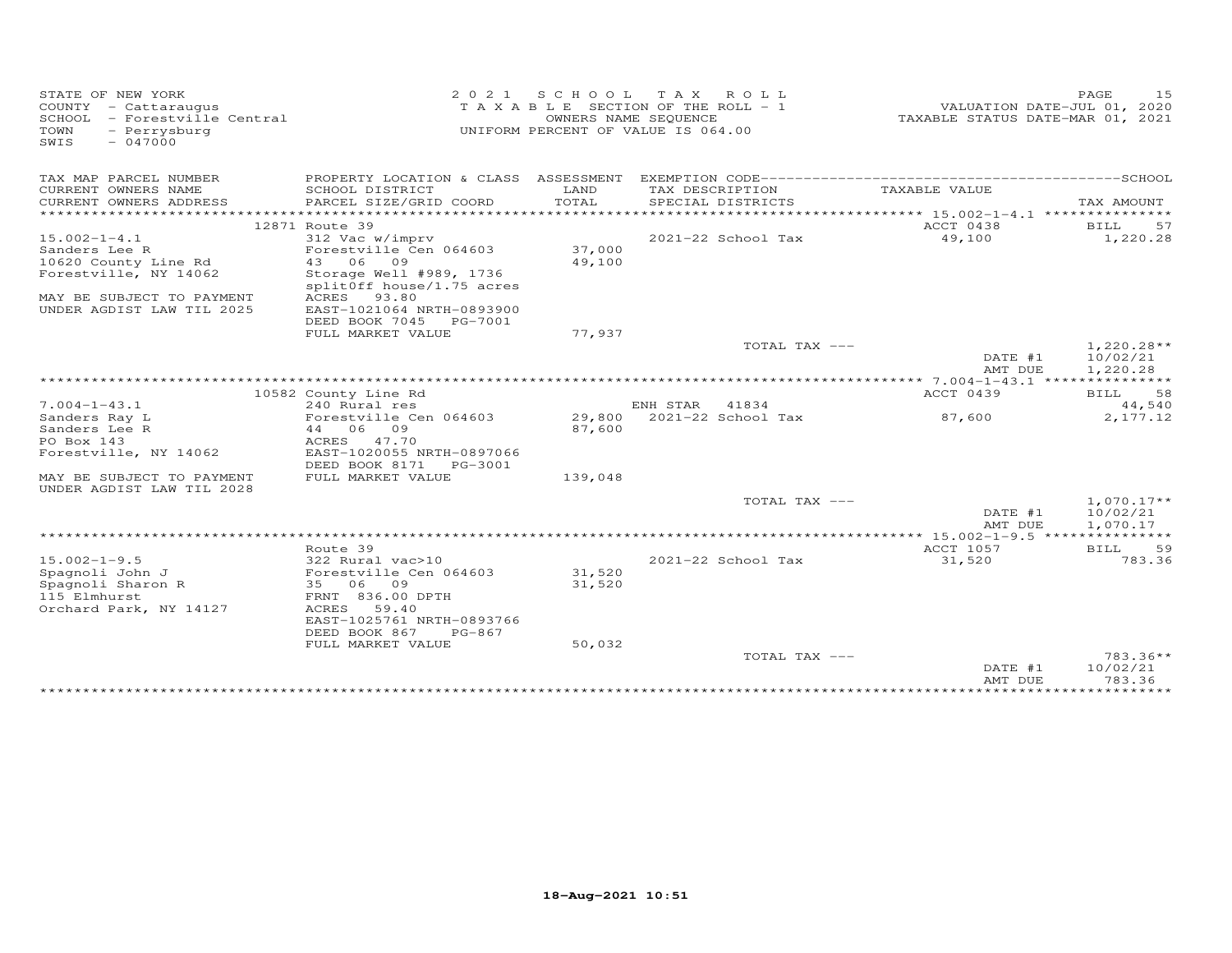| STATE OF NEW YORK<br>COUNTY - Cattaraugus<br>SCHOOL - Forestville Central<br>- Perrysburg<br>TOWN<br>$-047000$<br>SWIS |                                                                                | 2021 SCHOOL<br>TAXABLE SECTION OF THE ROLL - 1<br>UNIFORM PERCENT OF VALUE IS 064.00 | OWNERS NAME SEQUENCE | TAX ROLL                           | VALUATION DATE-JUL 01, 2020<br>TAXABLE STATUS DATE-MAR 01, 2021 | PAGE<br>16                       |
|------------------------------------------------------------------------------------------------------------------------|--------------------------------------------------------------------------------|--------------------------------------------------------------------------------------|----------------------|------------------------------------|-----------------------------------------------------------------|----------------------------------|
| TAX MAP PARCEL NUMBER<br>CURRENT OWNERS NAME<br>CURRENT OWNERS ADDRESS                                                 | SCHOOL DISTRICT<br>PARCEL SIZE/GRID COORD                                      | LAND<br>TOTAL                                                                        |                      | SPECIAL DISTRICTS                  | TAX DESCRIPTION TAXABLE VALUE                                   | TAX AMOUNT                       |
|                                                                                                                        |                                                                                |                                                                                      |                      |                                    |                                                                 |                                  |
| $7.004 - 1 - 49.2$                                                                                                     | 10929 W Perrysburg Rd<br>152 Vineyard                                          |                                                                                      | AG DIST              | 41720                              | ACCT 0207                                                       | 60<br><b>BILL</b><br>54,047      |
| Spraque Daniel R.<br>Spraque Jane K.<br>12435 Versailles Road<br>Irving, NY 14081                                      | Forestville Cen 064603<br>45 06 09<br>ACRES 88.25<br>EAST-1021437 NRTH-0902073 | 92,400                                                                               |                      | 90,000 2021-22 School Tax          | 38,353                                                          | 953.19                           |
| MAY BE SUBJECT TO PAYMENT                                                                                              | DEED BOOK 27703 PG-8002<br>FULL MARKET VALUE                                   | 146,667                                                                              |                      |                                    |                                                                 |                                  |
| UNDER AGDIST LAW TIL 2025                                                                                              |                                                                                |                                                                                      |                      | TOTAL TAX ---                      | DATE #1                                                         | $953.19**$<br>10/02/21           |
|                                                                                                                        |                                                                                |                                                                                      |                      |                                    | AMT DUE                                                         | 953.19                           |
|                                                                                                                        | 10817 W Perrysburg Rd                                                          |                                                                                      |                      |                                    | ACCT 0771                                                       | 61<br>BILL                       |
| $7.004 - 1 - 48.2$                                                                                                     | 210 1 Family Res                                                               |                                                                                      | BAS STAR 41854       |                                    |                                                                 | 18,900                           |
| Spraque Mary<br>10817 W Perrysburg Rd<br>Perrysburg, NY 14129                                                          | Forestville Cen 064603<br>45 06 09<br>1.05<br>ACRES                            | 55,900                                                                               |                      | 5,100 2021-22 School Tax           | 55,900                                                          | 1,389.28                         |
|                                                                                                                        | EAST-1023319 NRTH-0901273<br>DEED BOOK 1015 PG-987<br>FULL MARKET VALUE        | 88,730                                                                               |                      |                                    |                                                                 |                                  |
|                                                                                                                        |                                                                                |                                                                                      |                      | TOTAL TAX ---                      |                                                                 | $919.56**$                       |
|                                                                                                                        |                                                                                |                                                                                      |                      |                                    | DATE #1<br>AMT DUE                                              | 10/02/21<br>919.56               |
|                                                                                                                        |                                                                                |                                                                                      |                      |                                    |                                                                 |                                  |
| $7.004 - 1 - 40.9$                                                                                                     | W Perrysburg Rd<br>$322$ Rural vac>10                                          |                                                                                      | AG DIST              | 41720                              |                                                                 | <b>BILL</b><br>62<br>1,960       |
| Stang Anton<br>Stang Luyine                                                                                            | Forestville Cen 064603<br>44 06 09                                             | 13,900                                                                               |                      | 13,900 2021-22 School Tax          | 11,940                                                          | 296.74                           |
| 1959 Milestrip Rd<br>North Collins, NY 14111                                                                           | split from 40.4<br>StorageWell #1693 on prop<br>ACRES 37.50                    |                                                                                      |                      |                                    |                                                                 |                                  |
| MAY BE SUBJECT TO PAYMENT<br>UNDER AGDIST LAW TIL 2025                                                                 | EAST-1022762 NRTH-0836461<br>DEED BOOK 20200 PG-5465<br>FULL MARKET VALUE      | 22,063                                                                               |                      |                                    |                                                                 |                                  |
|                                                                                                                        |                                                                                |                                                                                      |                      | TOTAL TAX ---                      |                                                                 | $296.74**$                       |
|                                                                                                                        |                                                                                |                                                                                      |                      |                                    | DATE #1<br>AMT DUE                                              | 10/02/21<br>296.74               |
|                                                                                                                        | W Perrysburg Rd                                                                |                                                                                      |                      |                                    |                                                                 | BILL<br>63                       |
| $7.004 - 1 - 40.8$<br>Stang Richard<br>Stang Terri<br>11586 Route 39                                                   | 105 Vac farmland<br>Forestville Cen 064603<br>44 06 09<br>split from 40.4      | 11,200                                                                               | AG DIST              | 41720<br>11,200 2021-22 School Tax | 8,927                                                           | 2,273<br>221.86                  |
| Perrysburg, NY 14129                                                                                                   | StorageWell #1693 on prop<br>ACRES 20.00                                       |                                                                                      |                      |                                    |                                                                 |                                  |
| MAY BE SUBJECT TO PAYMENT<br>UNDER AGDIST LAW TIL 2025                                                                 | EAST-1022762 NRTH-0896461<br>DEED BOOK 20200 PG-5464<br>FULL MARKET VALUE      | 17,778                                                                               |                      |                                    |                                                                 |                                  |
|                                                                                                                        |                                                                                |                                                                                      |                      | TOTAL TAX ---                      | DATE #1<br>AMT DUE                                              | $221.86**$<br>10/02/21<br>221.86 |

\*\*\*\*\*\*\*\*\*\*\*\*\*\*\*\*\*\*\*\*\*\*\*\*\*\*\*\*\*\*\*\*\*\*\*\*\*\*\*\*\*\*\*\*\*\*\*\*\*\*\*\*\*\*\*\*\*\*\*\*\*\*\*\*\*\*\*\*\*\*\*\*\*\*\*\*\*\*\*\*\*\*\*\*\*\*\*\*\*\*\*\*\*\*\*\*\*\*\*\*\*\*\*\*\*\*\*\*\*\*\*\*\*\*\*\*\*\*\*\*\*\*\*\*\*\*\*\*\*\*\*\*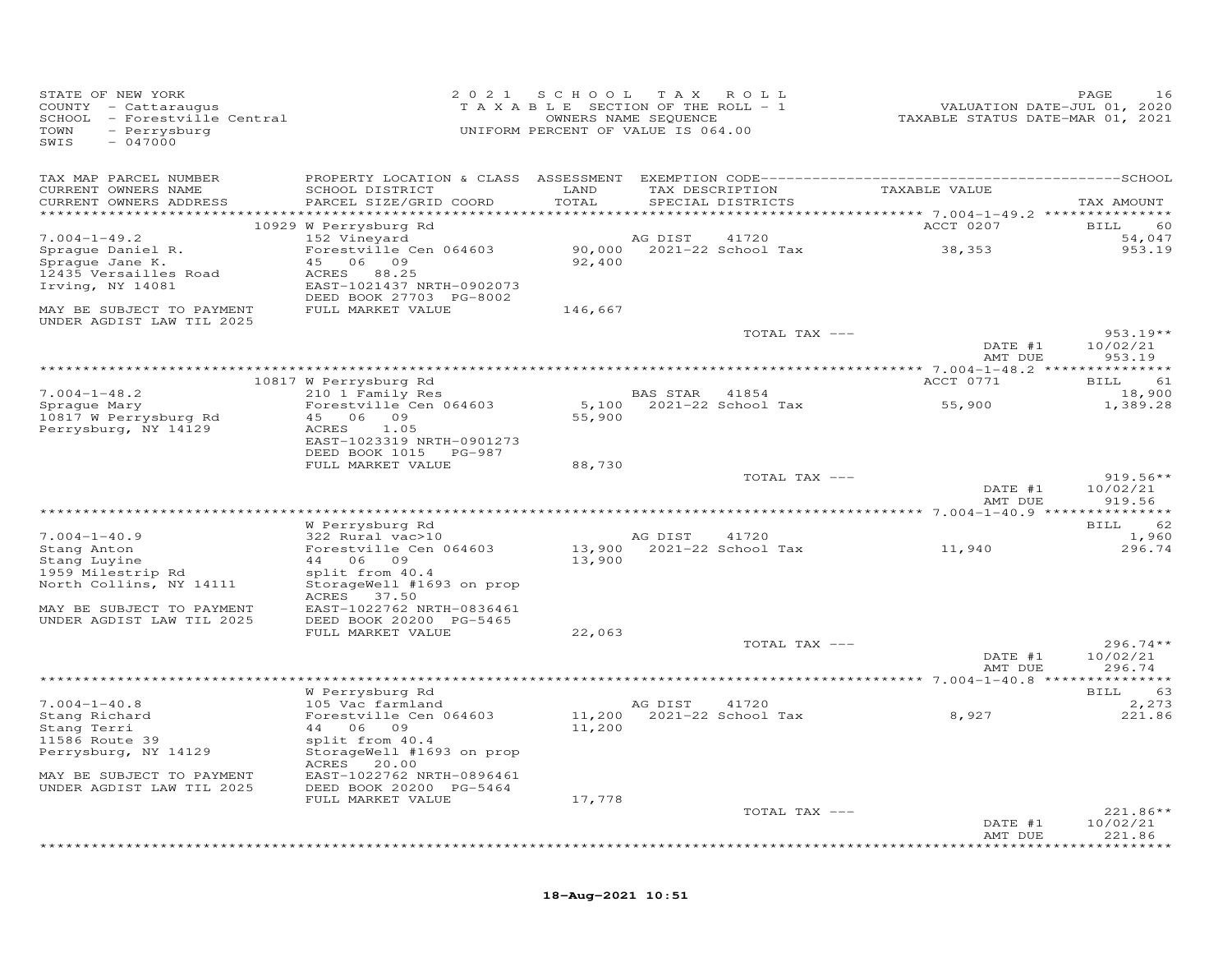| STATE OF NEW YORK<br>COUNTY - Cattaraugus<br>SCHOOL - Forestville Central<br>TOWN<br>- Perrysburg<br>SWIS<br>$-047000$ |                                                                                                                                                                                                                |                                        | 2021 SCHOOL TAX ROLL<br>T A X A B L E SECTION OF THE ROLL - 1<br>OWNERS NAME SEQUENCE<br>UNIFORM PERCENT OF VALUE IS 064.00 |               | VALUATION DATE-JUL 01, 2020<br>TAXABLE STATUS DATE-MAR 01, 2021 | PAGE<br>17             |
|------------------------------------------------------------------------------------------------------------------------|----------------------------------------------------------------------------------------------------------------------------------------------------------------------------------------------------------------|----------------------------------------|-----------------------------------------------------------------------------------------------------------------------------|---------------|-----------------------------------------------------------------|------------------------|
| TAX MAP PARCEL NUMBER<br>CURRENT OWNERS NAME<br>CURRENT OWNERS ADDRESS                                                 | SCHOOL DISTRICT<br>PARCEL SIZE/GRID COORD                                                                                                                                                                      | LAND<br>TOTAL                          | TAX DESCRIPTION<br>SPECIAL DISTRICTS                                                                                        |               | TAXABLE VALUE                                                   | TAX AMOUNT             |
|                                                                                                                        | 12589 Pudding Lane Rd                                                                                                                                                                                          |                                        |                                                                                                                             |               | ACCT 0762                                                       | BILL 64                |
| $7.004 - 1 - 6$<br>Stanton Ethel M<br>Stanton Shirley M<br>12589 Pudding Lane Rd<br>Perrysburg, NY 14129               | 270 Mfg housing<br>Forestville Cen 064603<br>37 06 09<br>ACRES 16.15<br>EAST-1025809 NRTH-0901985                                                                                                              | 56,000                                 | BAS STAR 41854                                                                                                              |               | 16,000 2021-22 School Tax 56,000                                | 18,900<br>1,391.76     |
|                                                                                                                        | DEED BOOK 18422 PG-6001                                                                                                                                                                                        |                                        |                                                                                                                             |               |                                                                 |                        |
|                                                                                                                        | FULL MARKET VALUE                                                                                                                                                                                              | 88,889                                 |                                                                                                                             | TOTAL TAX --- | DATE #1                                                         | $922.04**$<br>10/02/21 |
|                                                                                                                        |                                                                                                                                                                                                                |                                        |                                                                                                                             |               | AMT DUE                                                         | 922.04                 |
|                                                                                                                        |                                                                                                                                                                                                                |                                        |                                                                                                                             |               |                                                                 |                        |
| $7.004 - 1 - 6.71$                                                                                                     | 12589 Pudding Lane Rd<br>$270$ Mfg housing                                                                                                                                                                     |                                        | AGED C/T/S 41800                                                                                                            |               | ACCT 0762                                                       | 65<br>BILL<br>25,800   |
| Stanton Shirley M                                                                                                      | Forestville Cen 064603                                                                                                                                                                                         |                                        | 5,000 E STAR MH 41844                                                                                                       |               |                                                                 | 25,800                 |
| Stanton Ethel M<br>12589 Pudding Lane Rd<br>Perrysburg, NY 14129                                                       | 37 06 09<br>0.01<br>ACRES<br>EAST-1025809 NRTH-0901985<br>DEED BOOK 18422 PG-6001                                                                                                                              |                                        |                                                                                                                             |               | $51,600$ 2021-22 School Tax 25,800                              | 641.21                 |
|                                                                                                                        | FULL MARKET VALUE                                                                                                                                                                                              | 81,905                                 |                                                                                                                             | TOTAL TAX --- |                                                                 | $0.00**$               |
|                                                                                                                        |                                                                                                                                                                                                                |                                        |                                                                                                                             |               |                                                                 |                        |
|                                                                                                                        | 11728 County Line Rd                                                                                                                                                                                           |                                        |                                                                                                                             |               | ACCT 0248                                                       | 66<br>BILL             |
| $7.004 - 1 - 48.3$<br>Sweda Ryan R<br>4710 Cresent Ridge Dr<br>Brownsburg, IN 46112                                    | county wine Rd<br>323 Vacant rural<br>Ecrestiil<br>Forestville Cen 064603<br>45 06 09<br>Storage Well #1653<br>3/3010-split 2 acres off<br>ACRES 48.66<br>EAST-1020483 NRTH-0901038<br>DEED BOOK 11866 PG-5003 | 19,900<br>19,900                       | 2021-22 School Tax                                                                                                          |               | 19,900                                                          | 494.57                 |
|                                                                                                                        | FULL MARKET VALUE                                                                                                                                                                                              | 31,587                                 |                                                                                                                             | TOTAL TAX --- |                                                                 | $494.57**$             |
|                                                                                                                        |                                                                                                                                                                                                                |                                        |                                                                                                                             |               | DATE #1<br>AMT DUE                                              | 10/02/21<br>494.57     |
|                                                                                                                        |                                                                                                                                                                                                                |                                        |                                                                                                                             |               |                                                                 |                        |
| $15.002 - 1 - 7.1$                                                                                                     | 10439 Mosher Rd<br>240 Rural res                                                                                                                                                                               |                                        | 2021-22 School Tax                                                                                                          |               | ACCT 0516<br>57,400                                             | 67<br>BILL<br>1,426.56 |
| Thamasett Barbara M<br>4621 Madison Drive<br>Vestal, NY 13850                                                          | Forestville Cen 064603<br>43 06 09<br>Storage Well #976<br>$3/09$ -splt $4.25$ ac to Town<br>ACRES 63.56<br>EAST-1022971 NRTH-0893902<br>DEED BOOK 2019 PG-16094<br>FULL MARKET VALUE                          | $33,300$<br>57.400<br>57,400<br>91,111 |                                                                                                                             |               |                                                                 |                        |
|                                                                                                                        |                                                                                                                                                                                                                |                                        |                                                                                                                             | TOTAL TAX --- |                                                                 | $1,426.56**$           |
|                                                                                                                        |                                                                                                                                                                                                                |                                        |                                                                                                                             |               | DATE #1<br>AMT DUE                                              | 10/02/21<br>1,426.56   |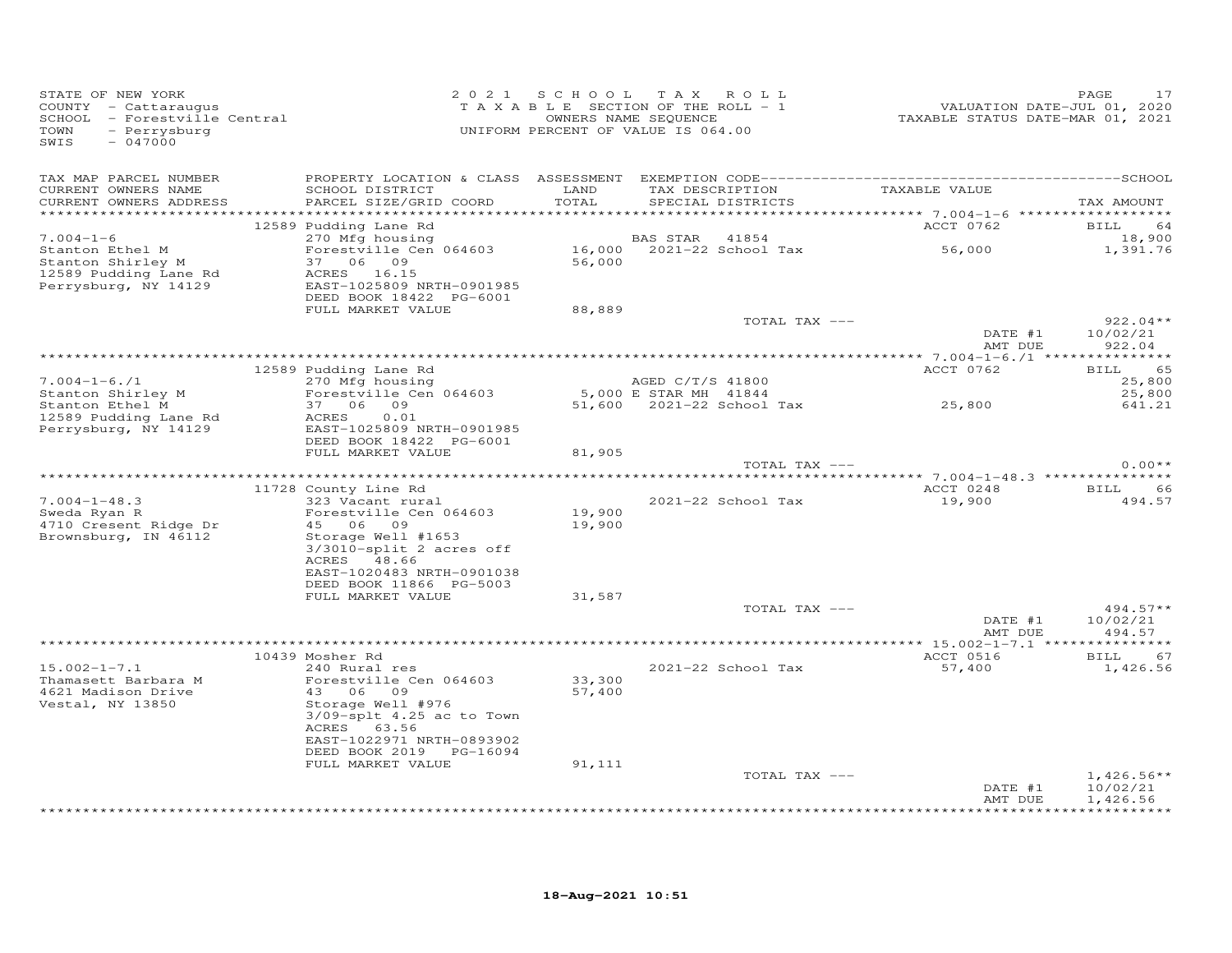| STATE OF NEW YORK<br>COUNTY - Cattaraugus<br>SCHOOL - Forestville Central<br>- Perrysburg<br>TOWN<br>SWIS<br>$-047000$ |                                                                                                               |                   | 2021 SCHOOL TAX ROLL<br>T A X A B L E SECTION OF THE ROLL - 1<br>OWNERS NAME SEQUENCE<br>UNIFORM PERCENT OF VALUE IS 064.00 | t ALUATION DATE-JUL 01, 2020<br>TAXABLE STATUS DATE-MAR 01, 2021 | PAGE<br>18                           |
|------------------------------------------------------------------------------------------------------------------------|---------------------------------------------------------------------------------------------------------------|-------------------|-----------------------------------------------------------------------------------------------------------------------------|------------------------------------------------------------------|--------------------------------------|
| TAX MAP PARCEL NUMBER<br>CURRENT OWNERS NAME<br>CURRENT OWNERS ADDRESS                                                 | SCHOOL DISTRICT LAND<br>PARCEL SIZE/GRID COORD                                                                | TOTAL             | TAX DESCRIPTION TAXABLE VALUE<br>SPECIAL DISTRICTS                                                                          |                                                                  | TAX AMOUNT                           |
|                                                                                                                        | 12532 Route 39                                                                                                |                   |                                                                                                                             | ACCT 0517 BILL                                                   | 68                                   |
| $7.004 - 1 - 27$<br>Thamasett Otto J<br>Otto Thamasett Trust                                                           | 120 Field crops<br>Forestville Cen 064603<br>28 06 09                                                         | 66,500<br>129,500 | 2021-22 School Tax                                                                                                          | 129,500                                                          | 3,218.46                             |
| 6025 Sherborn Ln<br>Springfield, VA 22152                                                                              | Strg Wells #969-975-1731<br>Trustees<br>ACRES 163.85<br>EAST-1027099 NRTH-0897754<br>DEED BOOK 00986 PG-00785 |                   |                                                                                                                             |                                                                  |                                      |
|                                                                                                                        | FULL MARKET VALUE                                                                                             | 205,556           |                                                                                                                             |                                                                  |                                      |
|                                                                                                                        |                                                                                                               |                   | TOTAL TAX ---                                                                                                               | DATE #1<br>AMT DUE                                               | $3,218.46**$<br>10/02/21<br>3,218.46 |
|                                                                                                                        |                                                                                                               |                   |                                                                                                                             |                                                                  |                                      |
| $15.002 - 1 - 9.4$                                                                                                     | 12545 Route 39<br>Route 39<br>240 Rural res                                                                   |                   | BAS STAR 41854                                                                                                              | ACCT 0920                                                        | BILL 69<br>18,900                    |
| The Kuczka Family Irrevocable Forestville Cen 064603                                                                   |                                                                                                               | 117,170           | 28,670  2021-22  School Tax   117,170                                                                                       |                                                                  | 2,912.02                             |
|                                                                                                                        | DEED BOOK 30135 PG-30011<br>FULL MARKET VALUE                                                                 | 185,984           |                                                                                                                             |                                                                  |                                      |
|                                                                                                                        |                                                                                                               |                   | TOTAL TAX ---                                                                                                               |                                                                  | $2,442.30**$                         |
|                                                                                                                        |                                                                                                               |                   |                                                                                                                             | DATE #1<br>AMT DUE                                               | 10/02/21<br>2,442.30                 |
|                                                                                                                        | 12451 Route 39                                                                                                |                   |                                                                                                                             | ACCT 0522                                                        | BILL 70                              |
| $15.002 - 1 - 14.1$                                                                                                    | $210$ 1 Family Res                                                                                            |                   |                                                                                                                             |                                                                  | 18,900                               |
| Town Lynda L<br>PO Box 291<br>Perrysburg, NY 14129                                                                     | Forestville Cen 064603<br>27 06 09<br>ACRES 51.15<br>EAST-1028639 NRTH-0893469<br>DEED BOOK 1475    PG-9001   | 86,760            | BAS STAR 41854<br>21,760 2021-22 School Tax                                                                                 | 86,760                                                           | 2,156.24                             |
|                                                                                                                        | FULL MARKET VALUE                                                                                             | 137,714           |                                                                                                                             |                                                                  |                                      |
|                                                                                                                        |                                                                                                               |                   | TOTAL TAX ---                                                                                                               |                                                                  | $1,686.52**$                         |
|                                                                                                                        |                                                                                                               |                   |                                                                                                                             |                                                                  |                                      |
| $7.004 - 1 - 7$                                                                                                        | 12578 Pudding Lane Rd<br>dowlng mane Ru<br>322 Rural vac>10                                                   | 18,300            | 2021-22 School Tax                                                                                                          | ACCT 0327<br>18,300                                              | BILL 71<br>454.81                    |
| TROUTMAN SCOTT<br>39 CARLTON AVE                                                                                       | Forestville Cen 064603<br>29 06 09                                                                            | 18,300            |                                                                                                                             |                                                                  |                                      |
| FALCONER, NY 14733                                                                                                     | ACRES 34.09<br>EAST-1026803 NRTH-0901944<br>DEED BOOK 23848 PG-6001                                           |                   |                                                                                                                             |                                                                  |                                      |
|                                                                                                                        | FULL MARKET VALUE                                                                                             | 29,048            |                                                                                                                             |                                                                  |                                      |
|                                                                                                                        |                                                                                                               |                   | TOTAL TAX ---                                                                                                               | DATE #1<br>AMT DUE                                               | $454.81**$<br>10/02/21<br>454.81     |
|                                                                                                                        |                                                                                                               |                   |                                                                                                                             |                                                                  |                                      |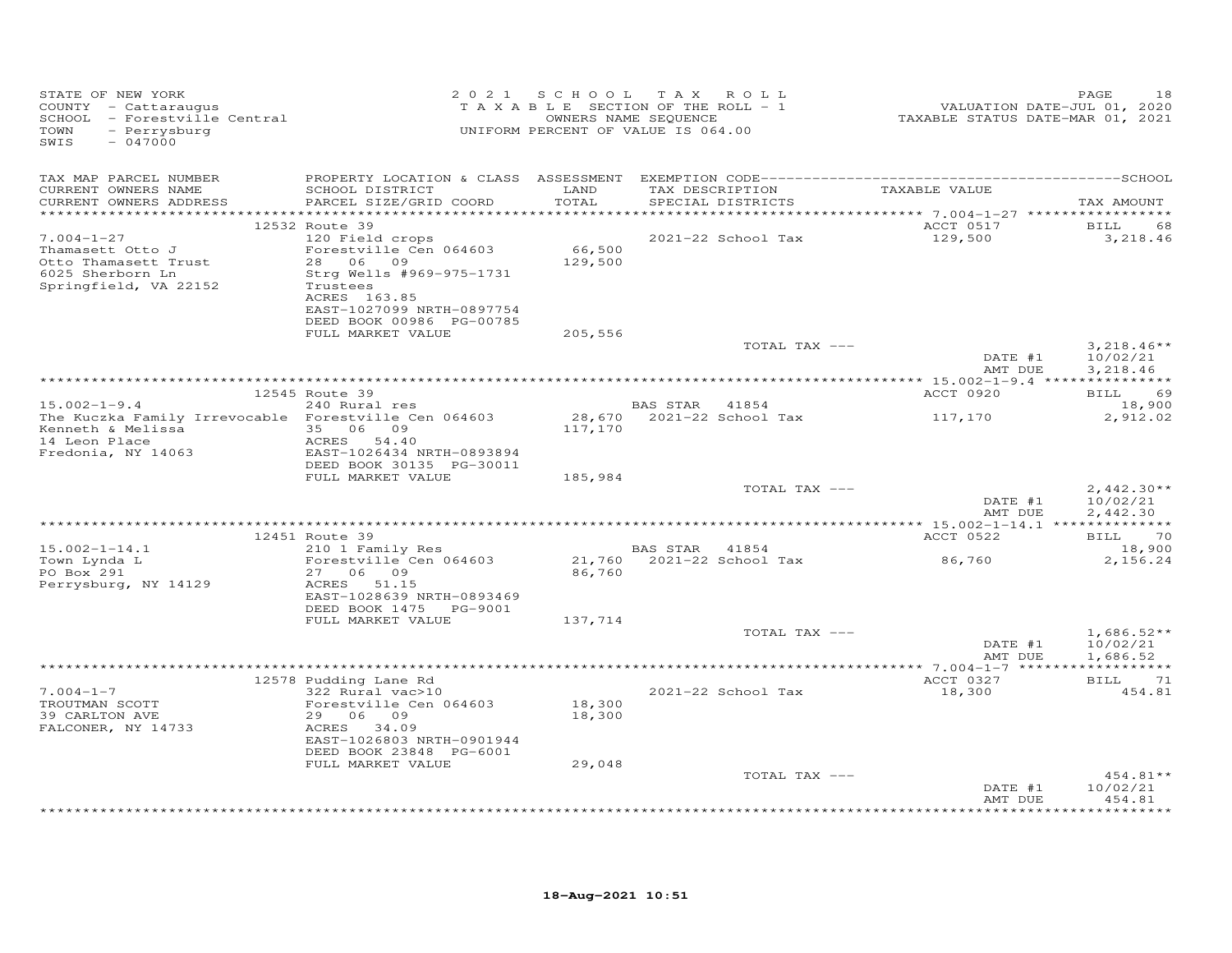| STATE OF NEW YORK<br>COUNTY - Cattaraugus<br>COUNTY - Cattaraugus<br>SCHOOL - Forestyille Central<br>- Perrysburg<br>TOWN<br>SWIS<br>$-047000$ |                                                                                                                                   |                   | 2021 SCHOOL TAX ROLL<br>T A X A B L E SECTION OF THE ROLL - 1<br>OWNERS NAME SEQUENCE<br>UNIFORM PERCENT OF VALUE IS 064.00 | 215<br>7202 ,PALUATION DATE-JUL<br>72020 TAXABLE STATUS DATE-MAR | PAGE<br>19                           |
|------------------------------------------------------------------------------------------------------------------------------------------------|-----------------------------------------------------------------------------------------------------------------------------------|-------------------|-----------------------------------------------------------------------------------------------------------------------------|------------------------------------------------------------------|--------------------------------------|
| TAX MAP PARCEL NUMBER                                                                                                                          |                                                                                                                                   |                   |                                                                                                                             |                                                                  |                                      |
| CURRENT OWNERS NAME<br>CURRENT OWNERS ADDRESS                                                                                                  | SCHOOL DISTRICT<br>PARCEL SIZE/GRID COORD                                                                                         | LAND<br>TOTAL     | TAX DESCRIPTION TAXABLE VALUE<br>SPECIAL DISTRICTS                                                                          |                                                                  | TAX AMOUNT                           |
|                                                                                                                                                | 10575 W Perrysburg Rd                                                                                                             |                   |                                                                                                                             | <b>ACCT 0081</b>                                                 | <b>BILL</b><br>72                    |
| $7.004 - 1 - 35$<br>Ulmer Phyllis<br>10575 W Perrysburg Rd<br>Perrysburg, NY 14129                                                             | $210$ 1 $Fami1y$ Res<br>Forestville Cen 064603<br>44 06 09<br>ACRES<br>2.18<br>EAST-1023267 NRTH-0896716                          | 103,900           | <b>BAS STAR 41854</b><br>$10,400$ 2021-22 School Tax 103,900                                                                |                                                                  | 18,900<br>2,582.22                   |
|                                                                                                                                                | DEED BOOK 00960 PG-00688                                                                                                          |                   |                                                                                                                             |                                                                  |                                      |
|                                                                                                                                                | FULL MARKET VALUE                                                                                                                 | 164,921           | TOTAL TAX ---                                                                                                               | DATE #1                                                          | $2,112.50**$<br>10/02/21             |
|                                                                                                                                                |                                                                                                                                   |                   |                                                                                                                             | AMT DUE                                                          | 2,112.50                             |
|                                                                                                                                                | 12902 Route 39                                                                                                                    |                   |                                                                                                                             | ACCT 0495                                                        | BILL 73                              |
| $7.004 - 1 - 42$<br>Van Koughnett Rachel<br>12902 Route 39                                                                                     | 240 Rural res<br>Forestville Cen 064603<br>44   06   09                                                                           | 13,700<br>77,600  | 2021-22 School Tax                                                                                                          | 77,600                                                           | 1,928.59                             |
| South Dayton, NY 14138                                                                                                                         | Pond<br>Stg Wells #949,1009,1732<br>ACRES 13.97<br>EAST-1020704 NRTH-0896687<br>DEED BOOK 28525 PG-8002                           |                   |                                                                                                                             |                                                                  |                                      |
|                                                                                                                                                | FULL MARKET VALUE                                                                                                                 | 123,175           |                                                                                                                             |                                                                  |                                      |
|                                                                                                                                                |                                                                                                                                   |                   | TOTAL TAX ---                                                                                                               | DATE #1<br>AMT DUE                                               | $1,928.59**$<br>10/02/21<br>1,928.59 |
|                                                                                                                                                |                                                                                                                                   |                   |                                                                                                                             |                                                                  | BILL 74                              |
| $7.004 - 1 - 29.2$                                                                                                                             | 12616 Route 39<br>240 Rural res                                                                                                   |                   | SILO T/C/S 42100                                                                                                            | ACCT 1054                                                        | 6,400                                |
| Wade Anne R<br>Wade William K<br>12612 Route 39                                                                                                | Forestville Cen 064603<br>36 06 09                                                                                                |                   | 28,000 ENH STAR 41834<br>54,000 2021-22 School Tax 47,600                                                                   |                                                                  | 44,540<br>1,183.00                   |
| Perrysburg, NY 14129                                                                                                                           | FRNT 653.80 DPTH<br>ACRES 94.50<br>EAST-1025713 NRTH-0897661                                                                      |                   |                                                                                                                             |                                                                  |                                      |
|                                                                                                                                                | DEED BOOK 27685 PG-3002<br>FULL MARKET VALUE                                                                                      | 85,714            |                                                                                                                             |                                                                  |                                      |
|                                                                                                                                                |                                                                                                                                   |                   | TOTAL TAX ---                                                                                                               |                                                                  | $76.05**$                            |
|                                                                                                                                                |                                                                                                                                   |                   |                                                                                                                             | DATE #1<br>AMT DUE                                               | 10/02/21<br>76.05                    |
|                                                                                                                                                | 12664 Route 39                                                                                                                    |                   |                                                                                                                             | ACCT 1211                                                        | BILL 75                              |
| $7.004 - 1 - 30.2$<br>Weber Brandy A<br>Burke Donald J<br>PO Box 77<br>Perrysburg, NY 14129                                                    | 240 Rural res<br>Forestville Cen 064603<br>split off 1-30 (5/2008)<br>351.8' frontage<br>ACRES 30.35<br>EAST-1024979 NRTH-0897720 | 29,600<br>129,500 | 2021-22 School Tax                                                                                                          | 129,500                                                          | 3,218.46                             |
|                                                                                                                                                | DEED BOOK 10774 PG-6001                                                                                                           |                   |                                                                                                                             |                                                                  |                                      |
|                                                                                                                                                | FULL MARKET VALUE                                                                                                                 | 205,556           | TOTAL TAX ---                                                                                                               | DATE #1                                                          | $3,218.46**$<br>10/02/21             |
|                                                                                                                                                |                                                                                                                                   |                   |                                                                                                                             | AMT DUE                                                          | 3,218.46                             |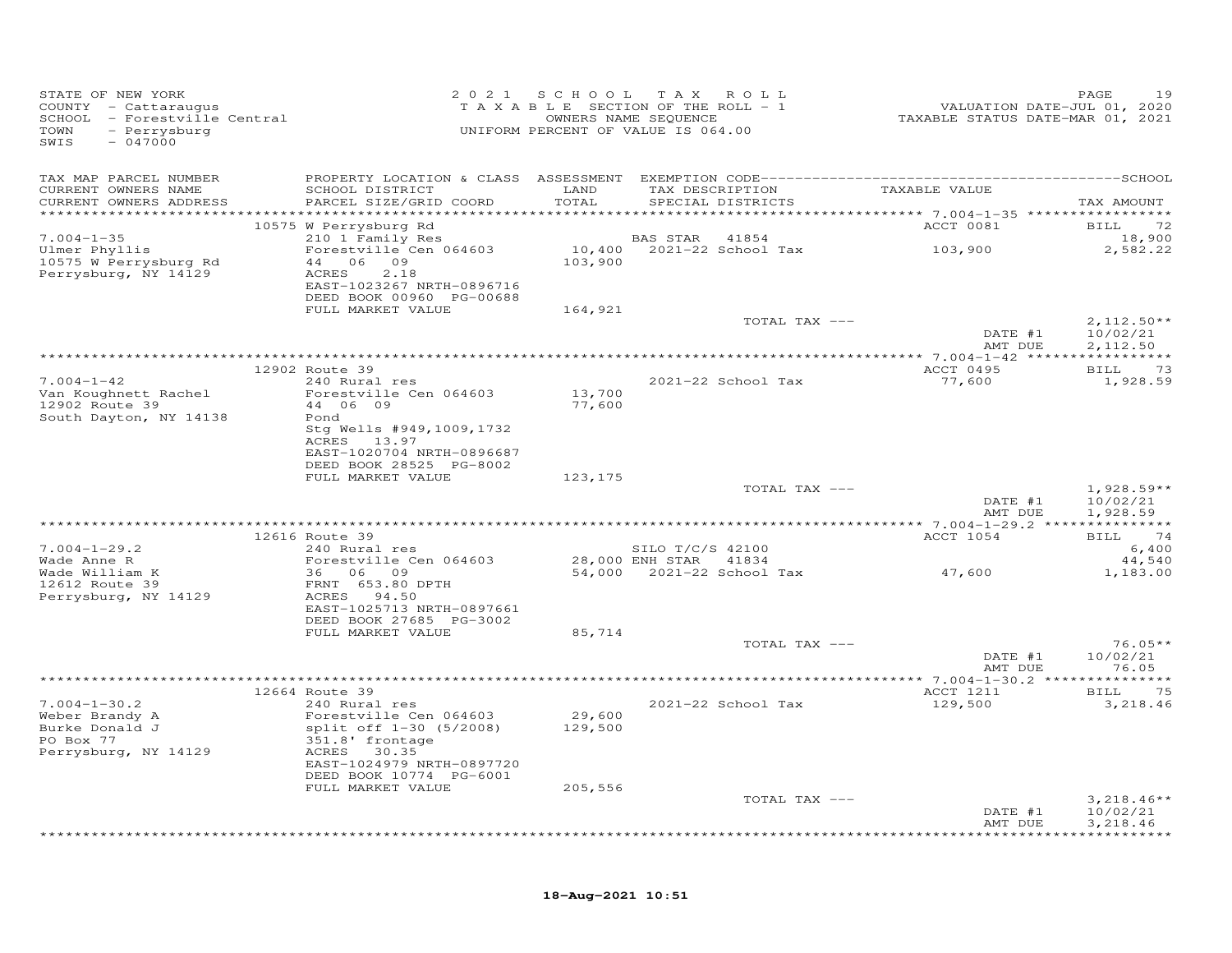| STATE OF NEW YORK<br>COUNTY - Cattaraugus<br>SCHOOL - Forestville Central<br>- Perrysburg<br>TOWN<br>$-047000$<br>SWIS |                                                                                                                                                       |                           | 2021 SCHOOL TAX ROLL<br>TAXABLE SECTION OF THE ROLL - 1<br>OWNERS NAME SEQUENCE<br>UNIFORM PERCENT OF VALUE IS 064.00 | 2020<br>TAXABLE STATUS DATE-JUL 01, 2020<br>TAXABLE STATUS DATE-MAR 01, 2021 | PAGE<br>20                            |
|------------------------------------------------------------------------------------------------------------------------|-------------------------------------------------------------------------------------------------------------------------------------------------------|---------------------------|-----------------------------------------------------------------------------------------------------------------------|------------------------------------------------------------------------------|---------------------------------------|
| TAX MAP PARCEL NUMBER                                                                                                  |                                                                                                                                                       |                           |                                                                                                                       |                                                                              |                                       |
| CURRENT OWNERS NAME<br>CURRENT OWNERS ADDRESS                                                                          | SCHOOL DISTRICT LAND<br>PARCEL SIZE/GRID COORD                                                                                                        | TOTAL                     | TAX DESCRIPTION TAXABLE VALUE<br>SPECIAL DISTRICTS                                                                    |                                                                              | TAX AMOUNT                            |
|                                                                                                                        | 10660 W Perrysburg Rd                                                                                                                                 |                           |                                                                                                                       | ACCT 0186                                                                    | 76<br><b>BILL</b>                     |
| $7.004 - 1 - 32.1$                                                                                                     | 240 Rural res                                                                                                                                         |                           | ENH STAR 41834                                                                                                        |                                                                              | 44,540                                |
| Weber Charles J<br>Weber Barbara A<br>PO Box 195<br>Perrysburg, NY 14129                                               | Forestville Cen 064603<br>36 06 09<br>Storage Well #1719<br>merged with 31.1<br>ACRES 65.95<br>EAST-1024428 NRTH-0897619<br>DEED BOOK 761<br>PG-00952 | 176,300                   | $65,300$ 2021-22 School Tax 176,300                                                                                   |                                                                              | 4,381.57                              |
|                                                                                                                        | FULL MARKET VALUE                                                                                                                                     | 279,841                   |                                                                                                                       |                                                                              |                                       |
|                                                                                                                        |                                                                                                                                                       |                           | TOTAL TAX ---                                                                                                         | DATE #1<br>AMT DUE                                                           | $3,274.62**$<br>10/02/21<br>3,274.62  |
|                                                                                                                        |                                                                                                                                                       |                           |                                                                                                                       |                                                                              |                                       |
|                                                                                                                        | Route 39                                                                                                                                              |                           |                                                                                                                       | ACCT 0543                                                                    | <b>BILL</b><br>77                     |
| $7.004 - 1 - 33$<br>Weber Charles J<br>Weber Barbara A<br>PO Box 195                                                   | 271 Mfg housings<br>Forestville Cen 064603<br>36 06 09<br>Mobil Court                                                                                 | 62,600<br>77,600          | 2021-22 School Tax                                                                                                    | 77,600                                                                       | 1,928.59                              |
| Perrysburg, NY 14129                                                                                                   | Storage Well #968<br>ACRES 51.30<br>EAST-1023723 NRTH-0897652<br>DEED BOOK 699 PG-00870<br>FULL MARKET VALUE                                          | 123,175                   |                                                                                                                       |                                                                              |                                       |
|                                                                                                                        |                                                                                                                                                       |                           | TOTAL TAX ---                                                                                                         | DATE #1<br>AMT DUE                                                           | $1,928.59**$<br>10/02/21<br>1,928.59  |
|                                                                                                                        |                                                                                                                                                       |                           |                                                                                                                       |                                                                              |                                       |
|                                                                                                                        | 12754 Route 39                                                                                                                                        |                           |                                                                                                                       | ACCT 0191                                                                    | <b>BILL</b><br>78                     |
| $7.004 - 1 - 37.2$<br>Whitcomb Jordan L<br>Whitcomb Stacy L<br>12816 Route 39<br>South Dayton, NY 14138                | 210 1 Family Res<br>Forestville Cen 064603<br>Forestviir.<br>44 06 09<br>1.41<br>ACRES 1.41<br>EAST-1023207 NRTH-0895789<br>DEED BOOK 23396 PG-4002   | 5,600<br>5,600            | 2021-22 School Tax                                                                                                    | 5,600                                                                        | 139.18                                |
|                                                                                                                        | FULL MARKET VALUE                                                                                                                                     | 8,889                     |                                                                                                                       |                                                                              |                                       |
|                                                                                                                        |                                                                                                                                                       |                           | TOTAL TAX ---                                                                                                         | DATE #1<br>AMT DUE                                                           | $139.18**$<br>10/02/21<br>139.18      |
|                                                                                                                        |                                                                                                                                                       |                           |                                                                                                                       |                                                                              |                                       |
|                                                                                                                        | Route 39                                                                                                                                              |                           |                                                                                                                       | ACCT 0838                                                                    | BILL 79                               |
| $7.004 - 1 - 40.6$<br>WHITCOMB JORDAN L.<br>WHITCOMB STACEY L.<br>12816 ROUTE 39<br>SOUTH DAYTON, NY 14138             | 312 Vac w/imprv<br>Forestville Cen 064603<br>44 06 09<br>3,70<br>ACRES<br>EAST-1022851 NRTH-0895866<br>DEED BOOK 23396 PG-4002<br>FULL MARKET VALUE   | 8,800<br>14,800<br>23,492 | 2021-22 School Tax                                                                                                    | 14,800                                                                       | 367.82                                |
|                                                                                                                        |                                                                                                                                                       |                           | TOTAL TAX ---                                                                                                         |                                                                              | $367.82**$                            |
|                                                                                                                        |                                                                                                                                                       |                           | **************************************                                                                                | DATE #1<br>AMT DUE                                                           | 10/02/21<br>367.82<br>* * * * * * * * |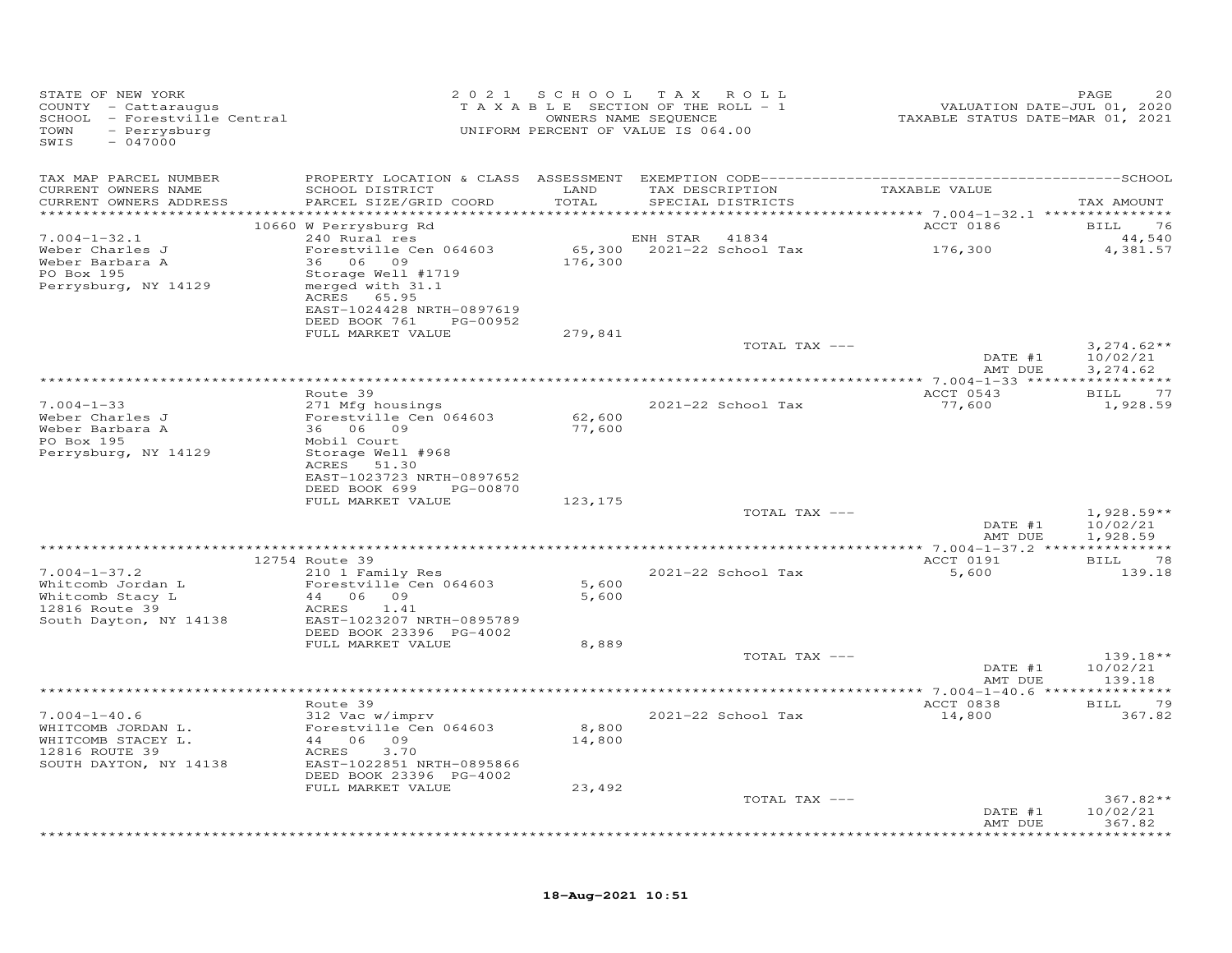| STATE OF<br>NEW YORK<br>COUNTY<br>- Cattaraugus<br>- Forestville Central<br>SCHOOL<br>TOWN<br>- Perrysburg<br>$-047000$<br>SWIS | 2021                      | SCHOOL<br>OWNERS NAME SEQUENCE | T A X<br>R O L L<br>T A X A B L E SECTION OF THE ROLL - 1<br>UNIFORM PERCENT OF VALUE IS 064.00 |               | PAGE<br>21<br>VALUATION DATE-JUL 01, 2020<br>TAXABLE STATUS DATE-MAR 01, 2021 |
|---------------------------------------------------------------------------------------------------------------------------------|---------------------------|--------------------------------|-------------------------------------------------------------------------------------------------|---------------|-------------------------------------------------------------------------------|
| TAX MAP PARCEL NUMBER                                                                                                           | PROPERTY LOCATION & CLASS | ASSESSMENT                     |                                                                                                 |               |                                                                               |
| CURRENT OWNERS NAME                                                                                                             | SCHOOL DISTRICT           | LAND                           | TAX DESCRIPTION                                                                                 | TAXABLE VALUE |                                                                               |
| CURRENT OWNERS ADDRESS                                                                                                          | PARCEL SIZE/GRID COORD    | TOTAL                          | SPECIAL DISTRICTS                                                                               |               | TAX AMOUNT                                                                    |
| *************************                                                                                                       |                           |                                |                                                                                                 |               |                                                                               |
|                                                                                                                                 | 12549 Pudding Lane Rd     |                                |                                                                                                 | ACCT 0573     | 80<br>BILL                                                                    |
| $7.004 - 1 - 22$                                                                                                                | 260 Seasonal res          |                                | $2021 - 22$ School Tax                                                                          | 38,400        | 954.35                                                                        |
| Zynda Jennifer L                                                                                                                | Forestville Cen 064603    | 12,400                         |                                                                                                 |               |                                                                               |
| Zynda Mary Ann                                                                                                                  | 37 06<br>09               | 38,400                         |                                                                                                 |               |                                                                               |
| 154 Woodlawn Avenue                                                                                                             | 6.50<br>ACRES             |                                |                                                                                                 |               |                                                                               |
| Depew, NY 14043                                                                                                                 | EAST-1027064 NRTH-0900742 |                                |                                                                                                 |               |                                                                               |
|                                                                                                                                 | DEED BOOK 20190 PG-8561   |                                |                                                                                                 |               |                                                                               |
|                                                                                                                                 | FULL MARKET VALUE         | 60,952                         |                                                                                                 |               |                                                                               |
|                                                                                                                                 |                           |                                | TOTAL TAX ---                                                                                   |               | $954.35**$                                                                    |
|                                                                                                                                 |                           |                                |                                                                                                 | DATE #1       | 10/02/21                                                                      |
|                                                                                                                                 |                           |                                |                                                                                                 | AMT DUE       | 954.35                                                                        |
|                                                                                                                                 |                           |                                |                                                                                                 |               |                                                                               |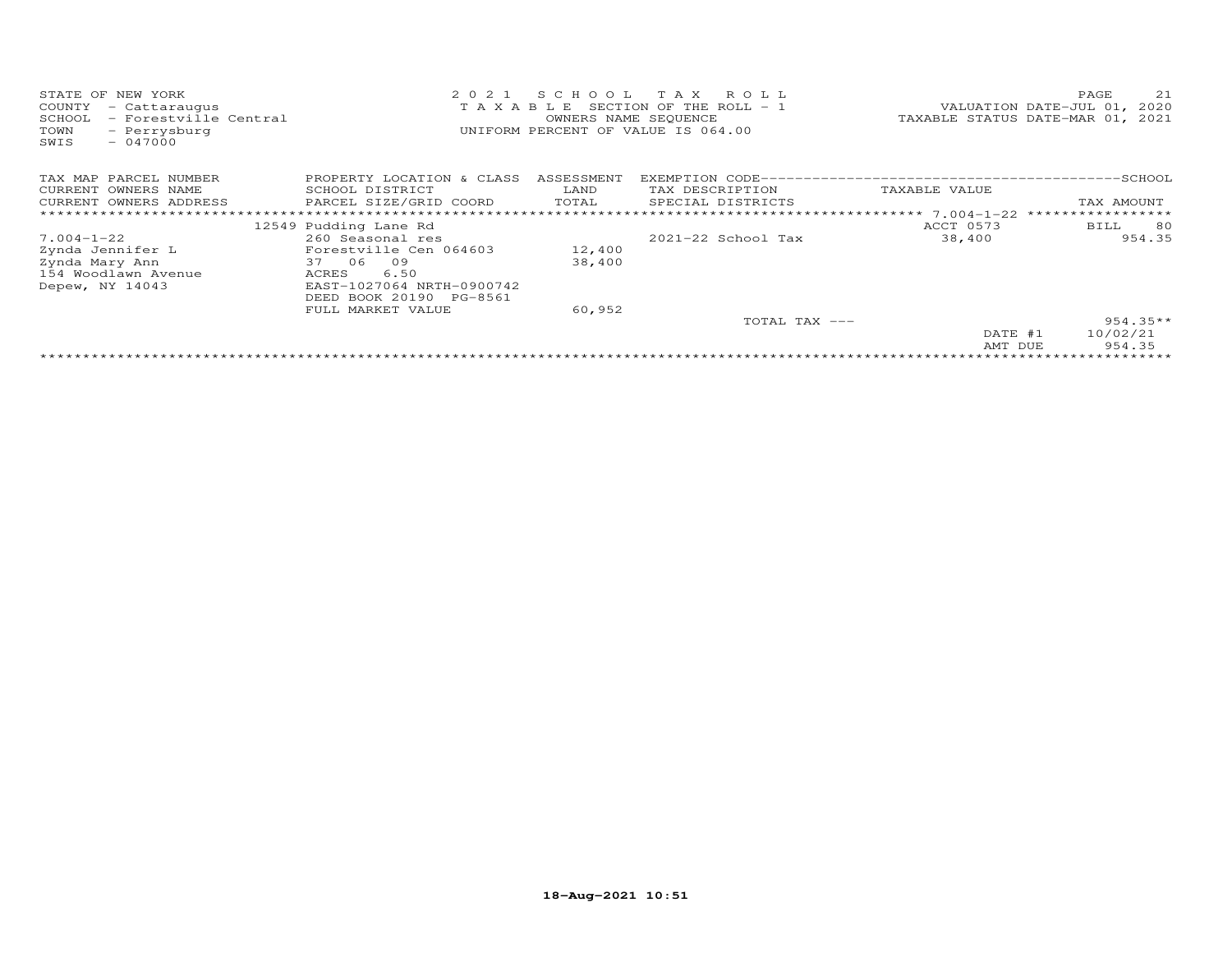| STATE OF NEW YORK<br>COUNTY - Cattaraugus<br>SCHOOL - Forestville Central | 2021 SCHOOL TAX ROLL<br>T A X A B L E SECTION OF THE ROLL - 1 | 22<br>PAGE<br>VALUATION DATE-JUL 01, 2020<br>TAXABLE STATUS DATE-MAR 01, 2021 |
|---------------------------------------------------------------------------|---------------------------------------------------------------|-------------------------------------------------------------------------------|
| TOWN<br>- Perrysburg<br>SWIS<br>$-047000$                                 | UNIFORM PERCENT OF VALUE IS 064.00                            | RPS155/V04/L015<br>CURRENT DATE 8/18/2021                                     |
|                                                                           | ROLL SUB SECTION- - TOTALS                                    |                                                                               |
|                                                                           |                                                               |                                                                               |

|                    | TOTAL   | EXTENSION | <b>EXTENSION</b> | <b>VALOREM</b><br>AD | <i>EXEMPT</i> | 'AXABLF | TOTAL                 |
|--------------------|---------|-----------|------------------|----------------------|---------------|---------|-----------------------|
| CODE DISTRICT NAME | PARCELS | TYPE      | VALUE            | VALUE                | AMOUNT        | VALUE   | $m \times r$<br>r AX. |

#### NO SPECIAL DISTRICTS AT THIS LEVEL

#### \*\*\* S C H O O L D I S T R I C T S U M M A R Y \*\*\*

| CODE   | DISTRICT NAME                    | TOTAL<br>PARCELS | ASSESSED<br>LAND | ASSESSED<br>TOTAL | <b>EXEMPT</b><br>AMOUNT | TOTAL<br>TAXABLE |           |
|--------|----------------------------------|------------------|------------------|-------------------|-------------------------|------------------|-----------|
|        |                                  |                  |                  |                   | STAR AMOUNT             | STAR TAXABLE     | TOTAL TAX |
|        | Forestville Central              | 80               | 1675,120         | 4921,390          | 128,086                 | 4,793,304        |           |
| 064603 |                                  |                  |                  |                   | 1025,380                | 3,767,924        | 93,644.03 |
|        | $SUB - TO T AL$                  | 80               | 1675,120         | 4921,390          | 128,086                 | 4,793,304        |           |
|        | $S \cup B - T \cup T A L (CONT)$ |                  |                  |                   | 1025,380                | 3,767,924        | 93,644.03 |
|        | TOTAL                            | 80               | 1675,120         | 4921,390          | 128,086                 | 4,793,304        |           |
|        | T O T A L (CONT)                 |                  |                  |                   | 1025,380                | 3,767,924        | 93,644.03 |

# \*\*\* S Y S T E M C O D E S S U M M A R Y \*\*\*

## NO SYSTEM EXEMPTIONS AT THIS LEVEL

| CODE  | DESCRIPTION | TOTAL<br>PARCELS | SCHOOL  |
|-------|-------------|------------------|---------|
| 41720 | AG DIST     | .5               | 87,345  |
| 41730 | AG DISTOUT  |                  | 8,541   |
| 41800 | AGED C/T/S  |                  | 25,800  |
| 41834 | ENH STAR    | 15               | 640,480 |
| 41844 | E STAR MH   |                  | 25,800  |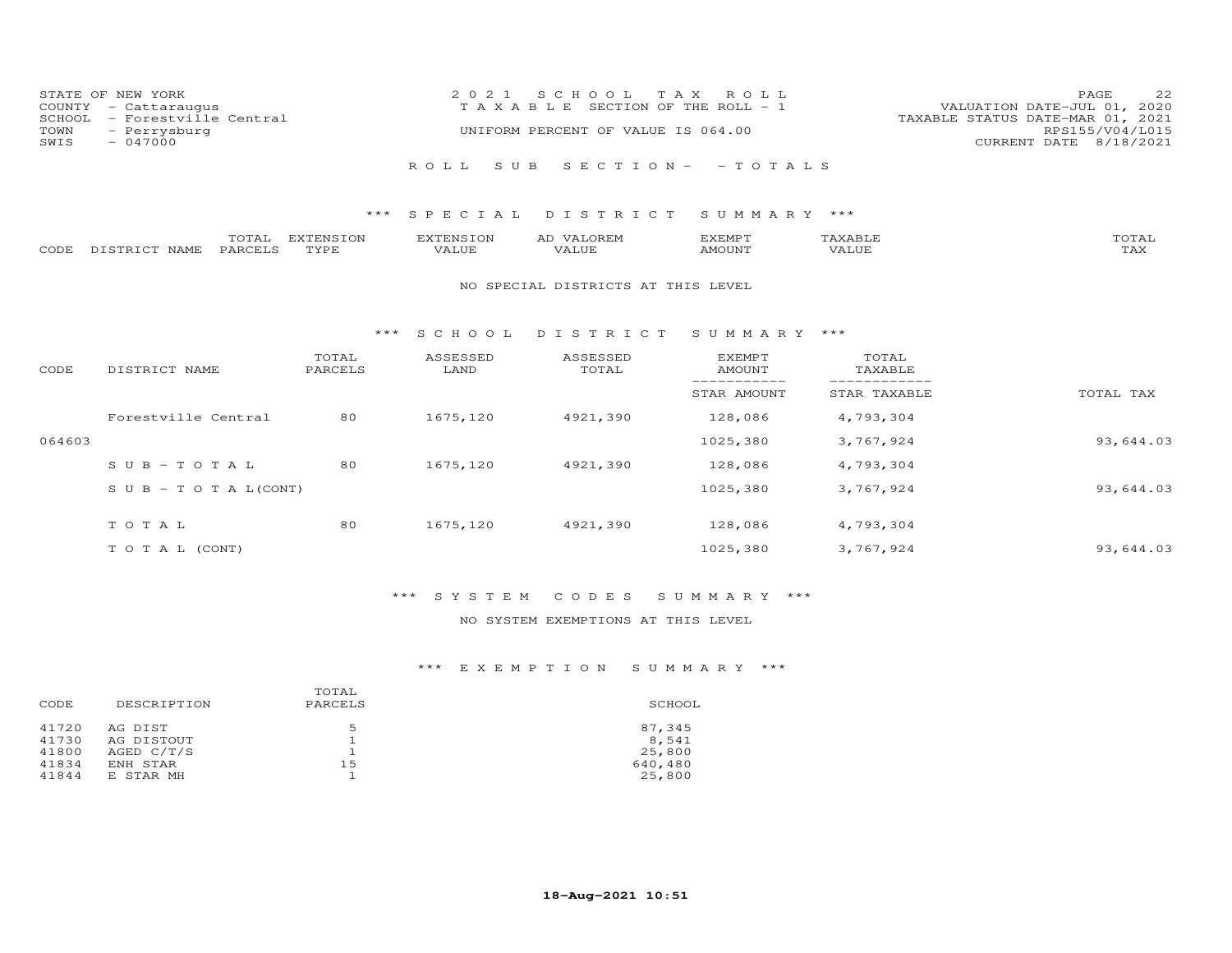|      | STATE OF NEW YORK            | 2021 SCHOOL TAX ROLL                                                 | <b>PAGE</b>     | 23 |
|------|------------------------------|----------------------------------------------------------------------|-----------------|----|
|      | COUNTY - Cattaraugus         | VALUATION DATE-JUL 01, 2020<br>T A X A B L E SECTION OF THE ROLL - 1 |                 |    |
|      | SCHOOL - Forestville Central | TAXABLE STATUS DATE-MAR 01, 2021                                     |                 |    |
|      | TOWN - Perrysburg            | UNIFORM PERCENT OF VALUE IS 064.00                                   | RPS155/V04/L015 |    |
| SWIS | $-047000$                    | CURRENT DATE 8/18/2021                                               |                 |    |
|      |                              |                                                                      |                 |    |
|      |                              | ROLL SUB SECTION- - TOTALS                                           |                 |    |

# \*\*\* E X E M P T I O N S U M M A R Y \*\*\*

| CODE  | DESCRIPTION | TOTAL<br>PARCELS | SCHOOL   |
|-------|-------------|------------------|----------|
| 41854 | BAS STAR    | 19               | 359,100  |
| 42100 | SILO T/C/S  |                  | 6,400    |
|       | TOTAL       | 43               | 1153,466 |

| ROLL<br>SEC | DESCRIPTION                | TOTAL<br>PARCELS | ASSESSED<br>LAND | ASSESSED<br>TOTAL | <b>EXEMPT</b><br><b>AMOUNT</b> | TOTAL<br>TAXABLE       | TOTAL<br>TAX |
|-------------|----------------------------|------------------|------------------|-------------------|--------------------------------|------------------------|--------------|
|             |                            |                  |                  |                   | STAR AMOUNT                    | STAR TAXABLE           |              |
|             | $2021-22$ School Tax       |                  | 1675,120         | 4921,390          | 128,086<br>1025,380            | 4,793,304<br>3,767,924 | 93,644.03    |
|             | SPEC DIST TAXES<br>TAXABLE | 80               |                  |                   |                                |                        | 93,644.03    |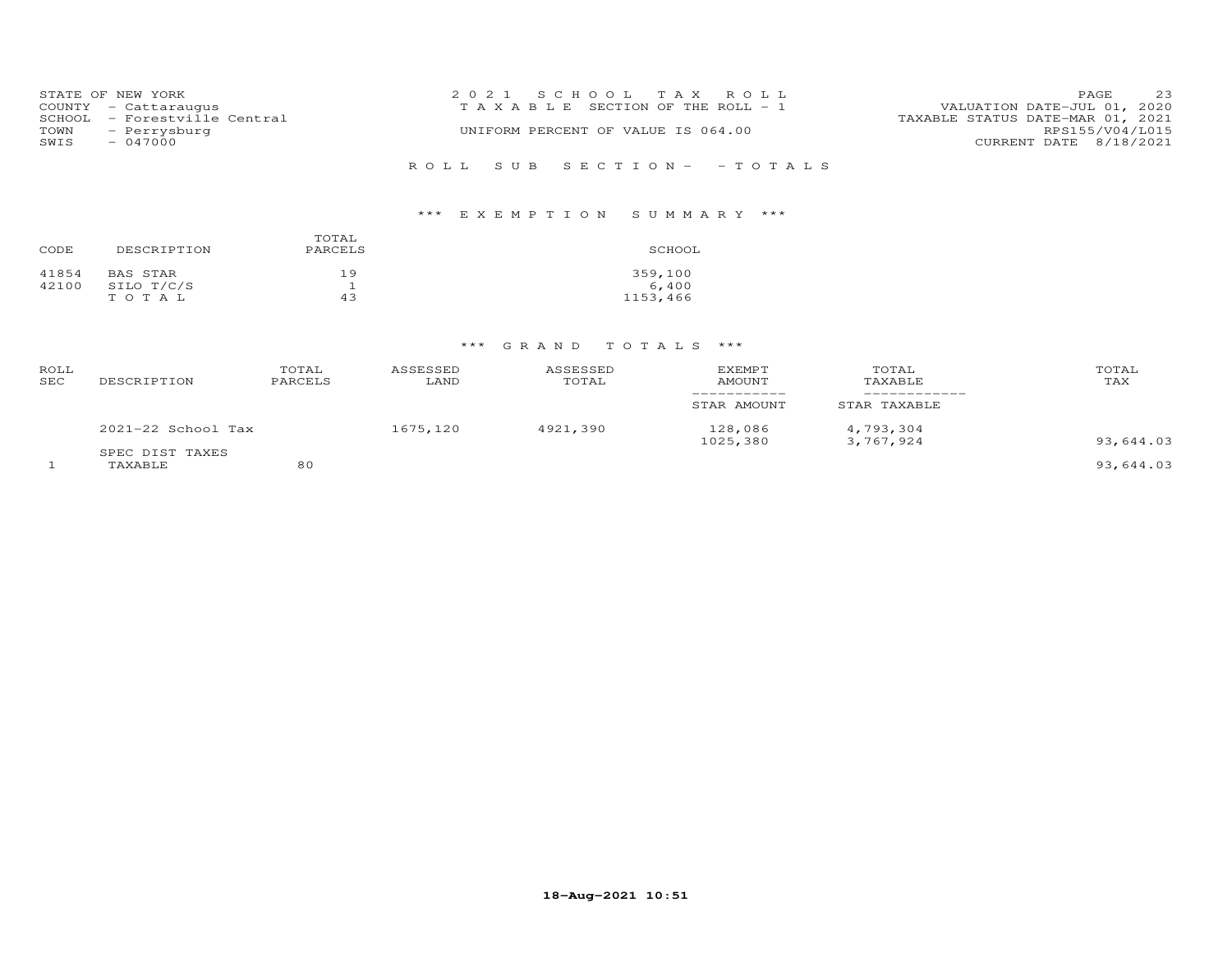|      | STATE OF NEW YORK            | 2021 SCHOOL TAX ROLL                  | PAGE                             | 24 |
|------|------------------------------|---------------------------------------|----------------------------------|----|
|      | COUNTY - Cattaraugus         | T A X A B L E SECTION OF THE ROLL - 1 | VALUATION DATE-JUL 01, 2020      |    |
|      | SCHOOL - Forestville Central |                                       | TAXABLE STATUS DATE-MAR 01, 2021 |    |
| TOWN | - Perrysburg                 | UNIFORM PERCENT OF VALUE IS 064.00    | RPS155/V04/L015                  |    |
| SWIS | $-047000$                    |                                       | CURRENT DATE 8/18/2021           |    |
|      |                              |                                       |                                  |    |
|      |                              | ROLL SECTION TOTALS                   |                                  |    |

|      |                  | $m \wedge m$<br>.uial | <b>DVPDNCTON</b><br>ENS. | EXTENSION | ΑL<br>$\sqrt{ \Delta}$              | <b>GYEMDT</b><br>حبتيت حكات | $n \wedge m \wedge r$ |
|------|------------------|-----------------------|--------------------------|-----------|-------------------------------------|-----------------------------|-----------------------|
| CODE | DISTRICT<br>NAME | <b>PARCELS</b>        | TVDF                     | VALUE     | , <del>,</del> , , , , , ,<br>'Alue | AMOUNT                      | . <i>.</i><br>IAA     |

#### NO SPECIAL DISTRICTS AT THIS LEVEL

#### \*\*\* S C H O O L D I S T R I C T S U M M A R Y \*\*\*

| CODE   | DISTRICT NAME                    | TOTAL<br>PARCELS | ASSESSED<br>LAND | ASSESSED<br>TOTAL | EXEMPT<br>AMOUNT | TOTAL<br>TAXABLE |           |
|--------|----------------------------------|------------------|------------------|-------------------|------------------|------------------|-----------|
|        |                                  |                  |                  |                   | STAR AMOUNT      | STAR TAXABLE     | TOTAL TAX |
|        | Forestville Central              | 80               | 1675,120         | 4921,390          | 128,086          | 4,793,304        |           |
| 064603 |                                  |                  |                  |                   | 1025,380         | 3,767,924        | 93,644.03 |
|        | $SUB-TOTAL$                      | 80               | 1675,120         | 4921,390          | 128,086          | 4,793,304        |           |
|        | $S \cup B - T \cup T A L (CONT)$ |                  |                  |                   | 1025,380         | 3,767,924        | 93,644.03 |
|        | TOTAL                            | 80               | 1675,120         | 4921,390          | 128,086          | 4,793,304        |           |
|        | T O T A L (CONT)                 |                  |                  |                   | 1025,380         | 3,767,924        | 93,644.03 |

## \*\*\* S Y S T E M C O D E S S U M M A R Y \*\*\*

## NO SYSTEM EXEMPTIONS AT THIS LEVEL

| CODE  | DESCRIPTION | TOTAL<br>PARCELS | SCHOOL  |
|-------|-------------|------------------|---------|
| 41720 | AG DIST     | .5               | 87,345  |
| 41730 | AG DISTOUT  |                  | 8,541   |
| 41800 | AGED C/T/S  |                  | 25,800  |
| 41834 | ENH STAR    | 15               | 640,480 |
| 41844 | E STAR MH   |                  | 25,800  |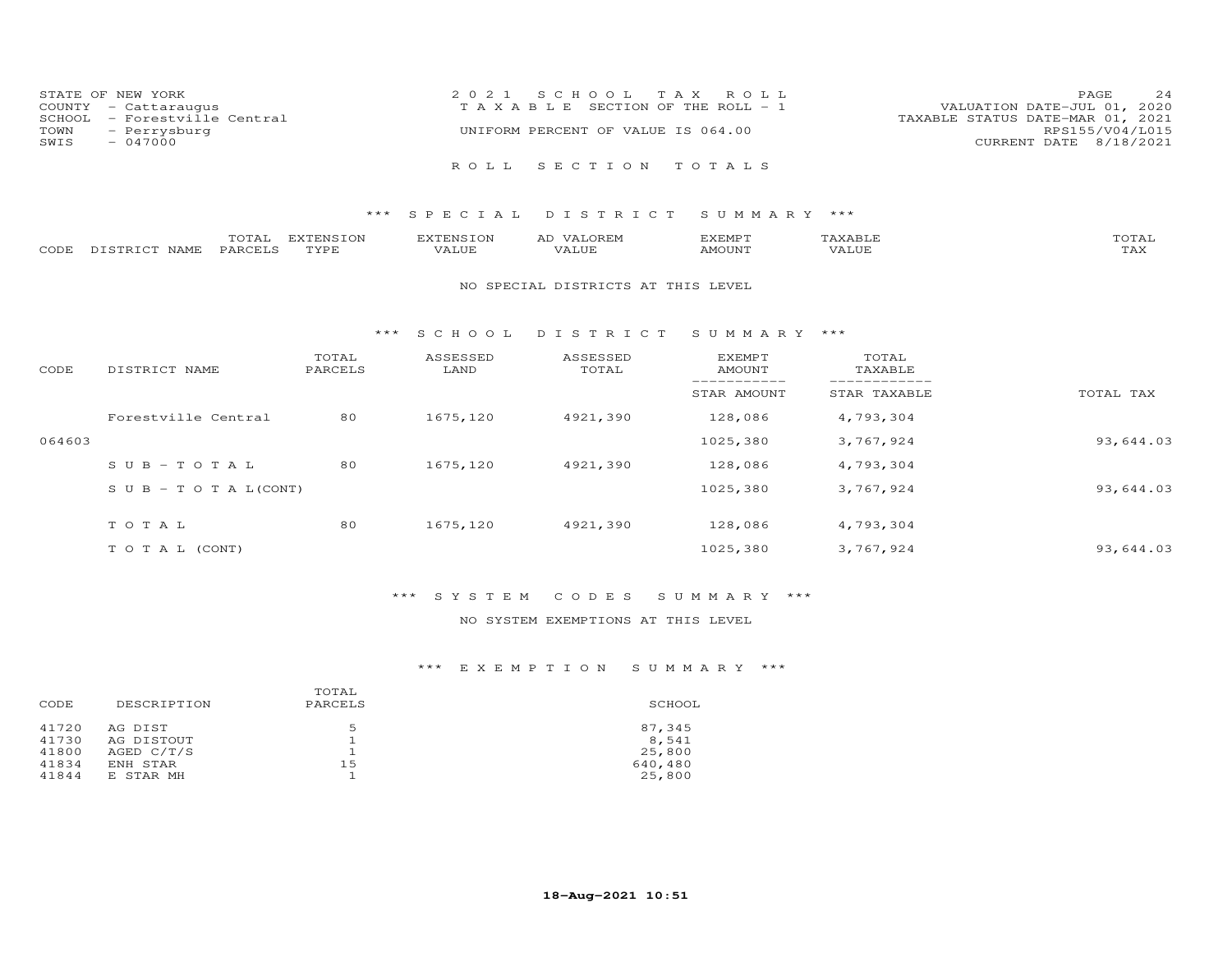|      | STATE OF NEW YORK            | 2021 SCHOOL TAX ROLL                  | PAGE                             | 25              |
|------|------------------------------|---------------------------------------|----------------------------------|-----------------|
|      | COUNTY - Cattaraugus         | T A X A B L E SECTION OF THE ROLL - 1 | VALUATION DATE-JUL 01, 2020      |                 |
|      | SCHOOL - Forestville Central |                                       | TAXABLE STATUS DATE-MAR 01, 2021 |                 |
| TOWN | - Perrysburg                 | UNIFORM PERCENT OF VALUE IS 064.00    |                                  | RPS155/V04/L015 |
| SWIS | $-047000$                    |                                       | CURRENT DATE 8/18/2021           |                 |
|      |                              |                                       |                                  |                 |
|      |                              | ROLL SECTION TOTALS                   |                                  |                 |

# \*\*\* E X E M P T I O N S U M M A R Y \*\*\*

| CODE  | DESCRIPTION | TOTAL<br>PARCELS | SCHOOL   |
|-------|-------------|------------------|----------|
| 41854 | BAS STAR    | 19               | 359,100  |
| 42100 | SILO T/C/S  |                  | 6,400    |
|       | TOTAL       | 43               | 1153,466 |

| ROLL<br>SEC | DESCRIPTION                | TOTAL<br>PARCELS | ASSESSED<br>LAND | ASSESSED<br>TOTAL | <b>EXEMPT</b><br><b>AMOUNT</b> | TOTAL<br>TAXABLE       | TOTAL<br>TAX |
|-------------|----------------------------|------------------|------------------|-------------------|--------------------------------|------------------------|--------------|
|             |                            |                  |                  |                   | STAR AMOUNT                    | STAR TAXABLE           |              |
|             | $2021 - 22$ School Tax     |                  | 1675,120         | 4921,390          | 128,086<br>1025,380            | 4,793,304<br>3,767,924 | 93,644.03    |
|             | SPEC DIST TAXES<br>TAXABLE | 80               |                  |                   |                                |                        | 93,644.03    |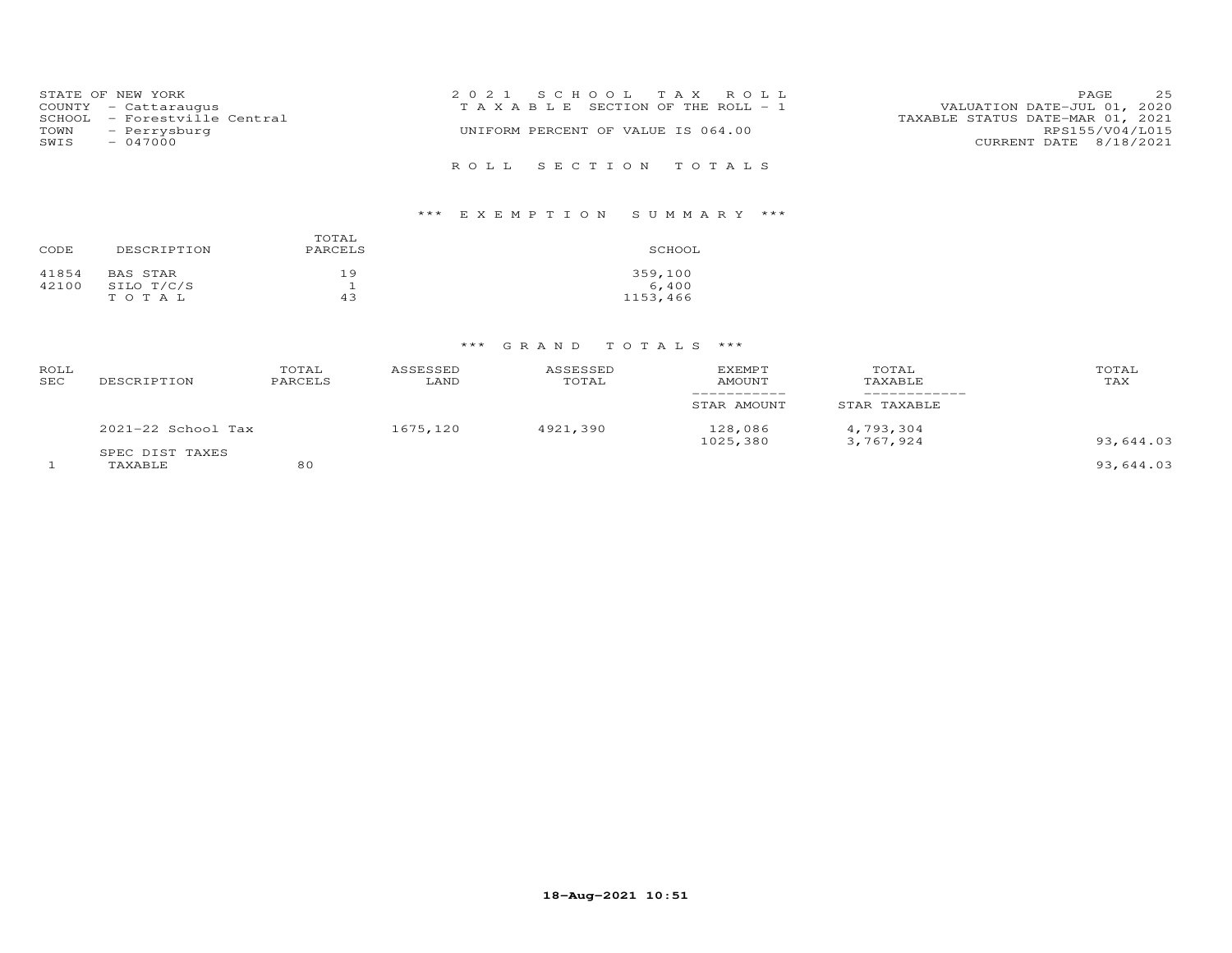| STATE OF NEW YORK<br>COUNTY - Cattaraugus<br>SCHOOL - Forestville Central<br>TOWN<br>- Perrysburg<br>SWIS<br>$-047000$                                                          | 2 0 2 1                                                                                                               | S C H O O L                  | T A X<br>ROLL<br>SPECIAL FRANCHISE SECTION OF THE ROLL - 5<br>OWNERS NAME SEQUENCE<br>UNIFORM PERCENT OF VALUE IS 064.00 | VALUATION DATE-JUL 01, 2020<br>TAXABLE STATUS DATE-MAR 01, 2021 | PAGE<br>26                                    |
|---------------------------------------------------------------------------------------------------------------------------------------------------------------------------------|-----------------------------------------------------------------------------------------------------------------------|------------------------------|--------------------------------------------------------------------------------------------------------------------------|-----------------------------------------------------------------|-----------------------------------------------|
| TAX MAP PARCEL NUMBER<br>CURRENT OWNERS NAME<br>CURRENT OWNERS ADDRESS                                                                                                          | SCHOOL DISTRICT<br>PARCEL SIZE/GRID COORD                                                                             | LAND<br>TOTAL<br>*****       | TAX DESCRIPTION<br>SPECIAL DISTRICTS                                                                                     | TAXABLE VALUE<br>******* 570.089-9917-745 ******                | TAX AMOUNT                                    |
| 570.089-9917-745<br>Century Link Communications LL Forestville Cen 064603<br>700 W Miineral Ave<br>Littleton, CO 80120                                                          | Special Franchise<br>834 Non-cable tv<br>TOWN OUTSIDE<br>21% FORESTVILLE<br>FULL MARKET VALUE                         | $\Omega$<br>54,938<br>87,203 | 2021-22 School Tax                                                                                                       | <b>ACCT 1086</b><br>54,938                                      | <b>BILL</b><br>81<br>1,365.37                 |
|                                                                                                                                                                                 |                                                                                                                       |                              | TOTAL TAX ---                                                                                                            | DATE #1<br>AMT DUE                                              | $1,365.37**$<br>10/02/21<br>1,365.37          |
| 570.089-9917-602.500<br>Global Crossing North American Forestville Cen 064603<br>Attn: Property Tax Department 22 % FORESTVILLESD<br>1025 Eldorado Blvd<br>Broomfield, CO 80021 | Special Franchise<br>866 Telephone<br>FULL MARKET VALUE                                                               | $\Omega$<br>8,921<br>14,160  | 2021-22 School Tax                                                                                                       | ACCT 1109<br>8,921                                              | <b>BILL</b><br>82<br>221.71                   |
|                                                                                                                                                                                 |                                                                                                                       |                              | TOTAL TAX ---                                                                                                            | DATE #1<br>AMT DUE                                              | 221.71**<br>10/02/21<br>221.71                |
| 570.089-9917-744.850<br>Intellifiber Networks<br>PO Box 2629<br>Addison1, TX 75001                                                                                              | Special Franchise<br>866 Telephone<br>Forestville Cen 064603<br>TOWN OUTSIDE<br>21% FORESTVILLE                       | $\Omega$<br>650              | 2021-22 School Tax                                                                                                       | ACCT 1134<br>650                                                | 83<br>BILL<br>16.15                           |
|                                                                                                                                                                                 | FULL MARKET VALUE                                                                                                     | 1,032                        | TOTAL TAX ---                                                                                                            | DATE #1<br>AMT DUE                                              | $16.15**$<br>10/02/21<br>16.15                |
| 570.089-9917-760.700<br>Level 3 Communications<br>1025 Eldorado Blvd<br>Broomfield, CO 80021                                                                                    | Special Franchise<br>866 Telephone<br>Forestville Cen 064603<br>TOWN OUTSIDE<br>25% FORESTVILLE                       | $\Omega$<br>121,315          | 2021-22 School Tax                                                                                                       | ACCT 1110<br>121,315                                            | 84<br>BILL<br>3,015.04                        |
|                                                                                                                                                                                 | FULL MARKET VALUE                                                                                                     | 192,563                      | TOTAL TAX ---                                                                                                            | DATE #1<br>AMT DUE                                              | $3,015.04**$<br>10/02/21<br>3,015.04          |
| 570.089-9917-123.700<br>National Fuel Gas Dist<br>6363 Main St<br>Williamsville, NY 14221-5887                                                                                  | Special Franchise<br>861 Elec & gas<br>Forestville Cen 064603<br>Town Outside<br>8 % FORESTVILLE<br>FULL MARKET VALUE | $\circ$<br>29,487<br>46,805  | 2021-22 School Tax                                                                                                       | ACCT 1144<br>29,487                                             | 85<br>BILL<br>732.84                          |
|                                                                                                                                                                                 |                                                                                                                       |                              | TOTAL TAX ---                                                                                                            | DATE #1<br>AMT DUE                                              | $732.84**$<br>10/02/21<br>732.84<br>********* |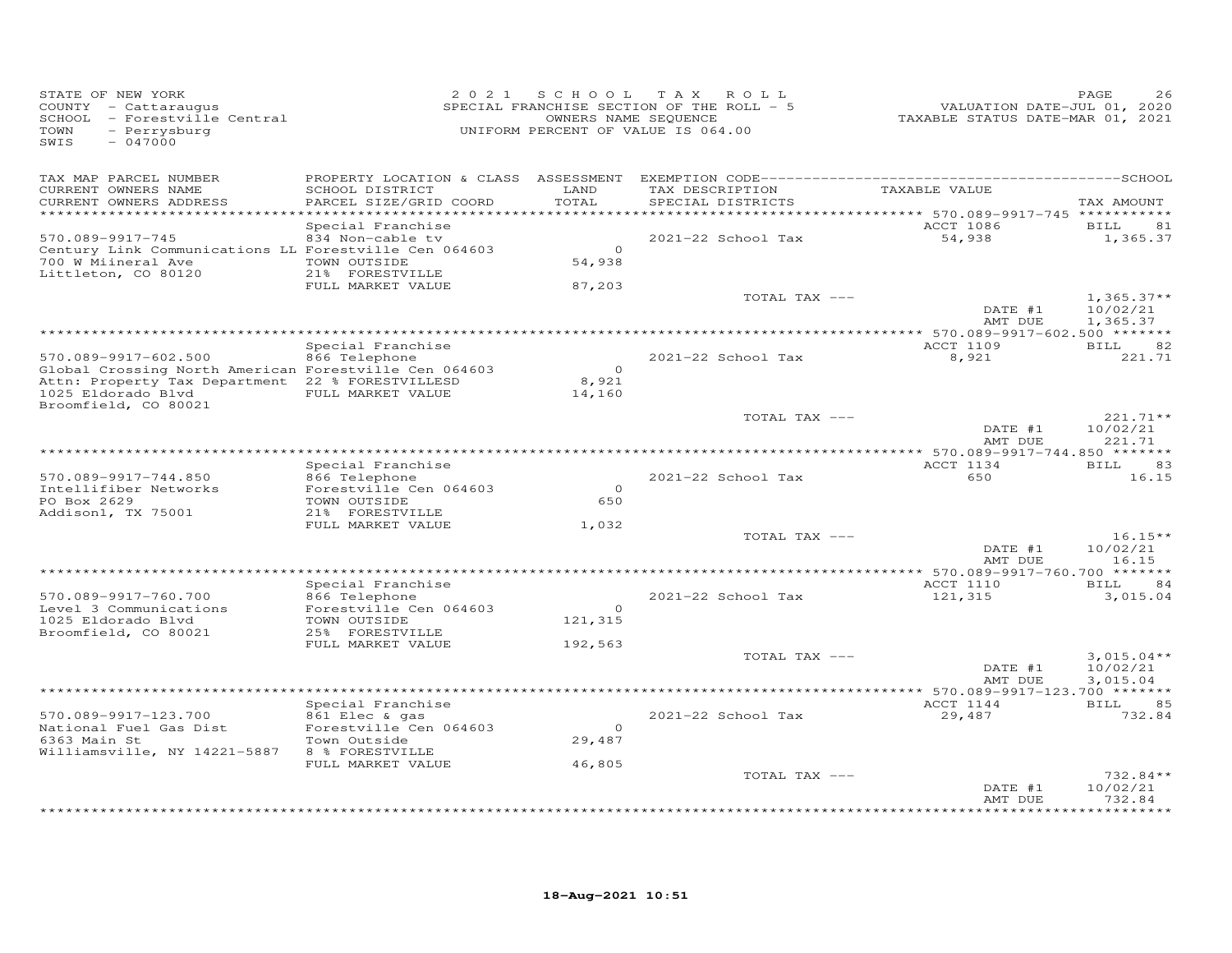| STATE OF NEW YORK<br>COUNTY - Cattaraugus<br>SCHOOL - Forestville Central<br>- Perrysburg<br>TOWN<br>$-047000$<br>SWIS | 2 0 2 1                                                                                                                  | SCHOOL TAX<br>OWNERS NAME SEQUENCE | ROLL<br>SPECIAL FRANCHISE SECTION OF THE ROLL - 5<br>UNIFORM PERCENT OF VALUE IS 064.00 | VALUATION DATE-JUL 01, 2020<br>TAXABLE STATUS DATE-MAR 01, 2021            | PAGE<br>27                           |
|------------------------------------------------------------------------------------------------------------------------|--------------------------------------------------------------------------------------------------------------------------|------------------------------------|-----------------------------------------------------------------------------------------|----------------------------------------------------------------------------|--------------------------------------|
| TAX MAP PARCEL NUMBER                                                                                                  | PROPERTY LOCATION & CLASS ASSESSMENT                                                                                     |                                    |                                                                                         |                                                                            |                                      |
| CURRENT OWNERS NAME<br>CURRENT OWNERS ADDRESS<br>*******************                                                   | SCHOOL DISTRICT<br>PARCEL SIZE/GRID COORD                                                                                | LAND<br>TOTAL<br>*********         | TAX DESCRIPTION<br>SPECIAL DISTRICTS                                                    | TAXABLE VALUE<br>**************************** 570.089-9917-132.350 ******* | TAX AMOUNT                           |
| 570.089-9917-132.350<br>Niagara Mohawk Power Corp<br>300 Erie Blvd West<br>Syracuse, NY 13202                          | Special Franchise<br>861 Elec & gas<br>Forestville Cen 064603<br>Town Outside<br>22% FORESTVILLE                         | $\Omega$<br>165,908                | 2021-22 School Tax                                                                      | ACCT 0845<br>165,908                                                       | 86<br>BILL<br>4,123.30               |
|                                                                                                                        | FULL MARKET VALUE                                                                                                        | 263,346                            | TOTAL TAX ---                                                                           | DATE #1<br>AMT DUE                                                         | $4,123.30**$<br>10/02/21<br>4,123.30 |
|                                                                                                                        |                                                                                                                          |                                    |                                                                                         |                                                                            |                                      |
| 570.089-9917-131.600<br>Nys Electric & Gas Corp<br>162 Canco Rd                                                        | Special Franchise<br>861 Elec & gas<br>Forestville Cen 064603<br>Town Outside                                            | $\Omega$<br>77,860                 | 2021-22 School Tax                                                                      | ACCT 0847<br>77,860                                                        | BILL<br>87<br>1,935.05               |
| Portland, ME 04103                                                                                                     | 22% FORESTVILLE<br>FULL MARKET VALUE                                                                                     | 123,587                            |                                                                                         |                                                                            |                                      |
|                                                                                                                        |                                                                                                                          |                                    | TOTAL TAX ---                                                                           | DATE #1<br>AMT DUE                                                         | $1,935.05**$<br>10/02/21<br>1,935.05 |
|                                                                                                                        |                                                                                                                          |                                    | ************************                                                                | 570.000-9917-945.280 *******                                               |                                      |
| 570.000-9917-945.280<br>Time Warner Albany<br>PO Box 7467<br>Charlotte, NC 28241-7467                                  | Special Franchise<br>869 Television<br>Forestville Cen 064603<br>Town Outside<br>21% Forestville<br><b>ACRES</b><br>0.01 | $\circ$<br>7,202                   | 2021-22 School Tax                                                                      | ACCT 0893<br>7,202                                                         | BILL<br>88<br>178.99                 |
|                                                                                                                        | FULL MARKET VALUE                                                                                                        | 11,253                             |                                                                                         |                                                                            |                                      |
|                                                                                                                        |                                                                                                                          |                                    | TOTAL TAX ---                                                                           | DATE #1<br>AMT DUE                                                         | $178.99**$<br>10/02/21<br>178.99     |
|                                                                                                                        | Special Franchise                                                                                                        |                                    | ************************************                                                    | * 570.089-9917-631.900 *******<br>ACCT 0844                                | 89<br>BILL                           |
| 570.089-9917-631.900<br>Verizon New York Inc<br>Duff & Phelps<br>PO Box 2749                                           | 866 Telephone<br>Forestville Cen 064603<br>Town Outside<br>7% FORESTVILLE                                                | $\Omega$<br>8,620                  | 2021-22 School Tax                                                                      | 8,620                                                                      | 214.23                               |
| Addison, TX 75001                                                                                                      | FULL MARKET VALUE                                                                                                        | 13,683                             | TOTAL TAX ---                                                                           | DATE #1<br>AMT DUE                                                         | $214.23**$<br>10/02/21<br>214.23     |
|                                                                                                                        |                                                                                                                          |                                    |                                                                                         |                                                                            |                                      |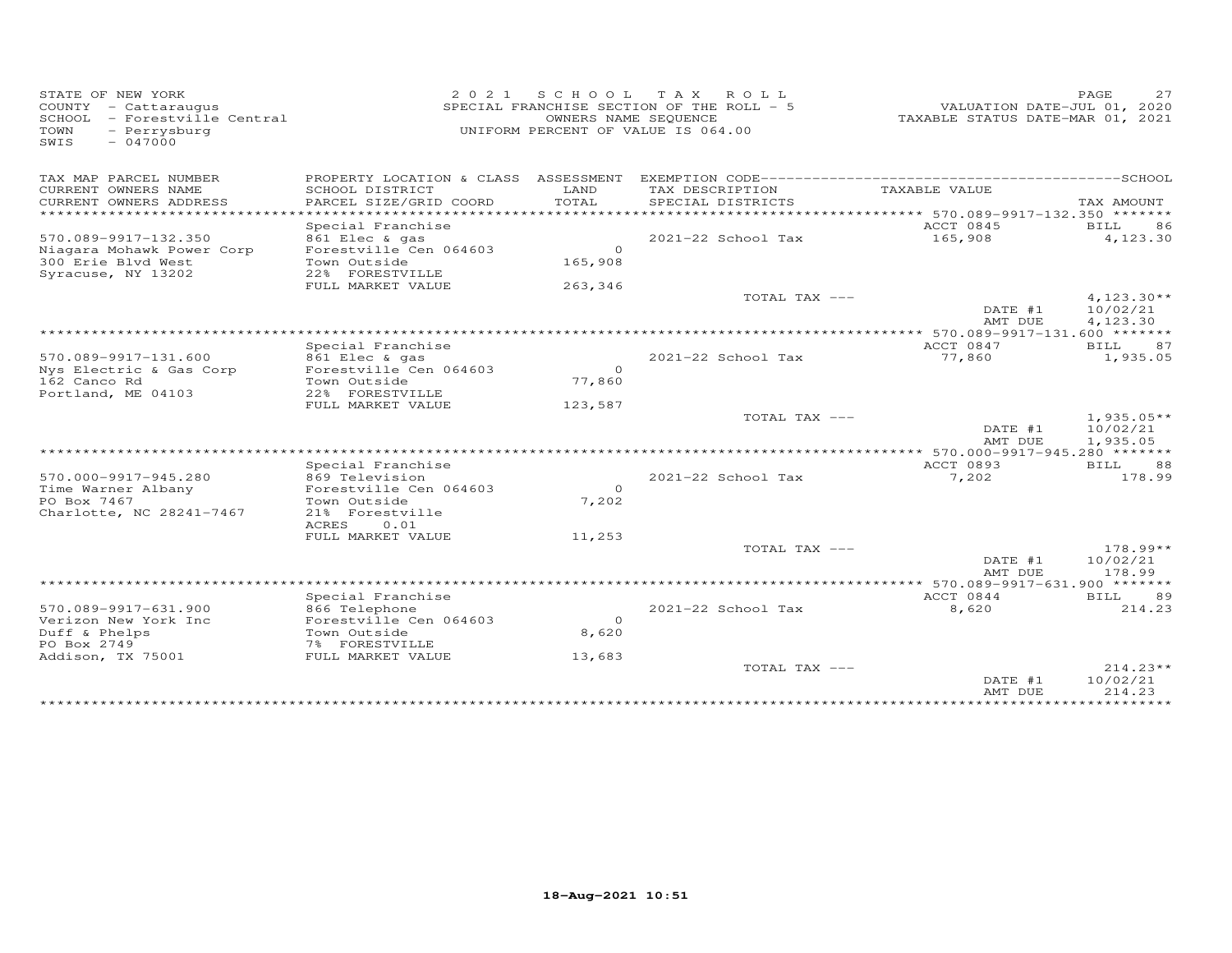| STATE OF NEW YORK                                     | 2 0 2 1                   | SCHOOL TAX                                               | R O L L                                   |               | 28<br>PAGE                  |  |  |  |
|-------------------------------------------------------|---------------------------|----------------------------------------------------------|-------------------------------------------|---------------|-----------------------------|--|--|--|
| COUNTY<br>- Cattaraugus                               |                           |                                                          | SPECIAL FRANCHISE SECTION OF THE ROLL - 5 |               | VALUATION DATE-JUL 01, 2020 |  |  |  |
| - Forestville Central<br>SCHOOL                       |                           | TAXABLE STATUS DATE-MAR 01, 2021<br>OWNERS NAME SEQUENCE |                                           |               |                             |  |  |  |
| TOWN<br>- Perrysburg<br>$-047000$<br>SWIS             |                           |                                                          | UNIFORM PERCENT OF VALUE IS 064.00        |               |                             |  |  |  |
| TAX MAP PARCEL NUMBER                                 | PROPERTY LOCATION & CLASS | ASSESSMENT                                               |                                           |               |                             |  |  |  |
| CURRENT OWNERS NAME                                   | SCHOOL DISTRICT           | LAND                                                     | TAX DESCRIPTION                           | TAXABLE VALUE |                             |  |  |  |
| CURRENT OWNERS ADDRESS<br>*************************** | PARCEL SIZE/GRID COORD    | TOTAL                                                    | SPECIAL DISTRICTS                         |               | TAX AMOUNT<br>*******       |  |  |  |
|                                                       | Special Franchise         |                                                          |                                           | ACCT 1136     | BILL 90                     |  |  |  |
| 570.089-9917-775.000                                  | 866 Telephone             |                                                          | $2021 - 22$ School Tax                    | 13,441        | 334.05                      |  |  |  |
| WilTel Communications                                 | Forestville Cen 064603    | $\circ$                                                  |                                           |               |                             |  |  |  |
| Attn: Property Tax Dept                               | TOWN OUTSIDE              | 13,441                                                   |                                           |               |                             |  |  |  |
| 1025 Eldorado Blyd                                    | 21% FORESTVILLE           |                                                          |                                           |               |                             |  |  |  |
| Broomfield, CO 80021-9943                             | FULL MARKET VALUE         | 21,335                                                   |                                           |               |                             |  |  |  |
|                                                       |                           |                                                          | TOTAL TAX ---                             |               | $334.05**$                  |  |  |  |
|                                                       |                           |                                                          |                                           | DATE #1       | 10/02/21                    |  |  |  |
|                                                       |                           |                                                          |                                           | AMT DUE       | 334.05                      |  |  |  |
|                                                       |                           |                                                          |                                           |               |                             |  |  |  |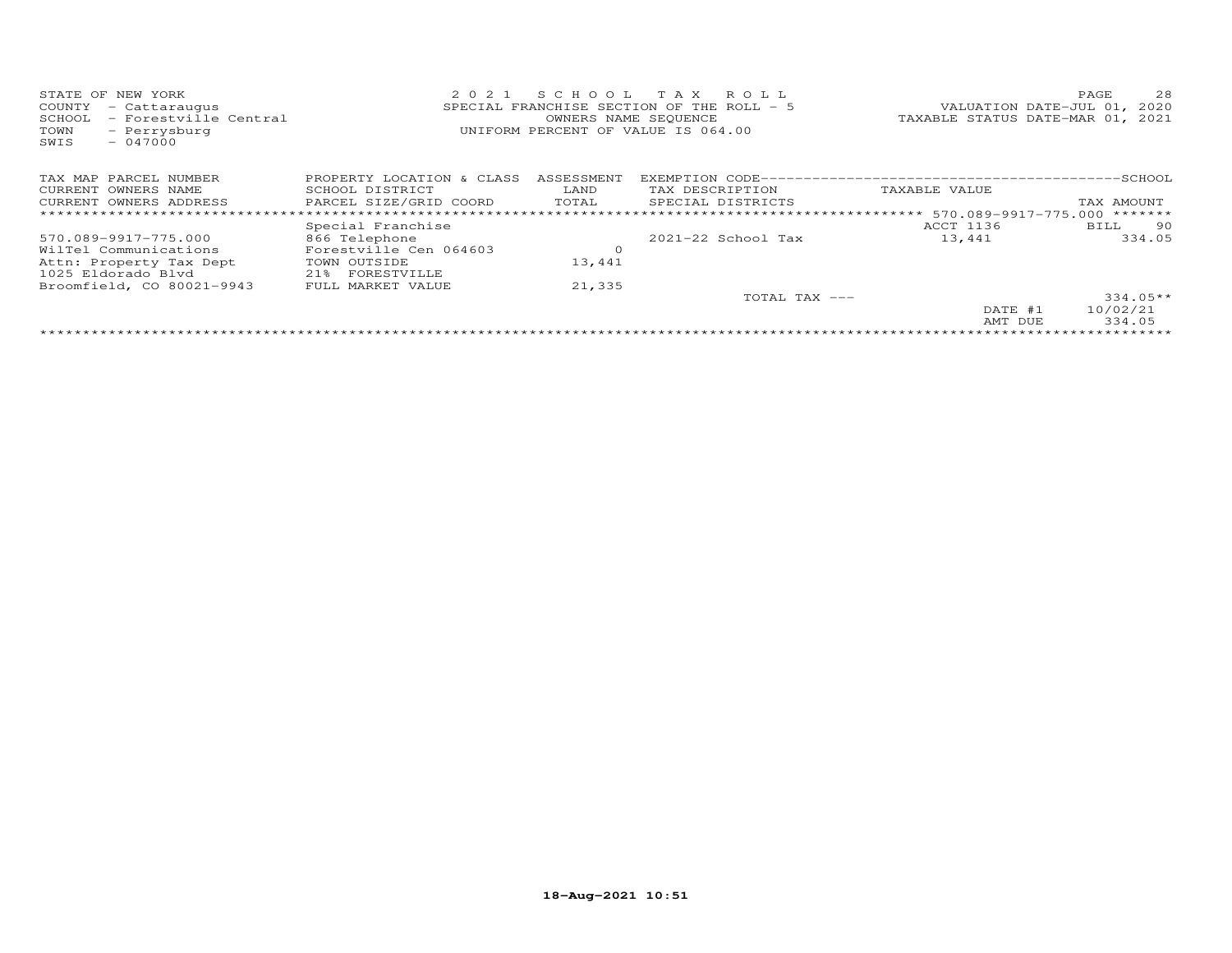| COUNTY<br>SCHOOL<br>TOWN<br>SWIS | STATE OF NEW YORK<br>- Cattaraugus<br>- Forestville Central<br>- Perrysburg<br>$-047000$ |                   | 2 0 2 1                   | S C H O O L<br>SPECIAL FRANCHISE SECTION OF THE ROLL - 5<br>UNIFORM PERCENT OF VALUE IS 064.00 | T A X<br>ROLL                   |                               | 29<br>PAGE<br>VALUATION DATE-JUL 01, 2020<br>TAXABLE STATUS DATE-MAR 01, 2021<br>RPS155/V04/L015<br>CURRENT DATE 8/18/2021 |
|----------------------------------|------------------------------------------------------------------------------------------|-------------------|---------------------------|------------------------------------------------------------------------------------------------|---------------------------------|-------------------------------|----------------------------------------------------------------------------------------------------------------------------|
|                                  |                                                                                          |                   | ROLL<br>S U B             |                                                                                                | $S E C T I O N - - T O T A L S$ |                               |                                                                                                                            |
|                                  |                                                                                          | ***               | SPECIAL                   | DISTRICT                                                                                       | SUMMARY ***                     |                               |                                                                                                                            |
| CODE                             | TOTAL<br>DISTRICT NAME<br>PARCELS                                                        | EXTENSION<br>TYPE | <b>EXTENSION</b><br>VALUE | AD VALOREM<br>VALUE                                                                            | <b>EXEMPT</b><br><b>AMOUNT</b>  | TAXABLE<br>VALUE              | TOTAL<br>TAX                                                                                                               |
|                                  |                                                                                          |                   |                           | NO SPECIAL DISTRICTS AT THIS LEVEL                                                             |                                 |                               |                                                                                                                            |
|                                  |                                                                                          |                   | $***$ SCHOOL              | DISTRICT                                                                                       | SUMMARY ***                     |                               |                                                                                                                            |
| CODE                             | DISTRICT NAME                                                                            | TOTAL<br>PARCELS  | ASSESSED<br>LAND          | ASSESSED<br>TOTAL                                                                              | <b>EXEMPT</b><br><b>AMOUNT</b>  | TOTAL<br>TAXABLE              |                                                                                                                            |
|                                  |                                                                                          |                   |                           |                                                                                                | -----------<br>STAR AMOUNT      | -------------<br>STAR TAXABLE | TOTAL TAX                                                                                                                  |
|                                  | Forestville Central                                                                      | 10                |                           | 488,342                                                                                        |                                 | 488,342                       |                                                                                                                            |
| 064603                           |                                                                                          |                   |                           |                                                                                                |                                 | 488,342                       | 12, 136.73                                                                                                                 |
|                                  | $SUB - TO T AL$                                                                          | 10                |                           | 488,342                                                                                        |                                 | 488,342                       |                                                                                                                            |
|                                  | $S \cup B - T \cup T A L (CONT)$                                                         |                   |                           |                                                                                                |                                 | 488,342                       | 12, 136.73                                                                                                                 |
|                                  | TOTAL                                                                                    | 10                |                           | 488,342                                                                                        |                                 | 488,342                       |                                                                                                                            |
|                                  | TO TAL (CONT)                                                                            |                   |                           |                                                                                                |                                 | 488,342                       | 12,136.73                                                                                                                  |

\*\*\* S Y S T E M C O D E S S U M M A R Y \*\*\*

NO SYSTEM EXEMPTIONS AT THIS LEVEL

\*\*\* E X E M P T I O N S U M M A R Y \*\*\*

NO EXEMPTIONS AT THIS LEVEL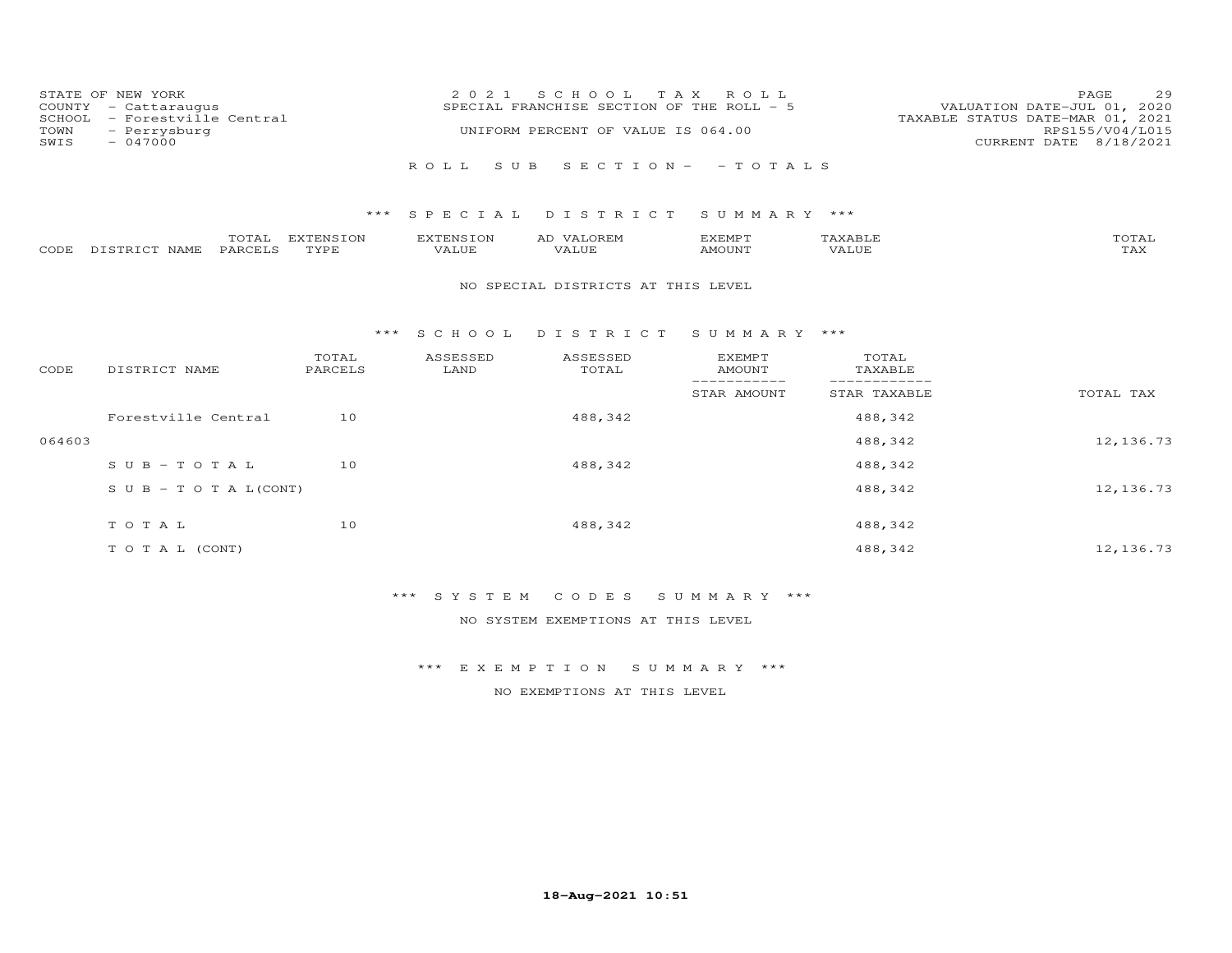|      | STATE OF NEW YORK            | 2021 SCHOOL TAX ROLL                      |                                  | 30<br><b>PAGE</b> |
|------|------------------------------|-------------------------------------------|----------------------------------|-------------------|
|      | COUNTY - Cattaraugus         | SPECIAL FRANCHISE SECTION OF THE ROLL - 5 | VALUATION DATE-JUL 01, 2020      |                   |
|      | SCHOOL - Forestville Central |                                           | TAXABLE STATUS DATE-MAR 01, 2021 |                   |
|      | TOWN - Perrysburg            | UNIFORM PERCENT OF VALUE IS 064.00        |                                  | RPS155/V04/L015   |
| SWIS | $-047000$                    |                                           | CURRENT DATE 8/18/2021           |                   |
|      |                              |                                           |                                  |                   |
|      |                              | ROLL SUB SECTION- - TOTALS                |                                  |                   |

| ROLL<br>SEC | DESCRIPTION        | TOTAL<br>PARCELS | ASSESSED<br>LAND | ASSESSED<br>TOTAL | EXEMPT<br>AMOUNT<br>___________<br>STAR AMOUNT | TOTAL<br>TAXABLE<br>STAR TAXABLE | TOTAL<br>TAX |
|-------------|--------------------|------------------|------------------|-------------------|------------------------------------------------|----------------------------------|--------------|
|             | 2021-22 School Tax |                  |                  | 488,342           |                                                | 488,342                          |              |
|             | SPEC DIST TAXES    |                  |                  |                   |                                                | 488,342                          | 12,136.73    |

5 SPECIAL FRANCHISE 10 12,136.73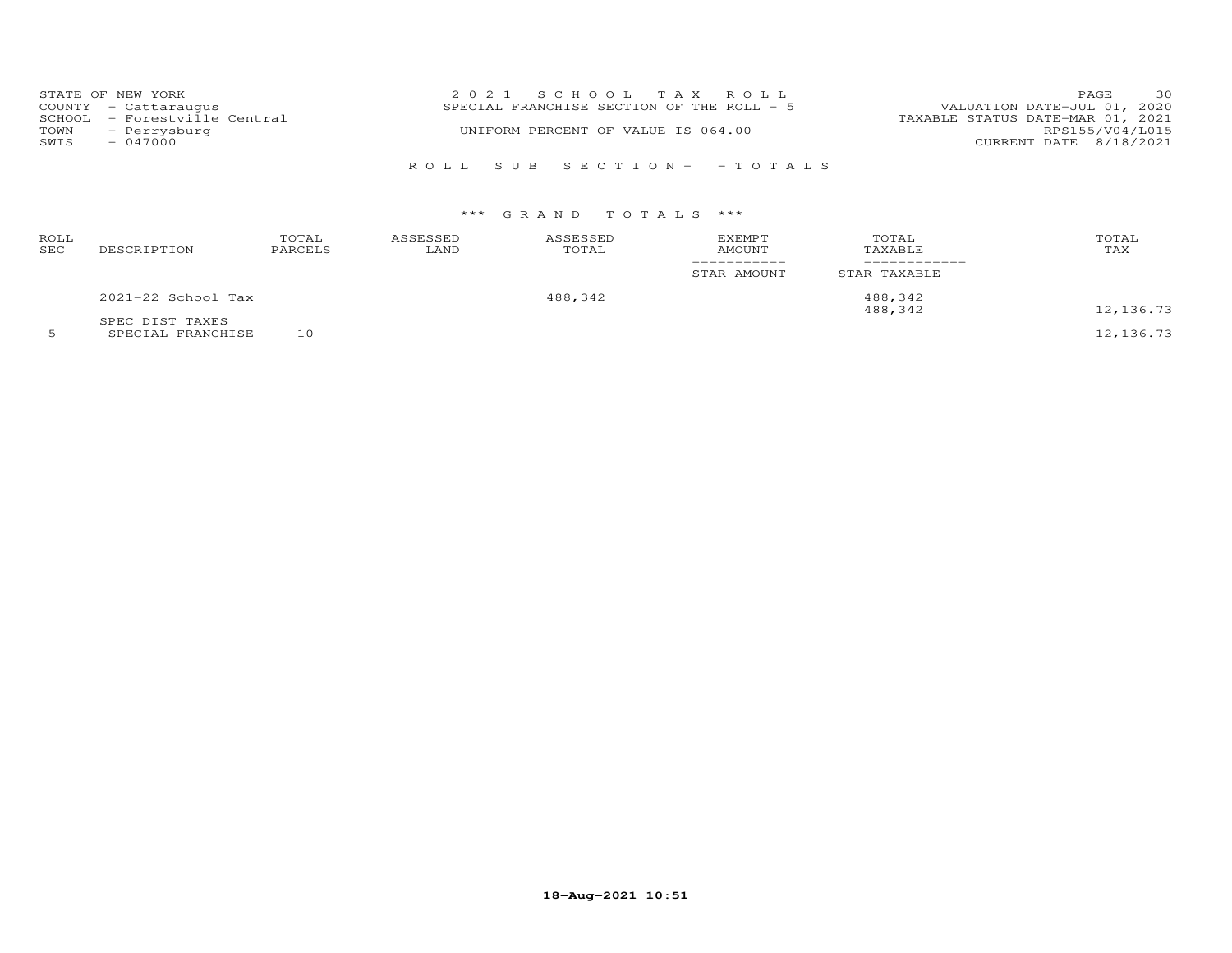| TOWN<br>SWIS | STATE OF NEW YORK<br>COUNTY - Cattaraugus<br>SCHOOL - Forestville Central<br>- Perrysburg<br>$-047000$ | 2021 SCHOOL TAX ROLL<br>SPECIAL FRANCHISE SECTION OF THE ROLL - 5<br>TAXABLE STATUS DATE-MAR 01, 2021<br>UNIFORM PERCENT OF VALUE IS 064.00 | PAGE<br>VALUATION DATE-JUL 01, 2020<br>RPS155/V04/L015<br>CURRENT DATE 8/18/2021 | 31 |
|--------------|--------------------------------------------------------------------------------------------------------|---------------------------------------------------------------------------------------------------------------------------------------------|----------------------------------------------------------------------------------|----|
|              |                                                                                                        | ROLL SECTION TOTALS                                                                                                                         |                                                                                  |    |

|      |               | $m \wedge m \wedge r$<br>JTAI - | EXTENSION | <b>EXTENSION</b> | VALOREM<br>AD | EXEMPT | AXABLE:                | ,, <del>,</del> ,,<br>JTAI. |
|------|---------------|---------------------------------|-----------|------------------|---------------|--------|------------------------|-----------------------------|
| CODE | DISTRICT NAME | <b>PARCELS</b>                  | TVDF      | VALUE            |               | AMOUNT | * * * * * * *<br>'Alul | . <i>.</i><br>IAA           |

#### NO SPECIAL DISTRICTS AT THIS LEVEL

#### \*\*\* S C H O O L D I S T R I C T S U M M A R Y \*\*\*

| CODE   | DISTRICT NAME                    | TOTAL<br>PARCELS | ASSESSED<br>LAND | ASSESSED<br>TOTAL | <b>EXEMPT</b><br>AMOUNT | TOTAL<br>TAXABLE |           |
|--------|----------------------------------|------------------|------------------|-------------------|-------------------------|------------------|-----------|
|        |                                  |                  |                  |                   | STAR AMOUNT             | STAR TAXABLE     | TOTAL TAX |
|        | Forestville Central              | 10               |                  | 488,342           |                         | 488,342          |           |
| 064603 |                                  |                  |                  |                   |                         | 488,342          | 12,136.73 |
|        | $SUB - TO T AL$                  | 10               |                  | 488,342           |                         | 488,342          |           |
|        | $S \cup B - T \cup T A L (CONT)$ |                  |                  |                   |                         | 488,342          | 12,136.73 |
|        | TOTAL                            | 10               |                  | 488,342           |                         | 488,342          |           |
|        | T O T A L (CONT)                 |                  |                  |                   |                         | 488,342          | 12,136.73 |

# \*\*\* S Y S T E M C O D E S S U M M A R Y \*\*\*

NO SYSTEM EXEMPTIONS AT THIS LEVEL

\*\*\* E X E M P T I O N S U M M A R Y \*\*\*

NO EXEMPTIONS AT THIS LEVEL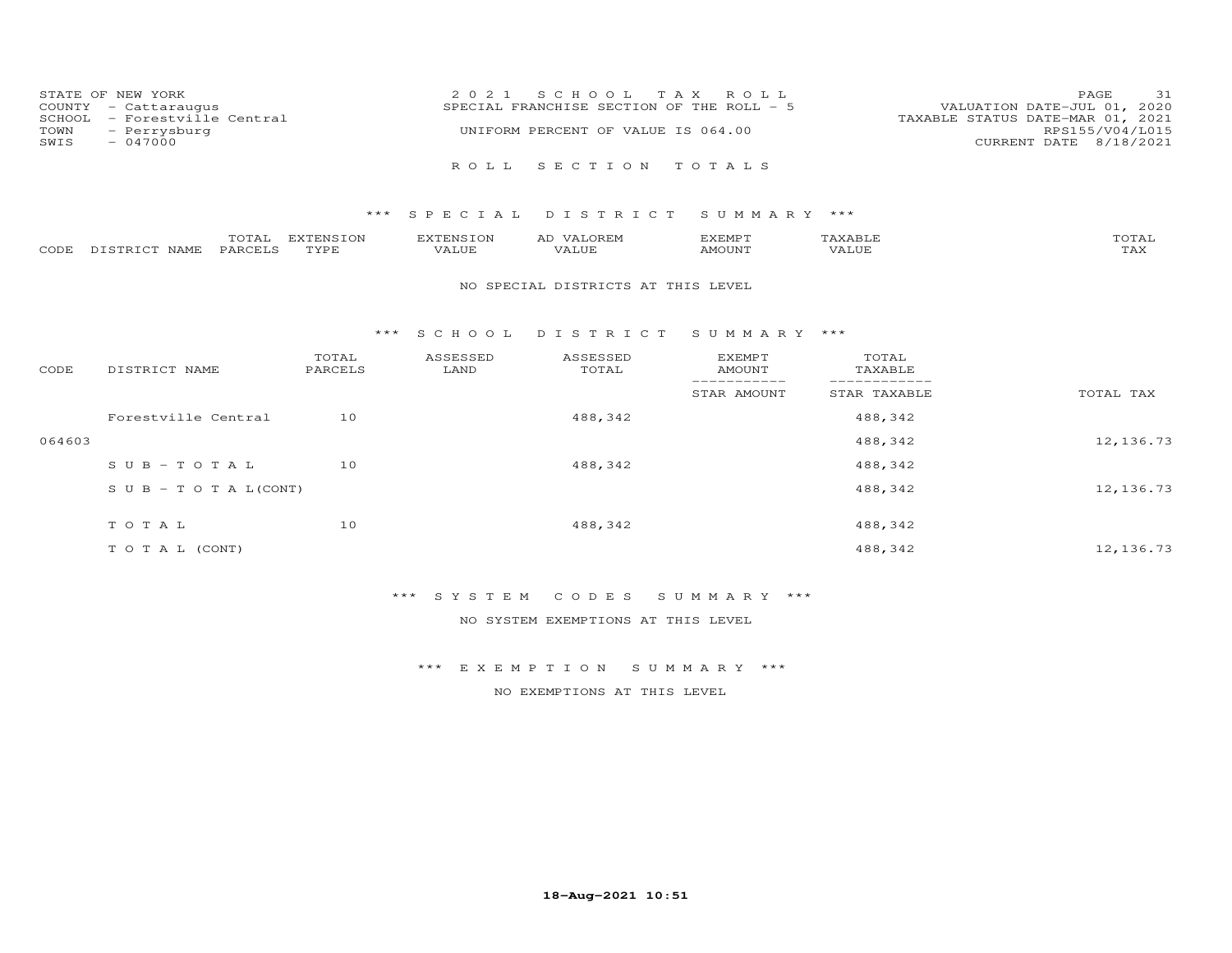|      | STATE OF NEW YORK            | 2021 SCHOOL TAX ROLL                      | PAGE                        | 32 |
|------|------------------------------|-------------------------------------------|-----------------------------|----|
|      | COUNTY - Cattaraugus         | SPECIAL FRANCHISE SECTION OF THE ROLL - 5 | VALUATION DATE-JUL 01, 2020 |    |
|      | SCHOOL - Forestville Central | TAXABLE STATUS DATE-MAR 01, 2021          |                             |    |
| TOWN | - Perrysburg                 | UNIFORM PERCENT OF VALUE IS 064.00        | RPS155/V04/L015             |    |
| SWIS | $-047000$                    |                                           | CURRENT DATE 8/18/2021      |    |
|      |                              |                                           |                             |    |
|      |                              | ROLL SECTION TOTALS                       |                             |    |

| ROLL<br>SEC | DESCRIPTION        | TOTAL<br>PARCELS | ASSESSED<br>LAND | ASSESSED<br>TOTAL | <b>EXEMPT</b><br>AMOUNT<br>STAR AMOUNT | TOTAL<br>TAXABLE<br>STAR TAXABLE | TOTAL<br>TAX |
|-------------|--------------------|------------------|------------------|-------------------|----------------------------------------|----------------------------------|--------------|
|             | 2021-22 School Tax |                  | 488,342          |                   | 488,342                                |                                  |              |
|             | SPEC DIST TAXES    |                  |                  |                   |                                        | 488,342                          | 12,136.73    |

5 SPECIAL FRANCHISE 10 12,136.73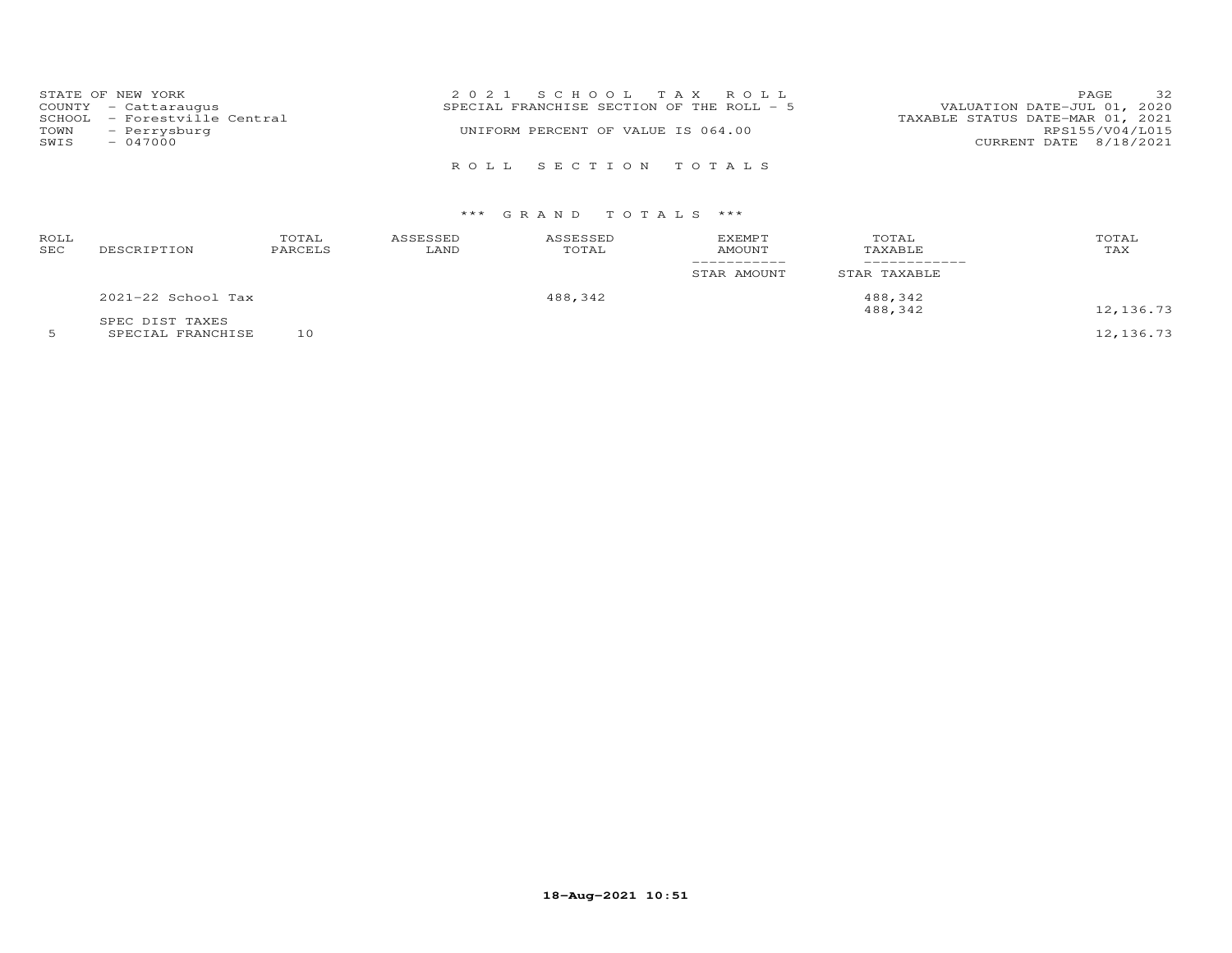| STATE OF NEW YORK<br>COUNTY - Cattaraugus<br>SCHOOL - Forestville Central<br>- Perrysburg<br>TOWN<br>$-047000$<br>SWIS |                                               |               | 2021 SCHOOL TAX ROLL<br>UTILITY & R.R. SECTION OF THE ROLL - 6<br>OWNERS NAME SEQUENCE<br>UNIFORM PERCENT OF VALUE IS 064.00 | VALUATION DATE-JUL 01, 2020<br>TAXABLE STATUS DATE-MAR 01, 2021 | PAGE<br>33               |
|------------------------------------------------------------------------------------------------------------------------|-----------------------------------------------|---------------|------------------------------------------------------------------------------------------------------------------------------|-----------------------------------------------------------------|--------------------------|
| TAX MAP PARCEL NUMBER                                                                                                  |                                               |               |                                                                                                                              |                                                                 |                          |
| CURRENT OWNERS NAME<br>CURRENT OWNERS ADDRESS                                                                          | SCHOOL DISTRICT<br>PARCEL SIZE/GRID COORD     | LAND<br>TOTAL | TAX DESCRIPTION<br>SPECIAL DISTRICTS                                                                                         | TAXABLE VALUE                                                   | TAX AMOUNT               |
| ***********************                                                                                                |                                               |               |                                                                                                                              |                                                                 | 91                       |
| 670.000-0000-707.000/1882                                                                                              | Telecommunications<br>831 Tele Comm           |               | Mass Telec 47100                                                                                                             |                                                                 | <b>BILL</b><br>9         |
| DFT DLocal Service Corp                                                                                                | Forestville Cen 064603                        |               | $0$ 2021-22 School Tax                                                                                                       | 56                                                              | 1.39                     |
| PO Box 209                                                                                                             | .6%Forestville                                | 65            |                                                                                                                              |                                                                 |                          |
| Fredonia, NY 14063                                                                                                     | FULL MARKET VALUE                             | 103           | TOTAL TAX ---                                                                                                                |                                                                 | $1.39**$                 |
|                                                                                                                        |                                               |               |                                                                                                                              | DATE #1<br>AMT DUE                                              | 10/02/21<br>1.39         |
|                                                                                                                        |                                               |               |                                                                                                                              |                                                                 |                          |
|                                                                                                                        | Outside Plant                                 |               |                                                                                                                              | ACCT 0853                                                       | BILL<br>92               |
| 670.089-9915-123.700/288                                                                                               | 885 Gas Outside Pla                           | $\Omega$      | 2021-22 School Tax                                                                                                           | 262,600                                                         | 6,526.38                 |
| National Fuel Gas Dist<br>Attn: Real Property Tax Servic 888888 & 160703 & 160716                                      | Forestville Cen 064603                        | 262,600       |                                                                                                                              |                                                                 |                          |
| 6363 Main St                                                                                                           | $0.3220$ - Forestville                        |               |                                                                                                                              |                                                                 |                          |
| Williamsville, NY 14221                                                                                                | Op & Reg Sta & Equip                          |               |                                                                                                                              |                                                                 |                          |
|                                                                                                                        | FULL MARKET VALUE                             | 416,825       |                                                                                                                              |                                                                 |                          |
|                                                                                                                        |                                               |               | TOTAL TAX ---                                                                                                                | DATE #1                                                         | $6,526.38**$<br>10/02/21 |
|                                                                                                                        |                                               |               |                                                                                                                              | AMT DUE                                                         | 6,526.38                 |
|                                                                                                                        |                                               |               |                                                                                                                              | **** 670.089-9915-123.710/288 ***                               |                          |
|                                                                                                                        | Gas Distribution                              |               |                                                                                                                              | ACCT 0854                                                       | BILL<br>93               |
| 670.089-9915-123.710/288<br>National Fuel Gas Supply                                                                   | 871 Elec-Gas Facil<br>Forestville Cen 064603  | $\Omega$      | 2021-22 School Tax                                                                                                           | 954,200                                                         | 23,714.68                |
| Attn: Real Property Tax Servic 160754                                                                                  |                                               | 954,200       |                                                                                                                              |                                                                 |                          |
| 6363 Main St                                                                                                           | $0.3920$ - Forestville                        |               |                                                                                                                              |                                                                 |                          |
| Williamsville, NY 14221                                                                                                | 34 Storage Wells                              |               |                                                                                                                              |                                                                 |                          |
|                                                                                                                        | FULL MARKET VALUE                             | 1514,603      | TOTAL TAX ---                                                                                                                |                                                                 | $23,714.68**$            |
|                                                                                                                        |                                               |               |                                                                                                                              | DATE #1                                                         | 10/02/21                 |
|                                                                                                                        |                                               |               |                                                                                                                              | AMT DUE                                                         | 23,714.68                |
| ******************************                                                                                         |                                               |               |                                                                                                                              |                                                                 |                          |
|                                                                                                                        | Outside Plant                                 |               |                                                                                                                              | ACCT 1072                                                       | BILL<br>94               |
| 670.089-9915-123.710/2881<br>National Fuel Gas Supply                                                                  | 885 Gas Outside Pla<br>Forestville Cen 064603 | $\Omega$      | 2021-22 School Tax                                                                                                           | 390,700                                                         | 9,710.05                 |
| Attn: Real Property Tax Servic 888888 & 160703                                                                         |                                               | 390,700       |                                                                                                                              |                                                                 |                          |
| 6363 Main St Rm 1000                                                                                                   | $0.3920$ - Forestville                        |               |                                                                                                                              |                                                                 |                          |
| Williamsville, NY 14221                                                                                                | Op & Reg Sta & Equip                          |               |                                                                                                                              |                                                                 |                          |
|                                                                                                                        | FULL MARKET VALUE                             | 620,159       | TOTAL TAX ---                                                                                                                |                                                                 | $9,710.05**$             |
|                                                                                                                        |                                               |               |                                                                                                                              | DATE #1                                                         | 10/02/21                 |
|                                                                                                                        |                                               |               |                                                                                                                              | AMT DUE                                                         | 9,710.05                 |
|                                                                                                                        |                                               |               |                                                                                                                              |                                                                 |                          |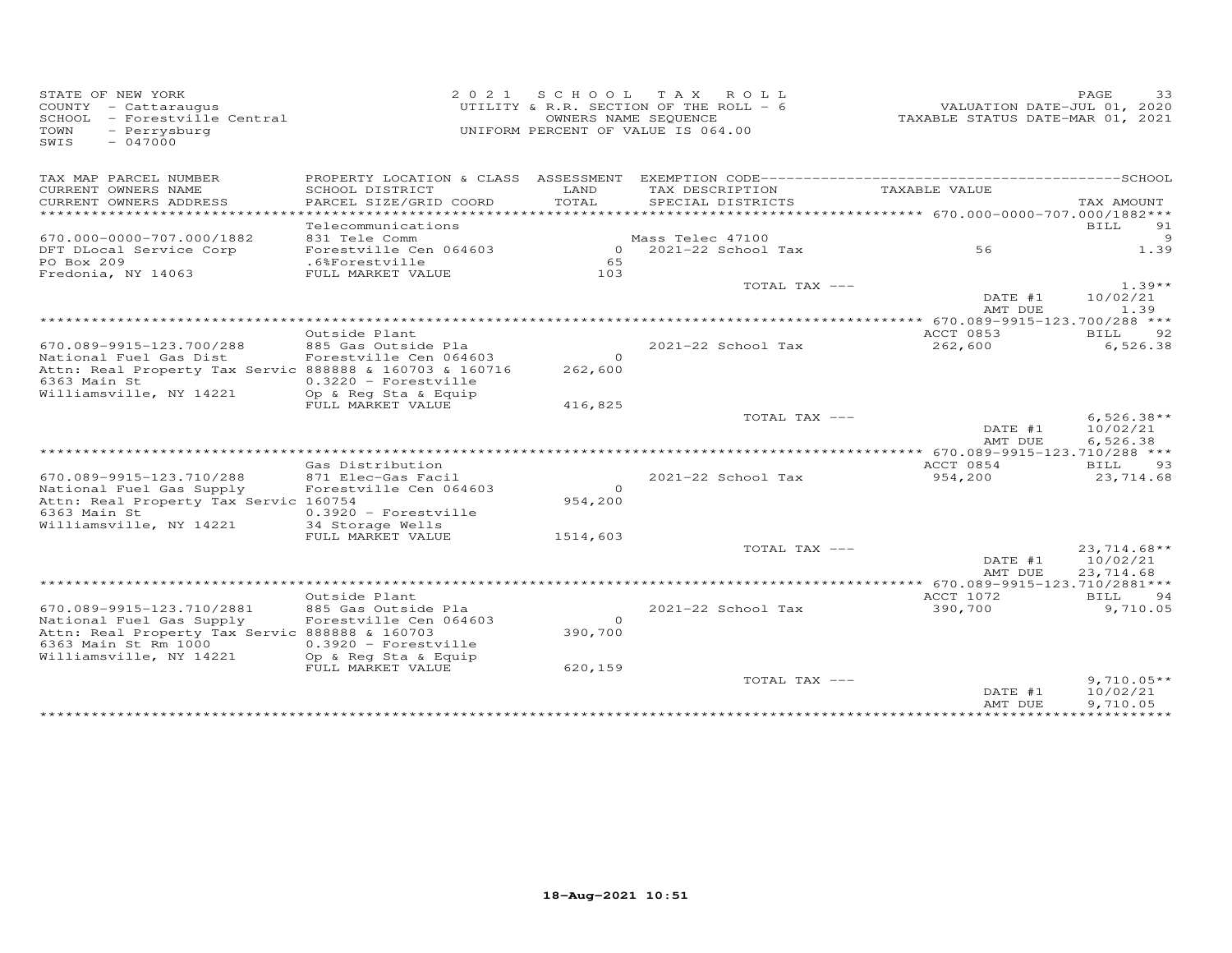| STATE OF NEW YORK<br>COUNTY - Cattaraugus<br>- Forestville Central<br>SCHOOL<br>TOWN<br>- Perrysburg<br>$-047000$<br>SWIS | 2 0 2 1                                                        | SCHOOL             | T A X<br>ROLL<br>UTILITY & R.R. SECTION OF THE ROLL - 6<br>OWNERS NAME SEQUENCE<br>UNIFORM PERCENT OF VALUE IS 064.00 | VALUATION DATE-JUL 01, 2020<br>TAXABLE STATUS DATE-MAR 01, 2021 | PAGE<br>34             |
|---------------------------------------------------------------------------------------------------------------------------|----------------------------------------------------------------|--------------------|-----------------------------------------------------------------------------------------------------------------------|-----------------------------------------------------------------|------------------------|
| TAX MAP PARCEL NUMBER                                                                                                     | PROPERTY LOCATION & CLASS ASSESSMENT                           |                    |                                                                                                                       |                                                                 |                        |
| CURRENT OWNERS NAME<br>CURRENT OWNERS ADDRESS                                                                             | SCHOOL DISTRICT<br>PARCEL SIZE/GRID COORD                      | LAND<br>TOTAL      | TAX DESCRIPTION<br>SPECIAL DISTRICTS                                                                                  | TAXABLE VALUE                                                   | TAX AMOUNT             |
| *********************                                                                                                     | **************************************<br>Outside Plant        |                    |                                                                                                                       | ****************** 670.089-9915-132.350/188 ***<br>ACCT 0857    | BILL<br>95             |
| 670.089-9915-132.350/188<br>Niagara Mohawk Power Corp<br>300 Erie Blvd West                                               | 884 Elec Dist Out<br>Forestville Cen 064603<br>888888          | $\Omega$<br>29,895 | $2021 - 22$ School Tax                                                                                                | 29,895                                                          | 742.98                 |
| Syracuse, NY 13202                                                                                                        | $0.0630$ - Forestville<br>Total Elec Dist<br>FULL MARKET VALUE | 47,452             |                                                                                                                       |                                                                 |                        |
|                                                                                                                           |                                                                |                    | TOTAL TAX ---                                                                                                         |                                                                 | $742.98**$             |
|                                                                                                                           |                                                                |                    |                                                                                                                       | DATE #1                                                         | 10/02/21               |
|                                                                                                                           | ***************************                                    |                    |                                                                                                                       | AMT DUE                                                         | 742.98                 |
|                                                                                                                           | Outside Plant                                                  |                    |                                                                                                                       | ACCT 0858                                                       | 96<br><b>BILL</b>      |
| 670.089-9915-131.600/188<br>Nys Electric & Gas Corp                                                                       | 884 Elec Dist Out<br>Forestville Cen 064603                    | $\Omega$           | $2021-22$ School Tax                                                                                                  | 17,100                                                          | 424.99                 |
| Avangrid Management Company                                                                                               | 888888                                                         | 17,100             |                                                                                                                       |                                                                 |                        |
| One City Center Fl 5                                                                                                      | $0.1200$ - Forestville                                         |                    |                                                                                                                       |                                                                 |                        |
| Portland, ME 04101                                                                                                        | Total Elec Dist<br>FULL MARKET VALUE                           | 27,143             |                                                                                                                       |                                                                 |                        |
|                                                                                                                           |                                                                |                    | TOTAL TAX ---                                                                                                         |                                                                 | $424.99**$             |
|                                                                                                                           |                                                                |                    |                                                                                                                       | DATE #1                                                         | 10/02/21               |
|                                                                                                                           |                                                                |                    |                                                                                                                       | AMT DUE                                                         | 424.99                 |
|                                                                                                                           | Outside Plant                                                  |                    |                                                                                                                       | ** 670.000-0000-631.900/1882***<br><b>ACCT 0856</b>             | BILL<br>97             |
| 670.000-0000-631.900/1882                                                                                                 | 836 Telecom. eq.                                               |                    | Mass Telec 47100                                                                                                      |                                                                 | 977                    |
| Verizon New York Inc                                                                                                      | Forestville Cen 064603                                         | $\Omega$           | 2021-22 School Tax                                                                                                    | 4,672                                                           | 116.11                 |
| Duff & Phelps<br>PO Box 2749                                                                                              | 888888<br>0.59900                                              | 5,649              |                                                                                                                       |                                                                 |                        |
| Addison, TX 75001                                                                                                         | Poles, Wires, Cable, Etc                                       |                    |                                                                                                                       |                                                                 |                        |
|                                                                                                                           | FULL MARKET VALUE                                              | 8,967              |                                                                                                                       |                                                                 |                        |
|                                                                                                                           |                                                                |                    | TOTAL TAX ---                                                                                                         | DATE #1                                                         | $116.11**$<br>10/02/21 |
|                                                                                                                           |                                                                |                    |                                                                                                                       | AMT DUE                                                         | 116.11                 |
|                                                                                                                           |                                                                |                    |                                                                                                                       |                                                                 | ***********            |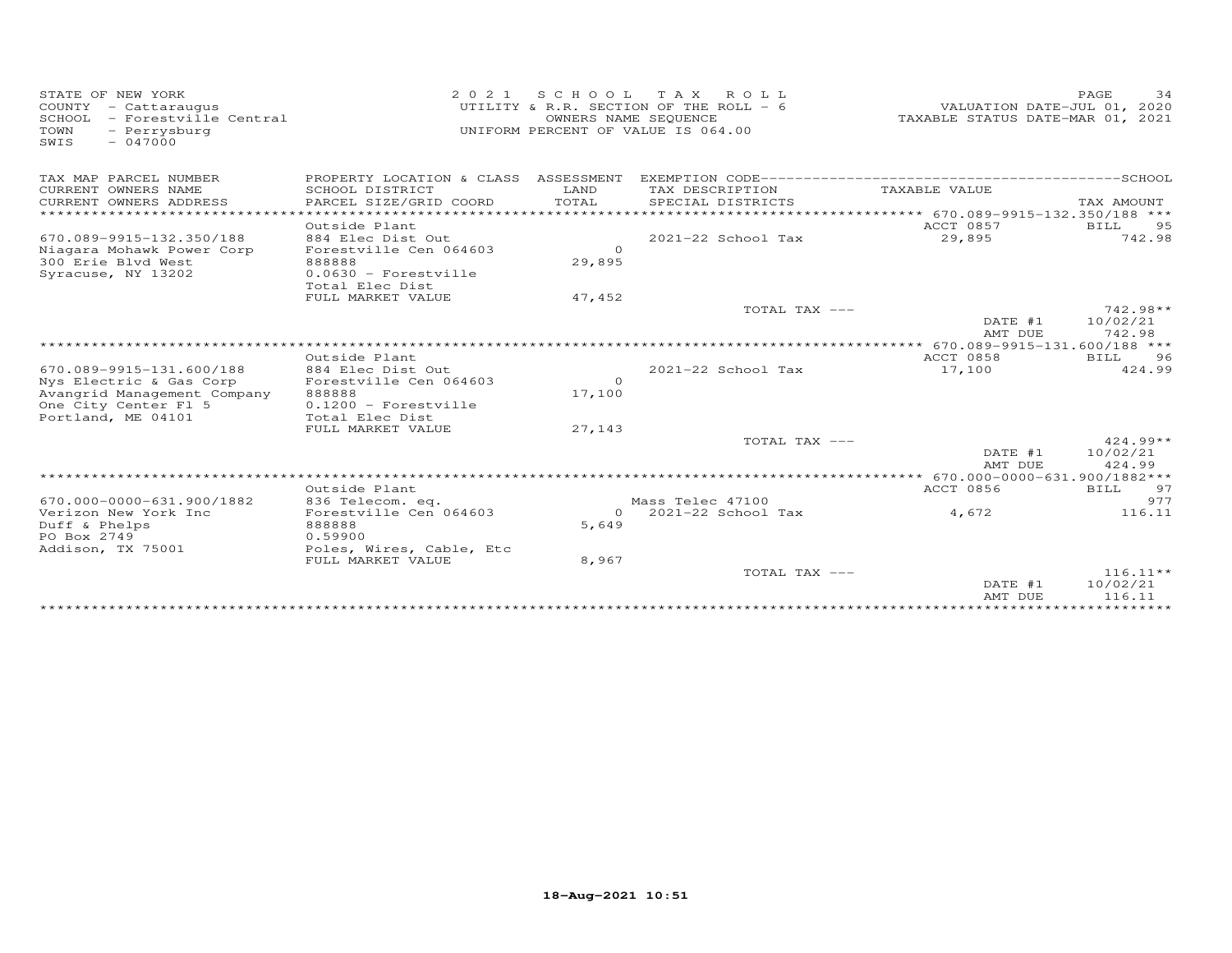| COUNTY<br>SCHOOL<br>TOWN<br>SWIS | STATE OF NEW YORK<br>- Cattaraugus<br>- Forestville Central<br>- Perrysburg<br>$-047000$ |                   | 2 0 2 1                   | S C H O O L<br>T A X<br>UTILITY & R.R. SECTION OF THE ROLL - 6 | ROLL                            |                             | 35<br>PAGE<br>VALUATION DATE-JUL 01, 2020<br>TAXABLE STATUS DATE-MAR 01, 2021<br>RPS155/V04/L015<br>CURRENT DATE 8/18/2021 |
|----------------------------------|------------------------------------------------------------------------------------------|-------------------|---------------------------|----------------------------------------------------------------|---------------------------------|-----------------------------|----------------------------------------------------------------------------------------------------------------------------|
|                                  |                                                                                          |                   | ROLL<br>S U B             |                                                                | $S E C T I O N - - T O T A L S$ |                             |                                                                                                                            |
|                                  |                                                                                          | ***               | SPECIAL                   | DISTRICT                                                       | SUMMARY ***                     |                             |                                                                                                                            |
| CODE                             | TOTAL<br>PARCELS<br>DISTRICT NAME                                                        | EXTENSION<br>TYPE | <b>EXTENSION</b><br>VALUE | AD VALOREM<br>VALUE                                            | <b>EXEMPT</b><br><b>AMOUNT</b>  | TAXABLE<br>VALUE            | TOTAL<br>TAX                                                                                                               |
|                                  |                                                                                          |                   |                           | NO SPECIAL DISTRICTS AT THIS LEVEL                             |                                 |                             |                                                                                                                            |
|                                  |                                                                                          | ***               | S C H O O L               | DISTRICT                                                       | SUMMARY ***                     |                             |                                                                                                                            |
| CODE                             | DISTRICT NAME                                                                            | TOTAL<br>PARCELS  | ASSESSED<br>LAND          | ASSESSED<br>TOTAL                                              | <b>EXEMPT</b><br><b>AMOUNT</b>  | TOTAL<br>TAXABLE            |                                                                                                                            |
|                                  |                                                                                          |                   |                           |                                                                | -----------<br>STAR AMOUNT      | ___________<br>STAR TAXABLE | TOTAL TAX                                                                                                                  |
|                                  | Forestville Central                                                                      | 7                 |                           | 1660,209                                                       | 986                             | 1,659,223                   |                                                                                                                            |
| 064603                           |                                                                                          |                   |                           |                                                                |                                 | 1,659,223                   | 41,236.58                                                                                                                  |
|                                  | $S \cup B - T \cup T A L$                                                                | 7                 |                           | 1660,209                                                       | 986                             | 1,659,223                   |                                                                                                                            |
|                                  | $S \cup B - T \cup T A L (CONT)$                                                         |                   |                           |                                                                |                                 | 1,659,223                   | 41,236.58                                                                                                                  |
|                                  | TOTAL                                                                                    | $\overline{7}$    |                           | 1660,209                                                       | 986                             | 1,659,223                   |                                                                                                                            |

# \*\*\* S Y S T E M C O D E S S U M M A R Y \*\*\*

## NO SYSTEM EXEMPTIONS AT THIS LEVEL

T O T A L (CONT) 41, 236.58

| CODE  | DESCRIPTION         | TOTAL<br>PARCELS | SCHOOL     |
|-------|---------------------|------------------|------------|
| 47100 | Mass Telec<br>тотац |                  | 986<br>986 |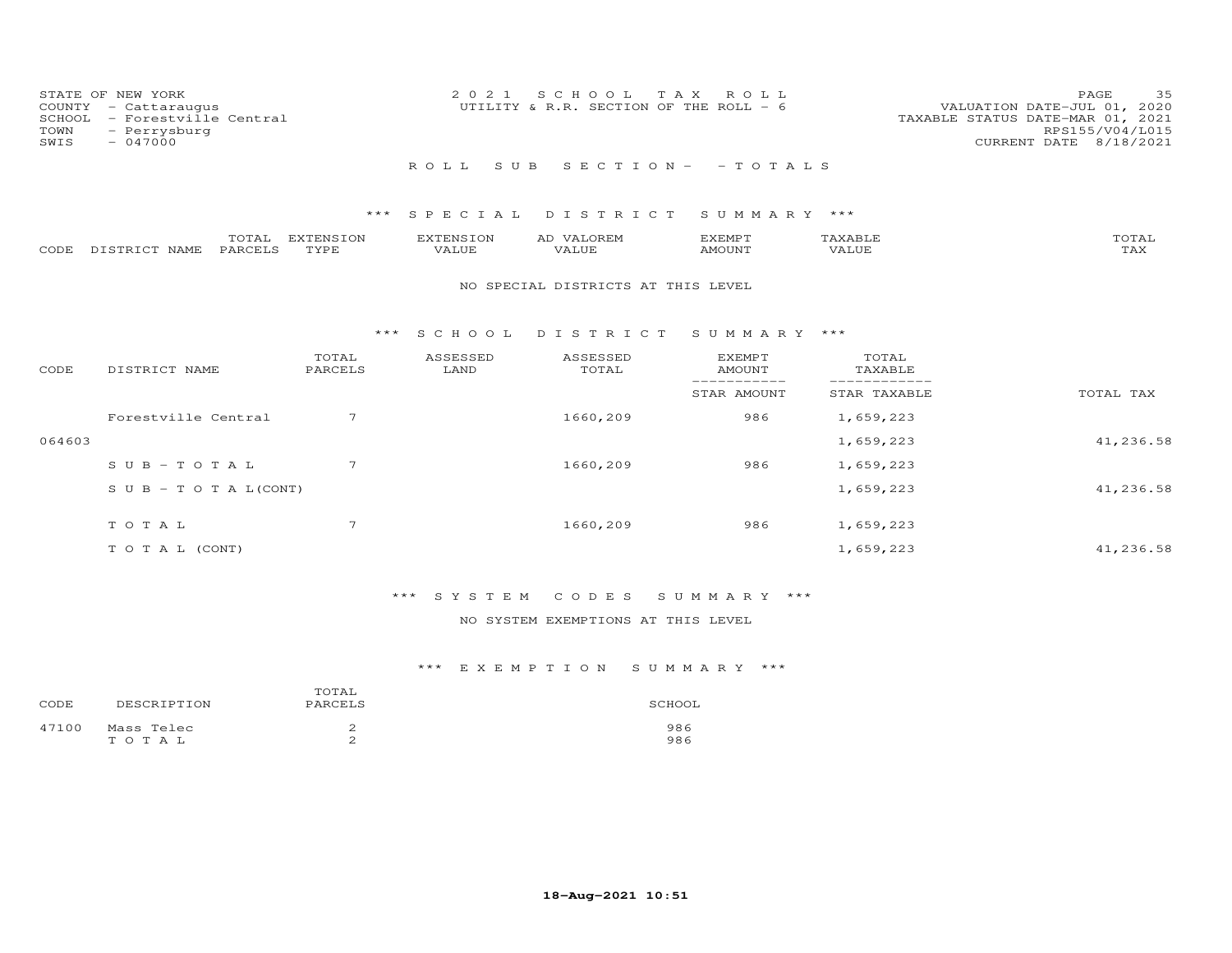| STATE OF NEW YORK            | 2021 SCHOOL TAX ROLL                    | 36<br><b>PAGE</b>                |
|------------------------------|-----------------------------------------|----------------------------------|
| COUNTY - Cattaraugus         | UTILITY & R.R. SECTION OF THE ROLL $-6$ | VALUATION DATE-JUL 01, 2020      |
| SCHOOL - Forestville Central |                                         | TAXABLE STATUS DATE-MAR 01, 2021 |
| TOWN<br>- Perrysburg         |                                         | RPS155/V04/L015                  |
| SWIS<br>$-047000$            |                                         | CURRENT DATE 8/18/2021           |
|                              |                                         |                                  |

# R O L L S U B S E C T I O N - - T O T A L S

# \*\*\* G R A N D T O T A L S \*\*\*

| ROLL<br>SEC | DESCRIPTION                         | TOTAL<br>PARCELS | ASSESSED<br>LAND | ASSESSED<br>TOTAL | <b>EXEMPT</b><br>AMOUNT | TOTAL<br>TAXABLE       | TOTAL<br>TAX |
|-------------|-------------------------------------|------------------|------------------|-------------------|-------------------------|------------------------|--------------|
|             |                                     |                  |                  |                   | STAR AMOUNT             | STAR TAXABLE           |              |
|             | 2021-22 School Tax                  |                  |                  | 1660,209          | 986                     | 1,659,223<br>1,659,223 | 41,236.58    |
|             | SPEC DIST TAXES<br>UTILITIES & N.C. |                  |                  |                   |                         |                        | 41,236.58    |

**18-Aug-2021 10:51**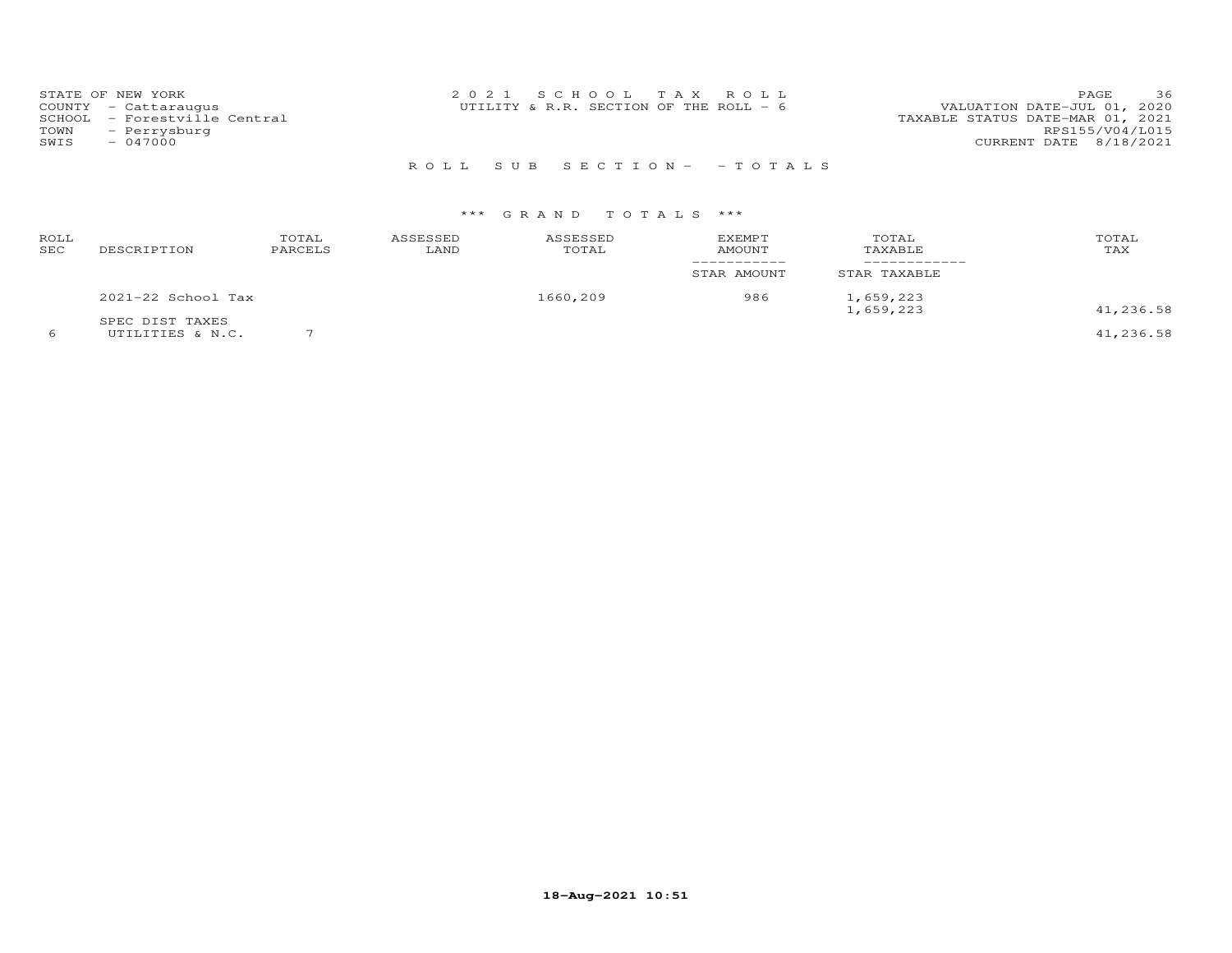| STATE OF NEW YORK            | 2021 SCHOOL TAX ROLL                   | 37<br>PAGE                       |
|------------------------------|----------------------------------------|----------------------------------|
| $COUNTY - Cattarauqus$       | UTILITY & R.R. SECTION OF THE ROLL - 6 | VALUATION DATE-JUL 01, 2020      |
| SCHOOL - Forestville Central |                                        | TAXABLE STATUS DATE-MAR 01, 2021 |
| TOWN<br>- Perrysburg         |                                        | RPS155/V04/L015                  |
| SWIS<br>$-047000$            |                                        | CURRENT DATE 8/18/2021           |
|                              |                                        |                                  |

## R O L L S E C T I O N T O T A L S

## \*\*\* S P E C I A L D I S T R I C T S U M M A R Y \*\*\*

|      |                   | $m \wedge m$ | propose to all<br>EN S | EXTENSION | АL   | EXEMPT | AXABLL" | momm.<br>UIAL       |
|------|-------------------|--------------|------------------------|-----------|------|--------|---------|---------------------|
| CODE | NAME<br>DISTRICT. | _ PARCEII    | TVDI                   | VALUE     | ALUE | NOUNT  | 'ALUE   | $m \times r$<br>⊥ 冖 |

#### NO SPECIAL DISTRICTS AT THIS LEVEL

#### \*\*\* S C H O O L D I S T R I C T S U M M A R Y \*\*\*

| CODE   | DISTRICT NAME                    | TOTAL<br>PARCELS | ASSESSED<br>LAND | ASSESSED<br>TOTAL | <b>EXEMPT</b><br>AMOUNT | TOTAL<br>TAXABLE |           |
|--------|----------------------------------|------------------|------------------|-------------------|-------------------------|------------------|-----------|
|        |                                  |                  |                  |                   | STAR AMOUNT             | STAR TAXABLE     | TOTAL TAX |
|        | Forestville Central              | 7                |                  | 1660,209          | 986                     | 1,659,223        |           |
| 064603 |                                  |                  |                  |                   |                         | 1,659,223        | 41,236.58 |
|        | $SUB - TO T AL$                  | 7                |                  | 1660,209          | 986                     | 1,659,223        |           |
|        | $S \cup B - T \cup T A L (CONT)$ |                  |                  |                   |                         | 1,659,223        | 41,236.58 |
|        | TOTAL                            | 7                |                  | 1660,209          | 986                     | 1,659,223        |           |
|        | T O T A L (CONT)                 |                  |                  |                   |                         | 1,659,223        | 41,236.58 |

## \*\*\* S Y S T E M C O D E S S U M M A R Y \*\*\*

## NO SYSTEM EXEMPTIONS AT THIS LEVEL

| CODE  | DESCRIPTION         | TOTAL<br>PARCELS | SCHOOL     |
|-------|---------------------|------------------|------------|
| 47100 | Mass Telec<br>тотац |                  | 986<br>986 |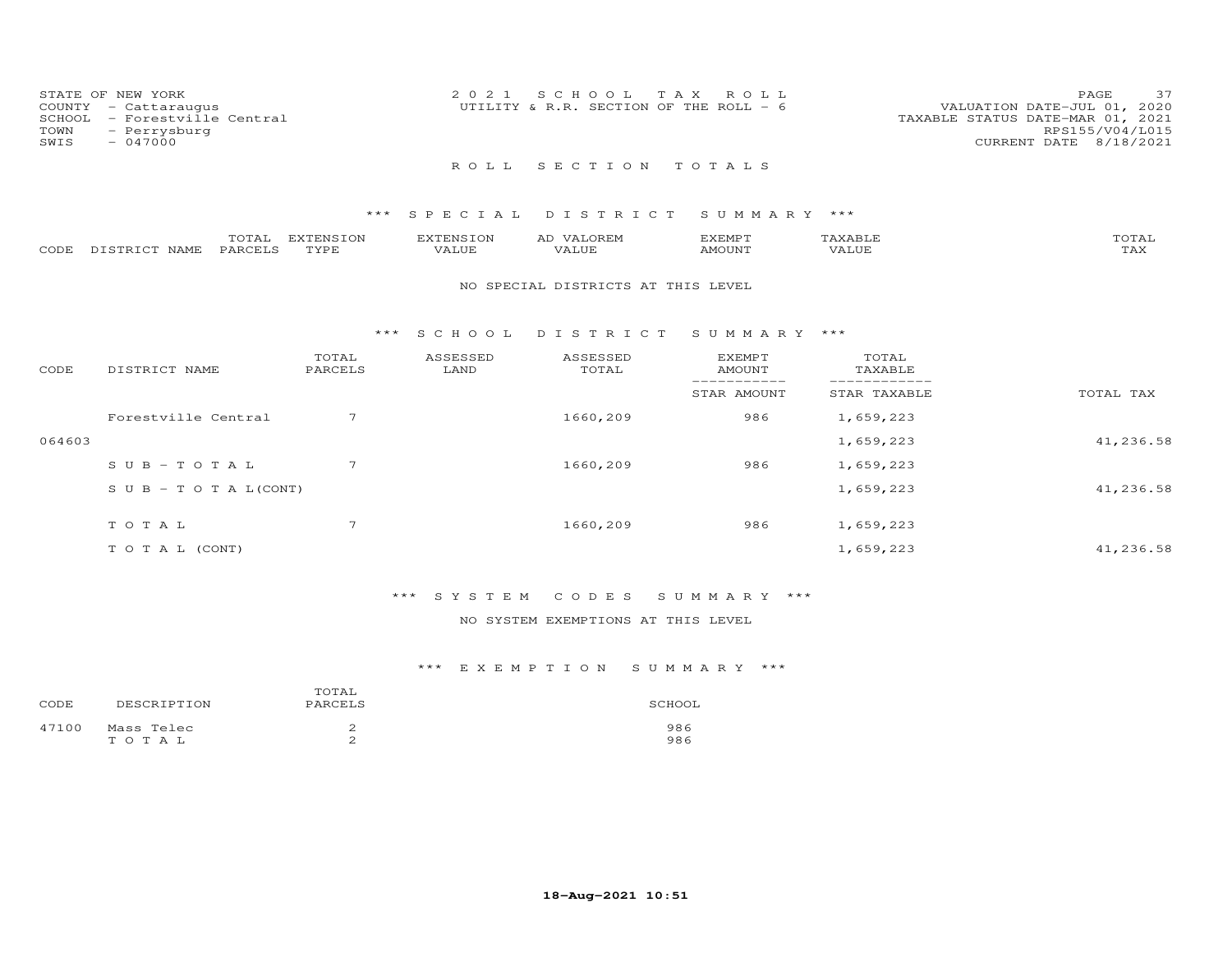| STATE OF NEW YORK<br>COUNTY - Cattaraugus<br>SCHOOL - Forestville Central<br>TOWN<br>- Perrysburg | 2021 SCHOOL TAX ROLL<br>UTILITY & R.R. SECTION OF THE ROLL $-6$ | 38<br>PAGE<br>VALUATION DATE-JUL 01, 2020<br>TAXABLE STATUS DATE-MAR 01, 2021<br>RPS155/V04/L015 |
|---------------------------------------------------------------------------------------------------|-----------------------------------------------------------------|--------------------------------------------------------------------------------------------------|
| SWIS<br>- 047000                                                                                  |                                                                 | CURRENT DATE 8/18/2021                                                                           |

R O L L S E C T I O N T O T A L S

# \*\*\* G R A N D T O T A L S \*\*\*

| ROLL<br>SEC | DESCRIPTION                         | TOTAL<br>PARCELS | ASSESSED<br>LAND | ASSESSED<br>TOTAL | <b>EXEMPT</b><br><b>AMOUNT</b> | TOTAL<br>TAXABLE             | TOTAL<br>TAX |
|-------------|-------------------------------------|------------------|------------------|-------------------|--------------------------------|------------------------------|--------------|
|             |                                     |                  |                  |                   | -----------<br>STAR AMOUNT     | ------------<br>STAR TAXABLE |              |
|             | 2021-22 School Tax                  |                  |                  | 1660,209          | 986                            | 1,659,223<br>1,659,223       | 41,236.58    |
|             | SPEC DIST TAXES<br>UTILITIES & N.C. |                  |                  |                   |                                |                              | 41,236.58    |

**18-Aug-2021 10:51**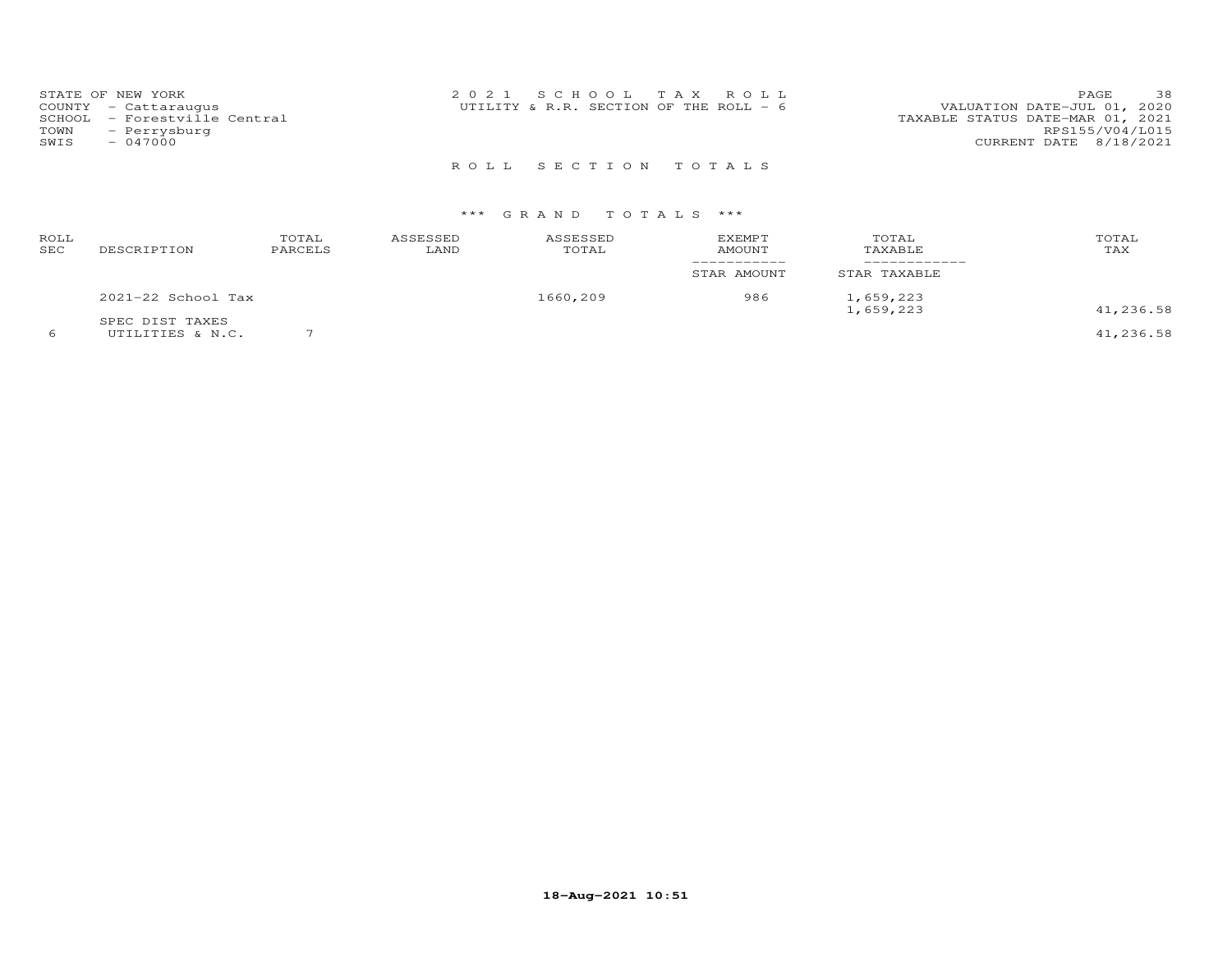| STATE OF NEW YORK<br>COUNTY - Cattaraugus<br>SCHOOL - Forestville Central<br>- Perrysburg<br>TOWN<br>$-047000$<br>SWIS | 2 0 2 1<br>WHOLLY EXEMPT SECTION OF THE ROLL - 8<br>UNIFORM PERCENT OF VALUE IS 064.00 |        | PAGE<br>39<br>VALUATION DATE-JUL 01, 2020<br>TAXABLE STATUS DATE-MAR 01, 2021 |                                 |                                    |
|------------------------------------------------------------------------------------------------------------------------|----------------------------------------------------------------------------------------|--------|-------------------------------------------------------------------------------|---------------------------------|------------------------------------|
| TAX MAP PARCEL NUMBER                                                                                                  |                                                                                        |        |                                                                               |                                 |                                    |
| CURRENT OWNERS NAME                                                                                                    | SCHOOL DISTRICT                                                                        | LAND   | TAX DESCRIPTION                                                               | TAXABLE VALUE                   |                                    |
| CURRENT OWNERS ADDRESS<br>***********************                                                                      | PARCEL SIZE/GRID COORD                                                                 | TOTAL  | SPECIAL DISTRICTS                                                             |                                 | TAX AMOUNT                         |
|                                                                                                                        | Route 39                                                                               |        |                                                                               | <b>ACCT 5025</b>                |                                    |
| $15.002 - 1 - 3$                                                                                                       | 695 Cemetery                                                                           |        | CEMETERY<br>27350                                                             |                                 | 4,100                              |
| Perrysburg Cemetery Assoc                                                                                              | Forestville Cen 064603                                                                 |        | 4,100 2021-22 School Tax                                                      | 0.00                            | 0.00                               |
| Attn: Mayrlin Sanders                                                                                                  | 43 06 09                                                                               | 4,100  |                                                                               |                                 |                                    |
| Route 39                                                                                                               | ACRES<br>2,70                                                                          |        |                                                                               |                                 |                                    |
| Perrysburg, NY 14129                                                                                                   | EAST-1021412 NRTH-0895555                                                              |        |                                                                               |                                 |                                    |
|                                                                                                                        | DEED BOOK 722<br>PG-00072                                                              |        |                                                                               |                                 |                                    |
|                                                                                                                        | FULL MARKET VALUE                                                                      | 6,508  |                                                                               |                                 | $0.00**$                           |
|                                                                                                                        |                                                                                        |        | TOTAL TAX ---                                                                 |                                 |                                    |
|                                                                                                                        | Mosher Rd                                                                              |        |                                                                               | <b>ACCT 5011</b>                |                                    |
| $15.002 - 1 - 7.2$                                                                                                     | 822 Water supply                                                                       |        | TOWN-PROP 13500                                                               |                                 | 35,800                             |
| Town of Perrysburg                                                                                                     | Forestville Cen 064603                                                                 | 7,000  | $2021 - 22$ School Tax                                                        | 0.00                            | 0.00                               |
| PO Box 250                                                                                                             | 43 06<br>09                                                                            | 35,800 |                                                                               |                                 |                                    |
| Perrysburg, NY 14129                                                                                                   | replotted per survey deed                                                              |        |                                                                               |                                 |                                    |
|                                                                                                                        | <b>ACRES</b><br>2.34                                                                   |        |                                                                               |                                 |                                    |
|                                                                                                                        | EAST-1023158 NRTH-0893439                                                              |        |                                                                               |                                 |                                    |
|                                                                                                                        | DEED BOOK 6202<br>PG-4002                                                              |        |                                                                               |                                 |                                    |
|                                                                                                                        | FULL MARKET VALUE                                                                      | 56,825 | TOTAL TAX ---                                                                 |                                 | $0.00**$                           |
|                                                                                                                        | ***********************                                                                |        |                                                                               |                                 | ***** 15.002-1-7.3 *************** |
|                                                                                                                        | 12799 Route 39                                                                         |        |                                                                               | ACCT 1235                       |                                    |
| $15.002 - 1 - 7.3$                                                                                                     | 314 Rural vac<10                                                                       |        | TOWN-PROP 13500                                                               |                                 | 2,100                              |
| Town of Perrysburg                                                                                                     | Forestville Cen 064603                                                                 | 2,100  | 2021-22 School Tax                                                            | 0.00                            | 0.00                               |
| PO Box 250                                                                                                             | $3/09$ -split from $1-7.1$                                                             | 2,100  |                                                                               |                                 |                                    |
| Perrysburg, NY                                                                                                         | <b>ACRES</b><br>4.25                                                                   |        |                                                                               |                                 |                                    |
|                                                                                                                        | EAST-1022727 NRTH-0895145                                                              |        |                                                                               |                                 |                                    |
|                                                                                                                        | DEED BOOK 971<br>PG-984                                                                |        |                                                                               |                                 |                                    |
|                                                                                                                        | FULL MARKET VALUE                                                                      | 3,333  | TOTAL TAX ---                                                                 |                                 | $0.00**$                           |
|                                                                                                                        |                                                                                        |        |                                                                               | ***** 15.002-1-30 ************* |                                    |
|                                                                                                                        | Edwards Corners Rd                                                                     |        |                                                                               | <b>ACCT 5012</b>                |                                    |
| $15.002 - 1 - 30$                                                                                                      | 822 Water supply                                                                       |        | TOWN-PROP 13500                                                               |                                 | 15,100                             |
| Town of Perrysburg                                                                                                     | Forestville Cen 064603                                                                 |        | 15,000 2021-22 School Tax                                                     | 0.00                            | 0.00                               |
| PO Box 250                                                                                                             | 35 06 09                                                                               | 15,100 |                                                                               |                                 |                                    |
| Perrysburg, NY 14129                                                                                                   | ACRES<br>12.91                                                                         |        |                                                                               |                                 |                                    |
|                                                                                                                        | EAST-1026867 NRTH-0892071                                                              |        |                                                                               |                                 |                                    |
|                                                                                                                        | DEED BOOK 6202<br>PG-4002                                                              |        |                                                                               |                                 |                                    |
|                                                                                                                        | FULL MARKET VALUE                                                                      | 23,968 | TOTAL TAX ---                                                                 |                                 | $0.00**$                           |
|                                                                                                                        |                                                                                        |        |                                                                               |                                 |                                    |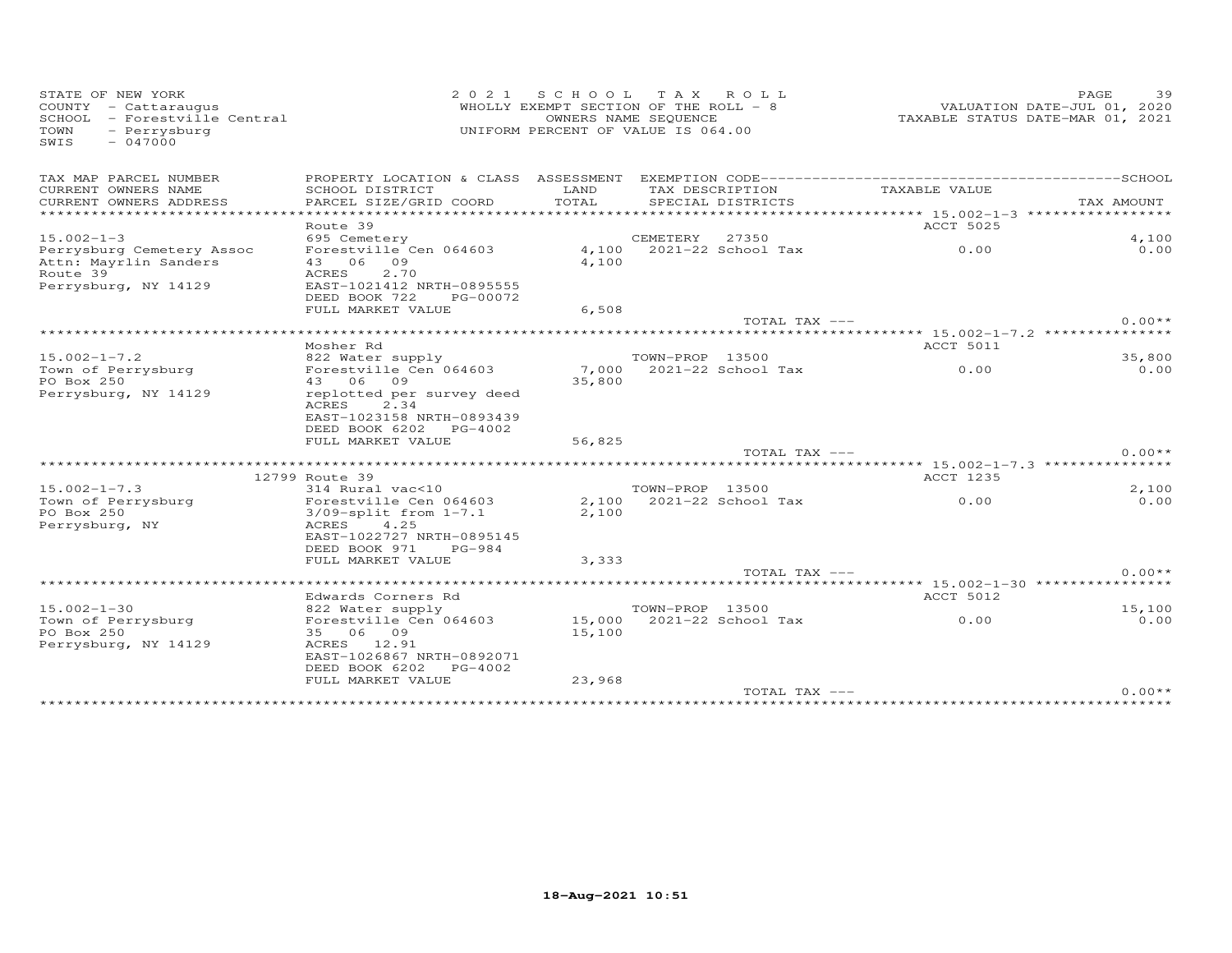| STATE OF NEW YORK<br>COUNTY<br>- Cattaraugus<br>SCHOOL<br>- Forestville Central<br>TOWN<br>- Perrysburg<br>$-047000$<br>SWIS | 2021                                                                                                                                               | S C H O O L<br>WHOLLY EXEMPT SECTION OF THE ROLL $-8$<br>OWNERS NAME SEQUENCE<br>UNIFORM PERCENT OF VALUE IS 064.00 | T A X           | ROLL                   |                                  | TAXABLE STATUS DATE-MAR 01, 2021 | PAGE<br>VALUATION DATE-JUL 01, 2020 | 40       |
|------------------------------------------------------------------------------------------------------------------------------|----------------------------------------------------------------------------------------------------------------------------------------------------|---------------------------------------------------------------------------------------------------------------------|-----------------|------------------------|----------------------------------|----------------------------------|-------------------------------------|----------|
| TAX MAP PARCEL NUMBER                                                                                                        | PROPERTY LOCATION & CLASS                                                                                                                          | ASSESSMENT                                                                                                          |                 |                        |                                  |                                  |                                     |          |
| CURRENT OWNERS NAME                                                                                                          | SCHOOL DISTRICT                                                                                                                                    | LAND                                                                                                                | TAX DESCRIPTION |                        |                                  | TAXABLE VALUE                    |                                     |          |
| CURRENT OWNERS ADDRESS                                                                                                       | PARCEL SIZE/GRID COORD                                                                                                                             | TOTAL<br>SPECIAL DISTRICTS                                                                                          |                 |                        |                                  | TAX AMOUNT                       |                                     |          |
|                                                                                                                              |                                                                                                                                                    | ******************************                                                                                      |                 |                        | ********************* 7.004-1-53 |                                  |                                     |          |
|                                                                                                                              | W Perrysburg Rd                                                                                                                                    |                                                                                                                     |                 |                        |                                  | ACCT 5027                        |                                     |          |
| $7.004 - 1 - 53$                                                                                                             | 695 Cemetery                                                                                                                                       |                                                                                                                     | CEMETERY        | 27350                  |                                  |                                  |                                     | 5,000    |
| West Perrysburg Cemetery<br>Perrysburg, NY 14129                                                                             | Forestville Cen 064603<br>45 06<br>09<br>209.40 DPTH 170.00<br>FRNT<br>EAST-1023327 NRTH-0902597<br>DEED BOOK 236<br>PG-00371<br>FULL MARKET VALUE | 5,000<br>5,000<br>7,937                                                                                             |                 | $2021 - 22$ School Tax |                                  | 0.00                             |                                     | 0.00     |
|                                                                                                                              |                                                                                                                                                    |                                                                                                                     |                 |                        | $TOTAI. TAX ---$                 |                                  |                                     | $0.00**$ |
|                                                                                                                              |                                                                                                                                                    |                                                                                                                     |                 |                        |                                  |                                  |                                     |          |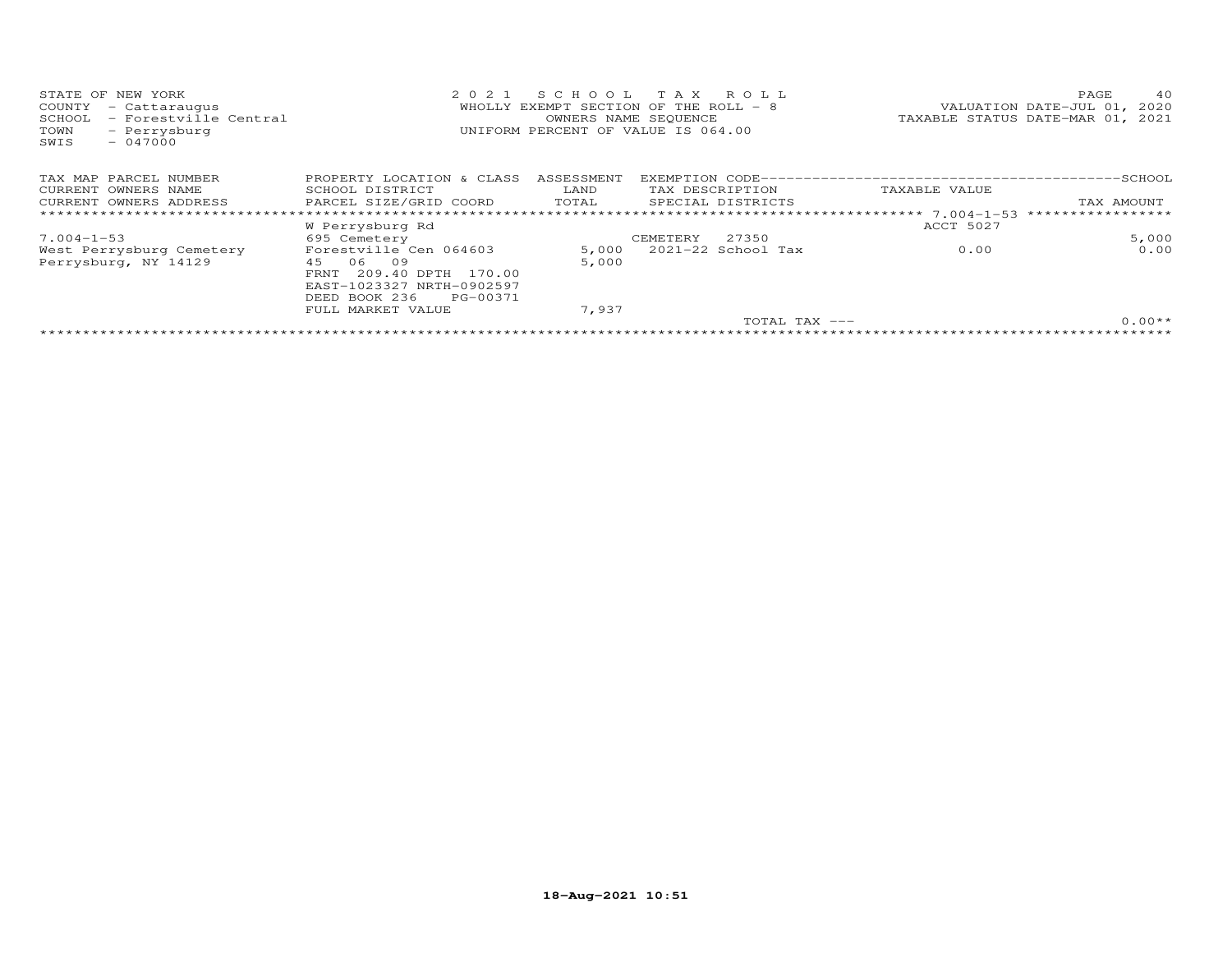| SCHOOL<br>TOWN<br>SWIS | STATE OF NEW YORK<br>COUNTY - Cattaraugus<br>- Forestville Central<br>- Perrysburg<br>$-047000$ |                   | 2 0 2 1                          | S C H O O L<br>WHOLLY EXEMPT SECTION OF THE ROLL - 8<br>UNIFORM PERCENT OF VALUE IS 064.00 | T A X<br>ROLL                   |                               | 41<br>PAGE<br>VALUATION DATE-JUL 01, 2020<br>TAXABLE STATUS DATE-MAR 01, 2021<br>RPS155/V04/L015<br>CURRENT DATE 8/18/2021 |
|------------------------|-------------------------------------------------------------------------------------------------|-------------------|----------------------------------|--------------------------------------------------------------------------------------------|---------------------------------|-------------------------------|----------------------------------------------------------------------------------------------------------------------------|
|                        |                                                                                                 |                   | S U B<br>ROLL.                   |                                                                                            | $S E C T I O N - - T O T A L S$ |                               |                                                                                                                            |
|                        |                                                                                                 | ***               | SPECIAL                          | DISTRICT                                                                                   | SUMMARY ***                     |                               |                                                                                                                            |
| CODE                   | TOTAL<br>PARCELS<br>DISTRICT NAME                                                               | EXTENSION<br>TYPE | <b>EXTENSION</b><br><b>VALUE</b> | AD VALOREM<br><b>VALUE</b>                                                                 | <b>EXEMPT</b><br>AMOUNT         | TAXABLE<br><b>VALUE</b>       | TOTAL<br>TAX                                                                                                               |
|                        |                                                                                                 |                   |                                  | NO SPECIAL DISTRICTS AT THIS LEVEL                                                         |                                 |                               |                                                                                                                            |
|                        |                                                                                                 | $***$             | S C H O O L                      | DISTRICT                                                                                   | SUMMARY ***                     |                               |                                                                                                                            |
| CODE                   | DISTRICT NAME                                                                                   | TOTAL<br>PARCELS  | ASSESSED<br>LAND                 | ASSESSED<br>TOTAL                                                                          | <b>EXEMPT</b><br><b>AMOUNT</b>  | TOTAL<br>TAXABLE              |                                                                                                                            |
|                        |                                                                                                 |                   |                                  |                                                                                            | -----------<br>STAR AMOUNT      | -------------<br>STAR TAXABLE | TOTAL TAX                                                                                                                  |
|                        | Forestville Central                                                                             | 5                 | 33,200                           | 62,100                                                                                     | 62,100                          |                               |                                                                                                                            |
| 064603                 |                                                                                                 |                   |                                  |                                                                                            |                                 |                               |                                                                                                                            |
|                        | $SUB - TO T AL$                                                                                 | 5                 | 33,200                           | 62,100                                                                                     | 62,100                          |                               |                                                                                                                            |
|                        | S U B - T O T A $L$ (CONT)                                                                      |                   |                                  |                                                                                            |                                 |                               |                                                                                                                            |
|                        | TOTAL                                                                                           | 5                 | 33,200                           | 62,100                                                                                     | 62,100                          |                               |                                                                                                                            |
|                        | TO TAL (CONT)                                                                                   |                   |                                  |                                                                                            |                                 |                               |                                                                                                                            |

# \*\*\* S Y S T E M C O D E S S U M M A R Y \*\*\*

## NO SYSTEM EXEMPTIONS AT THIS LEVEL

| CODE           | DESCRIPTION                  | TOTAL<br>PARCELS              | SCHOOL          |
|----------------|------------------------------|-------------------------------|-----------------|
| 13500<br>27350 | TOWN-PROP<br><b>CEMETERY</b> | ت<br>∠                        | 53,000<br>9,100 |
|                | TOTAL                        | $\overline{\phantom{0}}$<br>∽ | 62,100          |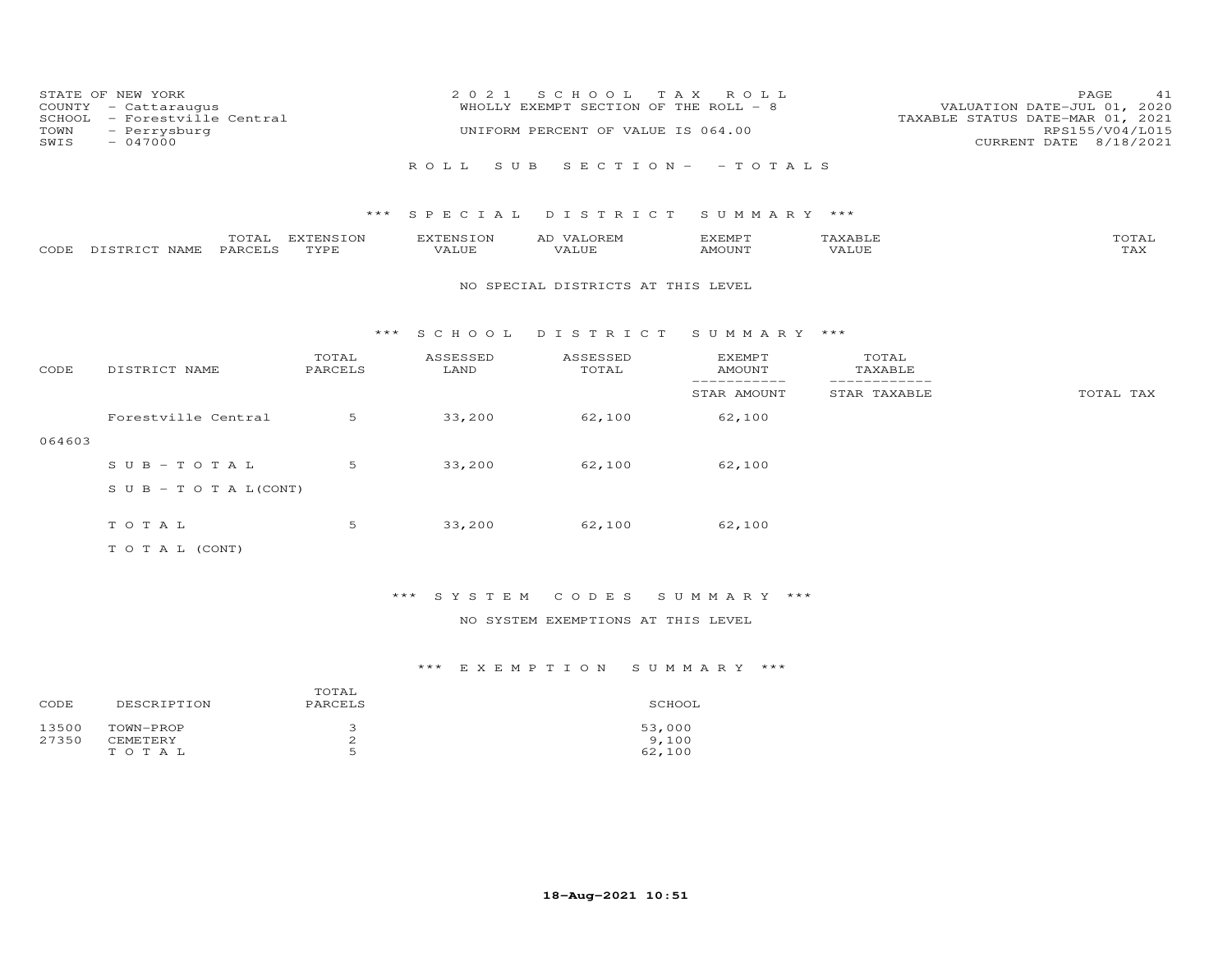|      | STATE OF NEW YORK            | 2021 SCHOOL TAX ROLL                                                 | PAGE                   | 42 |
|------|------------------------------|----------------------------------------------------------------------|------------------------|----|
|      | COUNTY - Cattaraugus         | VALUATION DATE-JUL 01, 2020<br>WHOLLY EXEMPT SECTION OF THE ROLL - 8 |                        |    |
|      | SCHOOL - Forestville Central | TAXABLE STATUS DATE-MAR 01, 2021                                     |                        |    |
| TOWN | - Perrysburg                 | UNIFORM PERCENT OF VALUE IS 064.00                                   | RPS155/V04/L015        |    |
| SWIS | $-047000$                    |                                                                      | CURRENT DATE 8/18/2021 |    |
|      |                              |                                                                      |                        |    |
|      |                              | ROLL SUB SECTION- - TOTALS                                           |                        |    |

| ROLL<br>SEC | DESCRIPTION                                           | TOTAL<br>PARCELS | ASSESSED<br>LAND | ASSESSED<br>TOTAL | <b>EXEMPT</b><br>AMOUNT | TOTAL<br>TAXABLE | TOTAL<br>TAX |
|-------------|-------------------------------------------------------|------------------|------------------|-------------------|-------------------------|------------------|--------------|
|             |                                                       |                  |                  |                   | STAR AMOUNT             | STAR TAXABLE     |              |
|             | RS 8 TOTAL<br>SPEC DIST TAXES<br><b>WUOTIV EVEMBT</b> |                  | 33,200           | 62,100            | 62,100                  |                  |              |

8 WHOLLY EXEMPT 5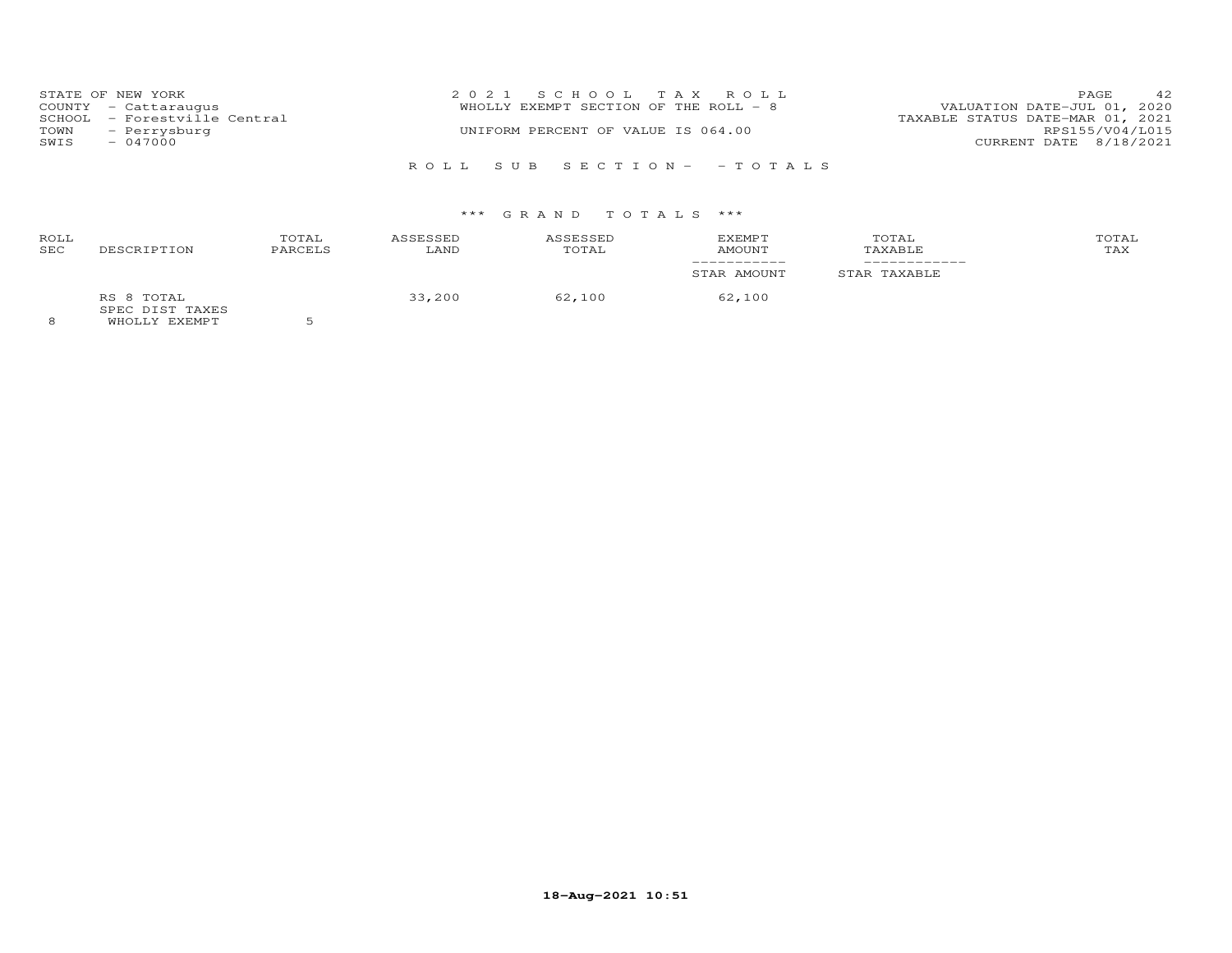| STATE OF NEW YORK            | 2021 SCHOOL TAX ROLL                  | -43<br><b>PAGE</b>               |
|------------------------------|---------------------------------------|----------------------------------|
| COUNTY - Cattaraugus         | WHOLLY EXEMPT SECTION OF THE ROLL - 8 | VALUATION DATE-JUL 01, 2020      |
| SCHOOL - Forestville Central |                                       | TAXABLE STATUS DATE-MAR 01, 2021 |
| TOWN - Perrysburg            | UNIFORM PERCENT OF VALUE IS 064.00    | RPS155/V04/L015                  |
| SWIS<br>$-047000$            |                                       | CURRENT DATE 8/18/2021           |
|                              |                                       |                                  |
|                              | ROLL SECTION TOTALS                   |                                  |

|      |                          | $m \wedge m$<br>TAT<br>$\sim$ | EXTENSION | ∡ CENCTO ** | KEMP 1                               |     | $m \wedge m \wedge n$<br>UTAL |
|------|--------------------------|-------------------------------|-----------|-------------|--------------------------------------|-----|-------------------------------|
| CODE | NAME.<br>$T \cap T$<br>. | PARCELS                       | TVDF      | .           | 35027377<br>$\overline{\mathcal{M}}$ | 7 A | ∟ ∠−∡∡ ∢                      |

#### NO SPECIAL DISTRICTS AT THIS LEVEL

#### \*\*\* S C H O O L D I S T R I C T S U M M A R Y \*\*\*

| CODE   | DISTRICT NAME                    | TOTAL<br>PARCELS | ASSESSED<br>LAND | ASSESSED<br>TOTAL | <b>EXEMPT</b><br><b>AMOUNT</b> | TOTAL<br>TAXABLE |           |
|--------|----------------------------------|------------------|------------------|-------------------|--------------------------------|------------------|-----------|
|        |                                  |                  |                  |                   | STAR AMOUNT                    | STAR TAXABLE     | TOTAL TAX |
|        | Forestville Central              | 5                | 33,200           | 62,100            | 62,100                         |                  |           |
| 064603 |                                  |                  |                  |                   |                                |                  |           |
|        | $SUB - TO T AL$                  | 5                | 33,200           | 62,100            | 62,100                         |                  |           |
|        | $S \cup B - T \cup T A L (CONT)$ |                  |                  |                   |                                |                  |           |
|        |                                  |                  |                  |                   |                                |                  |           |
|        | TOTAL                            | 5                | 33,200           | 62,100            | 62,100                         |                  |           |
|        | T O T A L (CONT)                 |                  |                  |                   |                                |                  |           |

# \*\*\* S Y S T E M C O D E S S U M M A R Y \*\*\*

## NO SYSTEM EXEMPTIONS AT THIS LEVEL

| CODE           | DESCRIPTION     | TOTAL<br>PARCELS | SCHOOL |
|----------------|-----------------|------------------|--------|
| 13500<br>27350 | TOWN-PROP       |                  | 53,000 |
|                | <b>CEMETERY</b> | ∠                | 9,100  |
|                | TOTAL           | ς                | 62,100 |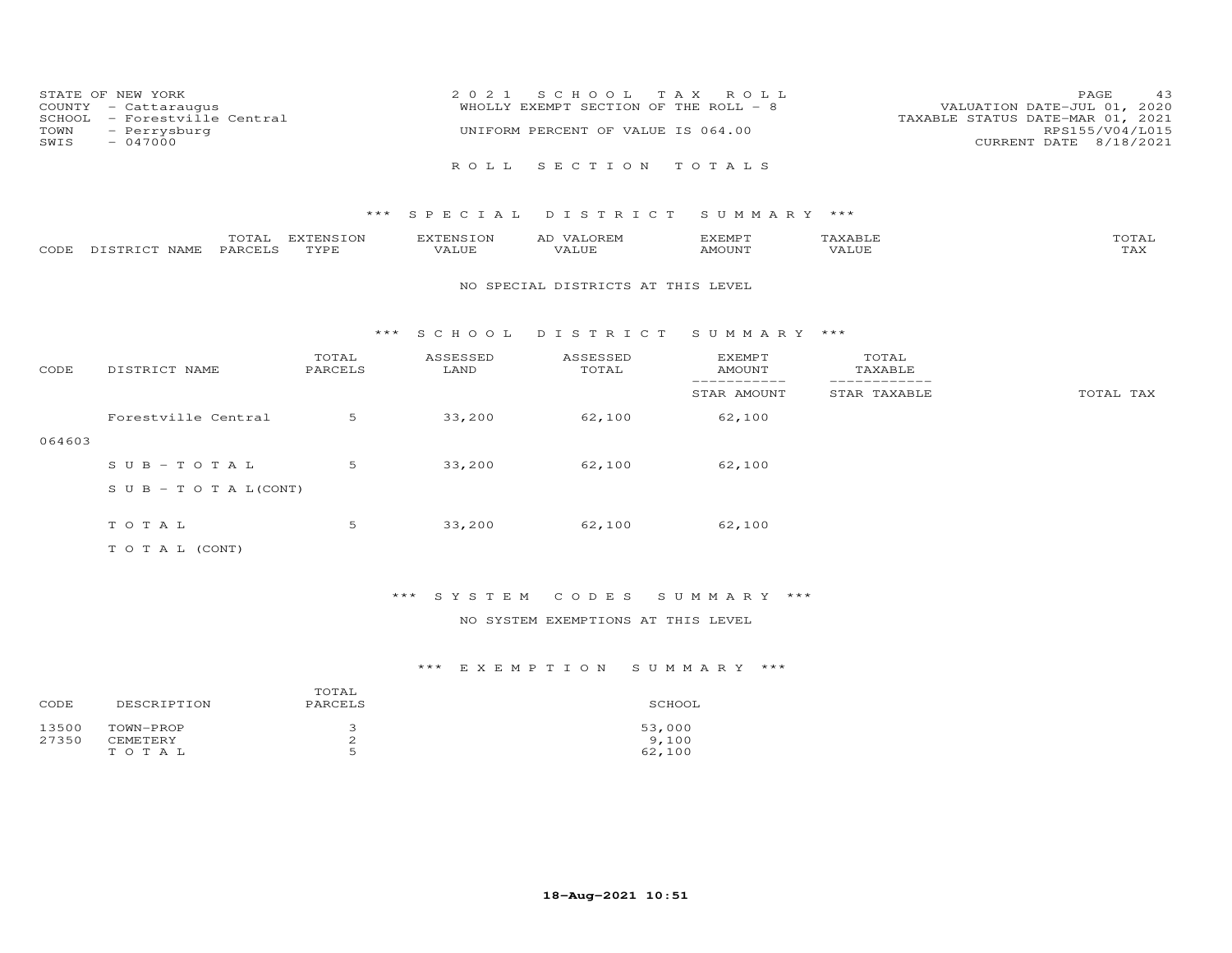| TOWN<br>SWIS | STATE OF NEW YORK<br>COUNTY - Cattaraugus<br>SCHOOL - Forestville Central<br>- Perrysburg<br>$-047000$ | 2021 SCHOOL TAX ROLL<br>WHOLLY EXEMPT SECTION OF THE ROLL - 8<br>UNIFORM PERCENT OF VALUE IS 064.00 | 44<br>PAGE.<br>VALUATION DATE-JUL 01, 2020<br>TAXABLE STATUS DATE-MAR 01, 2021<br>RPS155/V04/L015<br>CURRENT DATE 8/18/2021 |
|--------------|--------------------------------------------------------------------------------------------------------|-----------------------------------------------------------------------------------------------------|-----------------------------------------------------------------------------------------------------------------------------|
|              |                                                                                                        | ROLL SECTION TOTALS                                                                                 |                                                                                                                             |

| ROLL<br><b>SEC</b> | DESCRIPTION                   | TOTAL<br>PARCELS | <b>ASSESSED</b><br>LAND | ASSESSED<br>TOTAL | <b>EXEMPT</b><br>AMOUNT | TOTAL<br>TAXABLE | TOTAL<br>TAX |
|--------------------|-------------------------------|------------------|-------------------------|-------------------|-------------------------|------------------|--------------|
|                    |                               |                  |                         |                   | STAR AMOUNT             | STAR TAXABLE     |              |
|                    | RS 8 TOTAL<br>SPEC DIST TAXES | $-$              | 33,200                  | 62,100            | 62,100                  |                  |              |

8 WHOLLY EXEMPT 5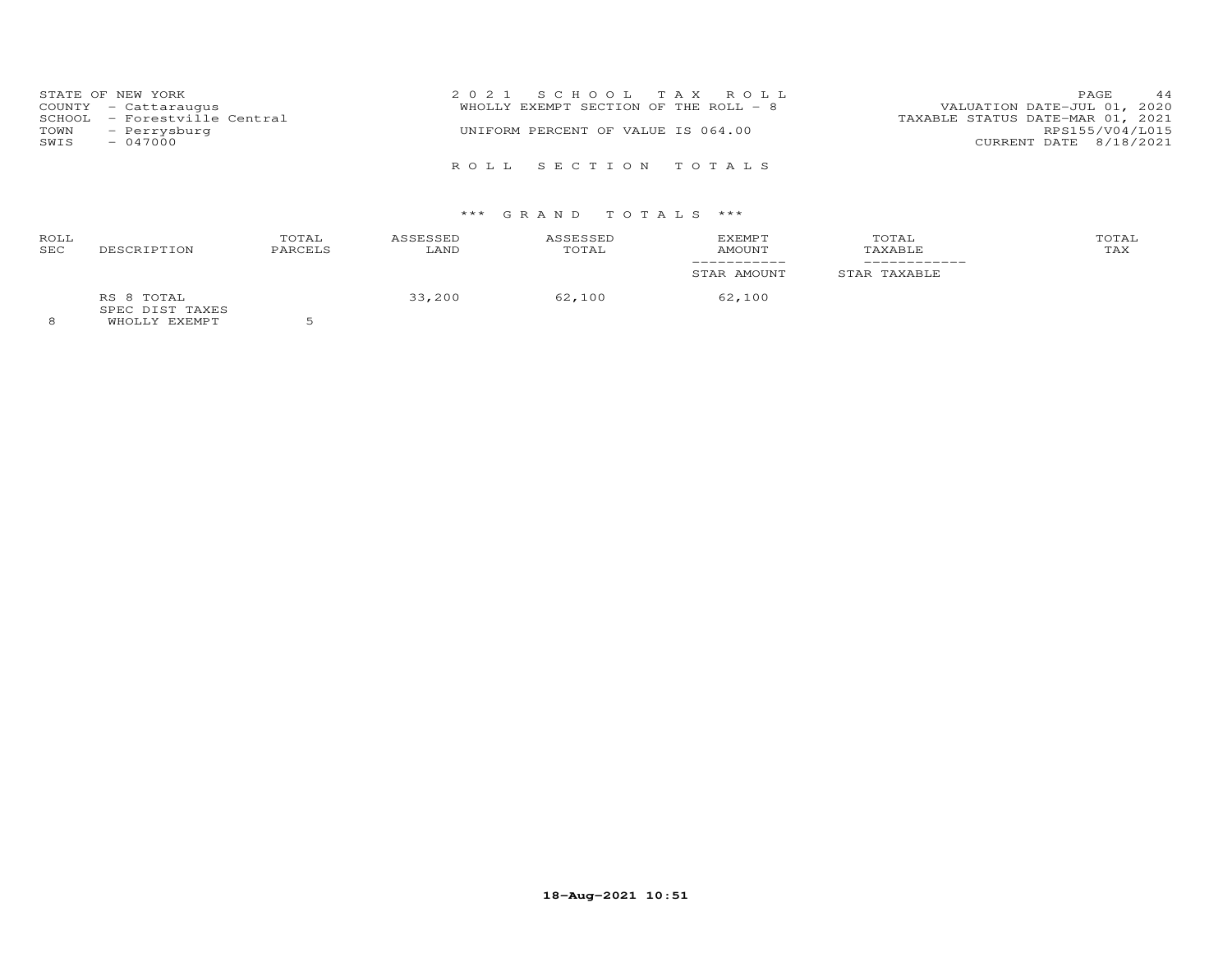| STATE OF NEW YORK            | 2021 SCHOOL TAX ROLL | 45<br>PAGE                       |
|------------------------------|----------------------|----------------------------------|
| COUNTY - Cattaraugus         |                      | VALUATION DATE-JUL 01, 2020      |
| SCHOOL - Forestville Central | SWIS TOTALS          | TAXABLE STATUS DATE-MAR 01, 2021 |
| TOWN<br>- Perrysburg         |                      | RPS155/V04/L015                  |
| SWIS<br>$-047000$            |                      | CURRENT DATE 8/18/2021           |

| CODE   | TOTAL<br>PARCELS<br>DISTRICT NAME | <b>EXTENSION</b><br>TYPE | <b>EXTENSION</b><br>VALUE | AD VALOREM<br>VALUE                | <b>EXEMPT</b><br>AMOUNT        | TAXABLE<br>VALUE | TAX<br>RATE | TOTAL<br>TAX |
|--------|-----------------------------------|--------------------------|---------------------------|------------------------------------|--------------------------------|------------------|-------------|--------------|
|        |                                   |                          |                           | NO SPECIAL DISTRICTS AT THIS LEVEL |                                |                  |             |              |
|        |                                   | ***                      | S C H O O L               | DISTRICT                           | SUMMARY ***                    |                  |             |              |
| CODE   | DISTRICT NAME                     | TOTAL<br>PARCELS         | ASSESSED<br>LAND          | ASSESSED<br>TOTAL                  | <b>EXEMPT</b><br><b>AMOUNT</b> | TOTAL<br>TAXABLE |             |              |
|        |                                   |                          |                           |                                    | STAR AMOUNT                    | STAR TAXABLE     | TAX RATE    | TOTAL TAX    |
|        | Forestville Central               | 102                      | 1708,320                  | 7132,041                           | 191,172                        | 6,940,869        |             |              |
| 064603 |                                   |                          |                           |                                    | 1025,380                       | 5, 915, 489      | 24.852946   | 147,017.34   |
|        | $SUB - TO T AL$                   | 102                      | 1708,320                  | 7132,041                           | 191,172                        | 6,940,869        |             |              |
|        | $S \cup B - T \cup T A L (CONT)$  |                          |                           |                                    | 1025,380                       | 5, 915, 489      |             | 147,017.34   |
|        | TOTAL                             | 102                      | 1708,320                  | 7132,041                           | 191,172                        | 6,940,869        |             |              |
|        | TO TAL (CONT)                     |                          |                           |                                    | 1025,380                       | 5, 915, 489      |             | 147,017.34   |

## \*\*\* S Y S T E M C O D E S S U M M A R Y \*\*\*

## NO SYSTEM EXEMPTIONS AT THIS LEVEL

| DESCRIPTION<br>CODE                                                                                              | TOTAL<br>PARCELS | SCHOOL                                       |
|------------------------------------------------------------------------------------------------------------------|------------------|----------------------------------------------|
| 13500<br>TOWN-PROP<br>27350<br><b>CEMETERY</b><br>41720<br>AG DIST<br>41730<br>AG DISTOUT<br>AGED C/T/S<br>41800 | 2<br>5           | 53,000<br>9,100<br>87,345<br>8,541<br>25,800 |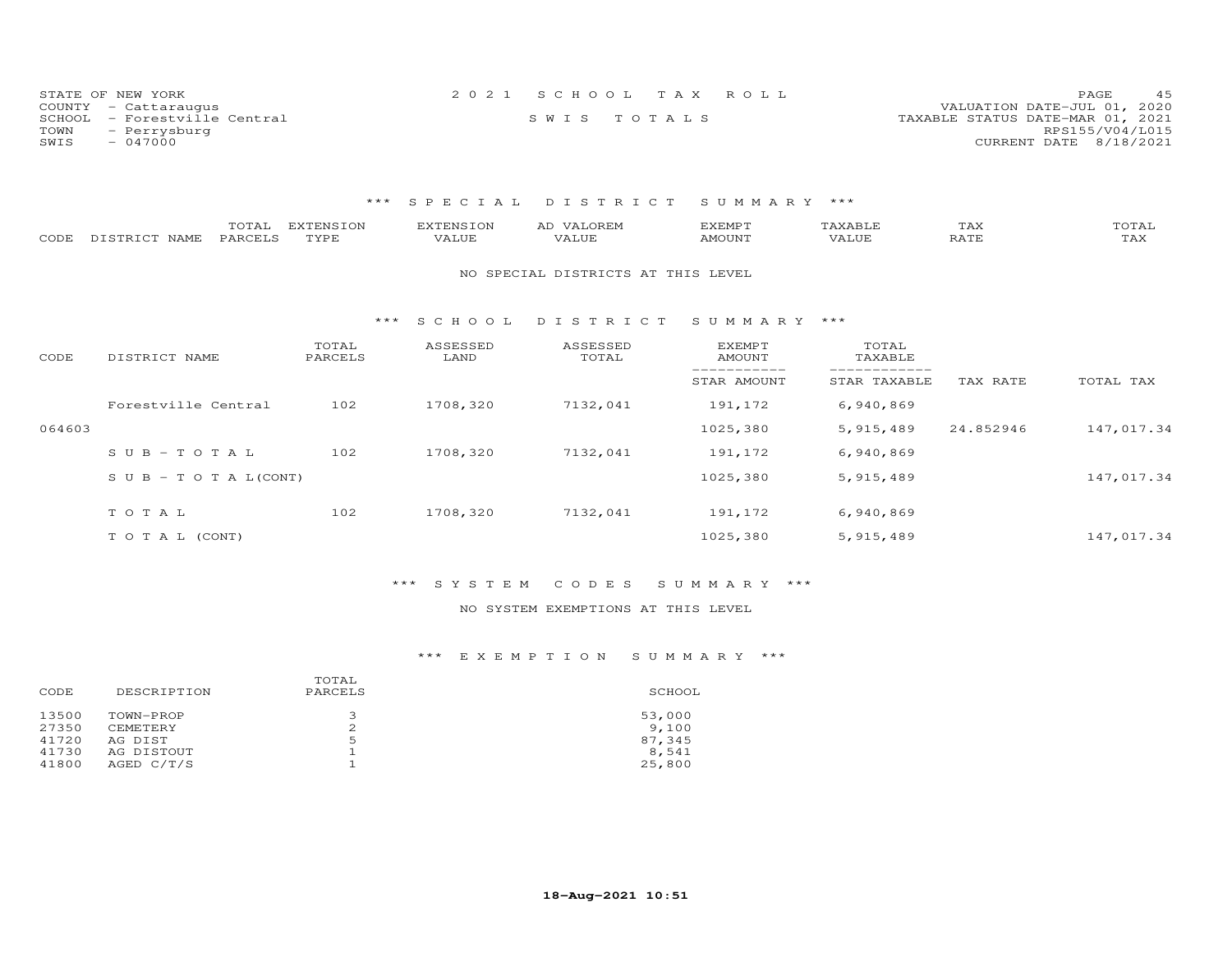| STATE OF NEW YORK            | 2021 SCHOOL TAX ROLL |  | 46<br>PAGE                       |
|------------------------------|----------------------|--|----------------------------------|
| COUNTY - Cattaraugus         |                      |  | VALUATION DATE-JUL 01, 2020      |
| SCHOOL - Forestville Central | SWIS TOTALS          |  | TAXABLE STATUS DATE-MAR 01, 2021 |
| TOWN<br>- Perrysburg         |                      |  | RPS155/V04/L015                  |
| SWIS<br>- 047000             |                      |  | CURRENT DATE 8/18/2021           |

# \*\*\* E X E M P T I O N S U M M A R Y \*\*\*

|       |             | TOTAL   |          |
|-------|-------------|---------|----------|
| CODE  | DESCRIPTION | PARCELS | SCHOOL   |
| 41834 | ENH STAR    | 15      | 640,480  |
| 41844 | E STAR MH   | ᆂ       | 25,800   |
| 41854 | BAS STAR    | 19      | 359,100  |
| 42100 | SILO T/C/S  | ᅩ       | 6,400    |
| 47100 | Mass Telec  | 2       | 986      |
|       | TOTAL       | 50      | 1216,552 |

| ROLL<br>SEC  | DESCRIPTION                          | TOTAL<br>PARCELS | ASSESSED<br>LAND | ASSESSED<br>TOTAL | EXEMPT<br>AMOUNT    |                              |             |            |
|--------------|--------------------------------------|------------------|------------------|-------------------|---------------------|------------------------------|-------------|------------|
|              |                                      |                  |                  |                   | STAR AMOUNT         | ------------<br>STAR TAXABLE | TAX<br>RATE |            |
|              | 2021-22 School Tax                   |                  | 1675,120         | 4921,390          | 128,086<br>1025,380 | 4,793,304<br>3,767,924       | 24.852946   | 93,644.03  |
| $\mathbf{1}$ | SPEC DIST TAXES<br>TAXABLE           | 80               |                  |                   |                     |                              |             | 93,644.03  |
|              | 2021-22 School Tax                   |                  |                  | 488,342           |                     | 488,342<br>488,342           | 24.852946   | 12, 136.73 |
| 5            | SPEC DIST TAXES<br>SPECIAL FRANCHISE | 10               |                  |                   |                     |                              |             | 12,136.73  |
|              | 2021-22 School Tax                   |                  |                  | 1660,209          | 986                 | 1,659,223<br>1,659,223       | 24.852946   | 41,236.58  |
| 6            | SPEC DIST TAXES<br>UTILITIES & N.C.  | 7                |                  |                   |                     |                              |             | 41,236.58  |
| 8            | SPEC DIST TAXES<br>WHOLLY EXEMPT     | 5                |                  |                   | 62,100              |                              |             |            |
|              | 2021-22 School Tax                   |                  | 1708,320         | 7132,041          | 191,172<br>1025,380 | 6,940,869<br>5, 915, 489     | 24.852946   | 147,017.34 |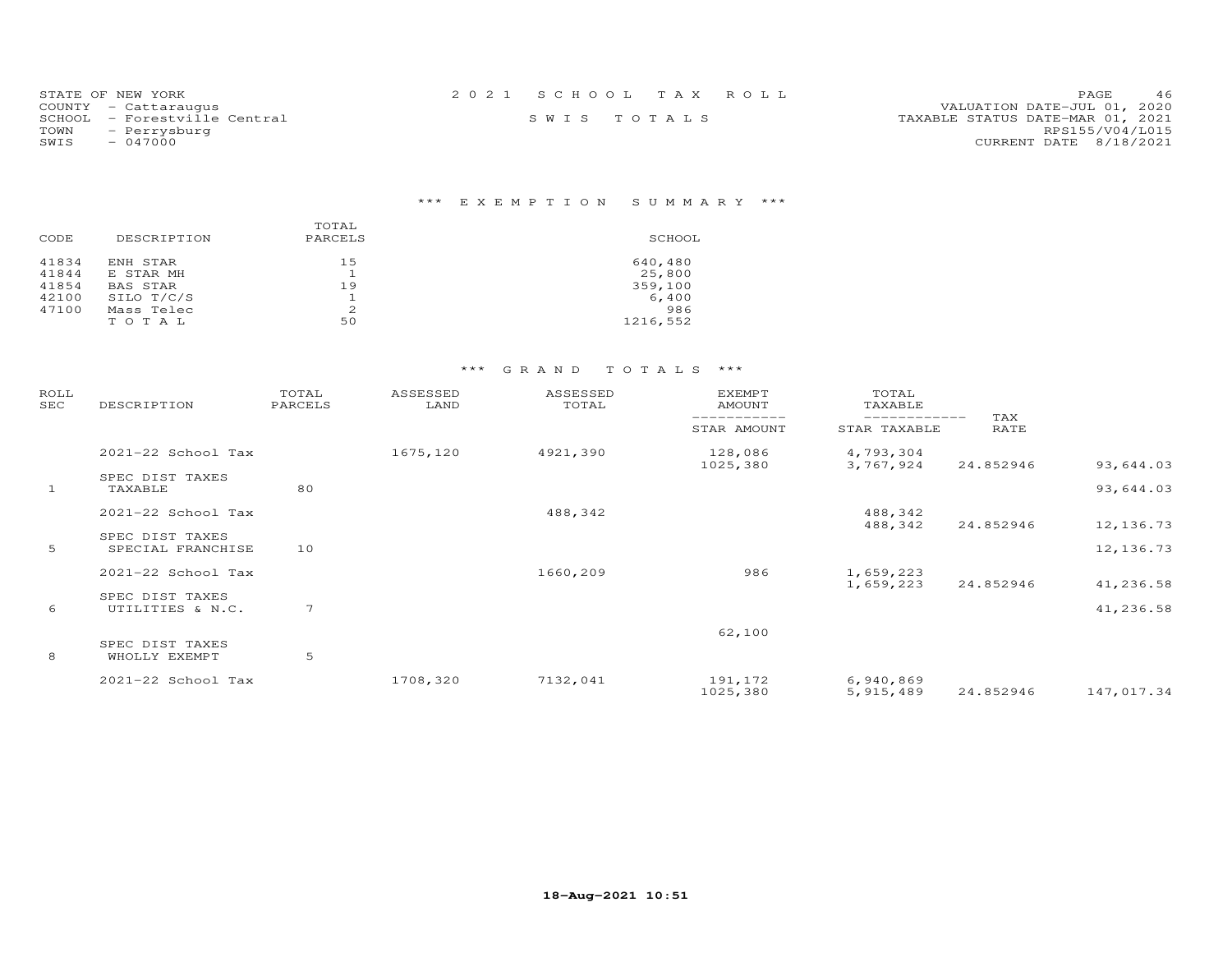| STATE OF NEW YORK            | 2021 SCHOOL TAX ROLL | 47<br><b>PAGE</b>                |
|------------------------------|----------------------|----------------------------------|
| COUNTY - Cattaraugus         |                      | VALUATION DATE-JUL 01, 2020      |
| SCHOOL - Forestville Central | SWIS TOTALS          | TAXABLE STATUS DATE-MAR 01, 2021 |
| TOWN<br>- Perrysburg         |                      | RPS155/V04/L015                  |
| - 047000<br>SWIS             |                      | CURRENT DATE 8/18/2021           |

| ROLL<br>SEC  | DESCRIPTION            | TOTAL<br>PARCELS | ASSESSED<br>LAND | ASSESSED<br>TOTAL | <b>EXEMPT</b><br>AMOUNT<br>STAR AMOUNT | TOTAL<br>TAXABLE<br>------------<br>STAR TAXABLE | TAX<br>RATE |            |
|--------------|------------------------|------------------|------------------|-------------------|----------------------------------------|--------------------------------------------------|-------------|------------|
|              | SPEC DIST TAXES        |                  |                  |                   |                                        |                                                  |             |            |
| $\star$      | TOTAL<br>SUB           | 102              |                  |                   |                                        |                                                  |             | 147,017.34 |
|              | $2021 - 22$ School Tax |                  | 1708,320         | 7132,041          | 191,172<br>1025,380                    | 6,940,869<br>5,915,489                           | 24.852946   | 147,017.34 |
|              | SPEC DIST TAXES        |                  |                  |                   |                                        |                                                  |             |            |
| $\star\star$ | GRAND TOTAL            | 102              |                  |                   |                                        |                                                  |             | 147,017.34 |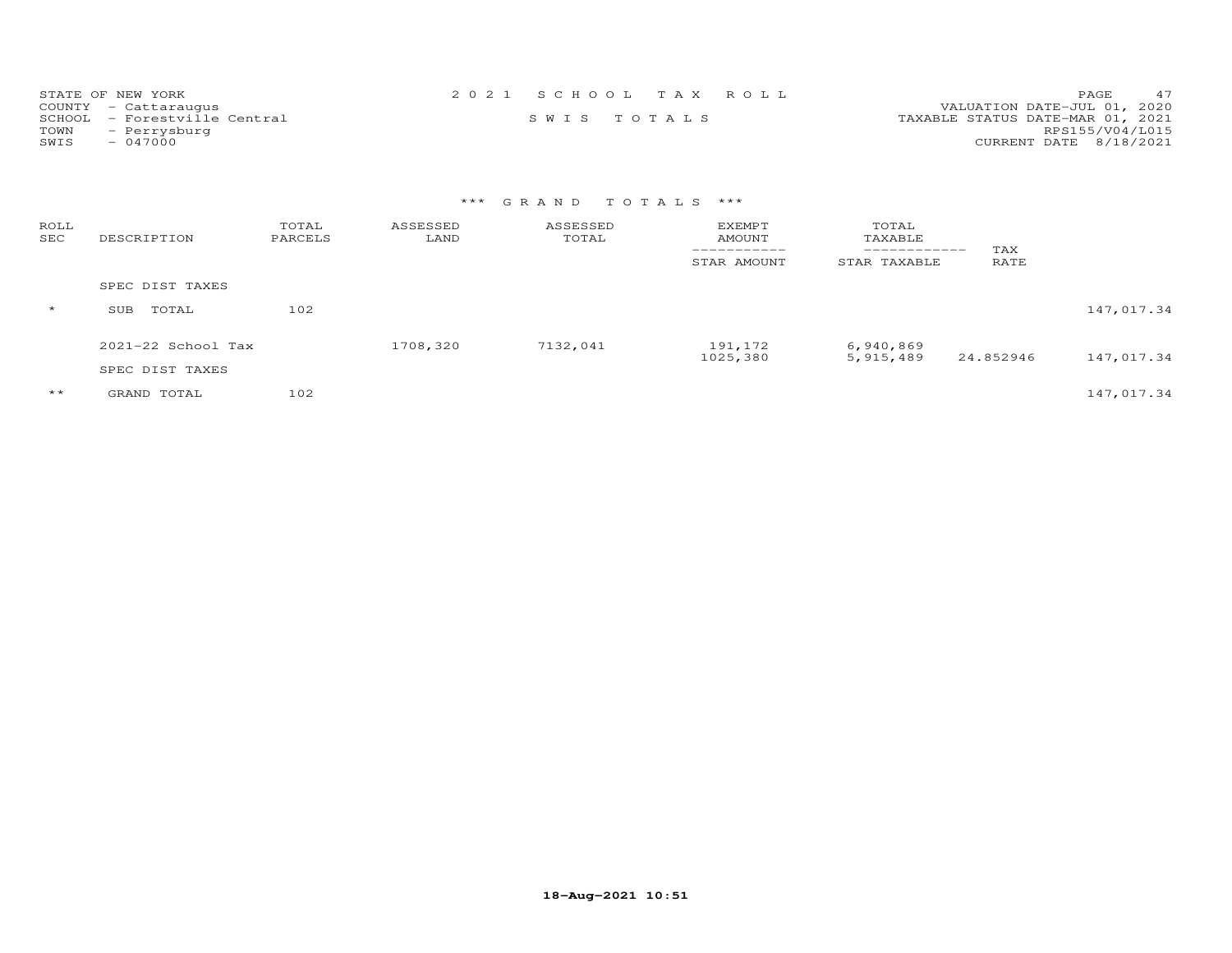| STATE OF NEW YORK    | 2021 SCHOOL TAX ROLL |  | PAGE                        |  |
|----------------------|----------------------|--|-----------------------------|--|
| COUNTY - Cattaraugus | SCHOOL TOTALS 064603 |  | VALUATION DATE-JUL 01, 2020 |  |

| CODE   | TOTAL<br>PARCELS<br>DISTRICT NAME | <b>EXTENSION</b><br>TYPE | <b>EXTENSION</b><br>VALUE | AD VALOREM<br>VALUE                | <b>EXEMPT</b><br>AMOUNT | TAXABLE<br>VALUE |          | TOTAL<br>TAX |
|--------|-----------------------------------|--------------------------|---------------------------|------------------------------------|-------------------------|------------------|----------|--------------|
|        |                                   |                          |                           | NO SPECIAL DISTRICTS AT THIS LEVEL |                         |                  |          |              |
|        |                                   | ***                      | S C H O O L               | DISTRICT                           | SUMMARY ***             |                  |          |              |
| CODE   | DISTRICT NAME                     | TOTAL<br>PARCELS         | ASSESSED<br>LAND          | ASSESSED<br>TOTAL                  | EXEMPT<br>AMOUNT        | TOTAL<br>TAXABLE |          |              |
|        |                                   |                          |                           |                                    | STAR AMOUNT             | STAR TAXABLE     | TAX RATE | TOTAL TAX    |
|        | Forestville Central               | 102                      | 1708,320                  | 7132,041                           | 191,172                 | 6,940,869        |          |              |
| 064603 |                                   |                          |                           |                                    | 1025,380                | 5, 915, 489      |          | 147,017.34   |
|        | $S \cup B - TO T A L$             | 102                      | 1708,320                  | 7132,041                           | 191,172                 | 6,940,869        |          |              |
|        | S U B - T O T A $L$ (CONT)        |                          |                           |                                    | 1025,380                | 5, 915, 489      |          | 147,017.34   |
|        | TOTAL                             | 102                      | 1708,320                  | 7132,041                           | 191,172                 | 6,940,869        |          |              |
|        | TO TAL (CONT)                     |                          |                           |                                    | 1025,380                | 5, 915, 489      |          | 147,017.34   |

#### \*\*\* S Y S T E M C O D E S S U M M A R Y \*\*\*

#### NO SYSTEM EXEMPTIONS AT THIS LEVEL

| DESCRIPTION     | TOTAL<br>PARCELS | SCHOOL |
|-----------------|------------------|--------|
| TOWN-PROP       | З                | 53,000 |
| <b>CEMETERY</b> | 2                | 9,100  |
| AG DIST         | 5                | 87,345 |
| AG DISTOUT      |                  | 8,541  |
| AGED C/T/S      |                  | 25,800 |
|                 |                  |        |